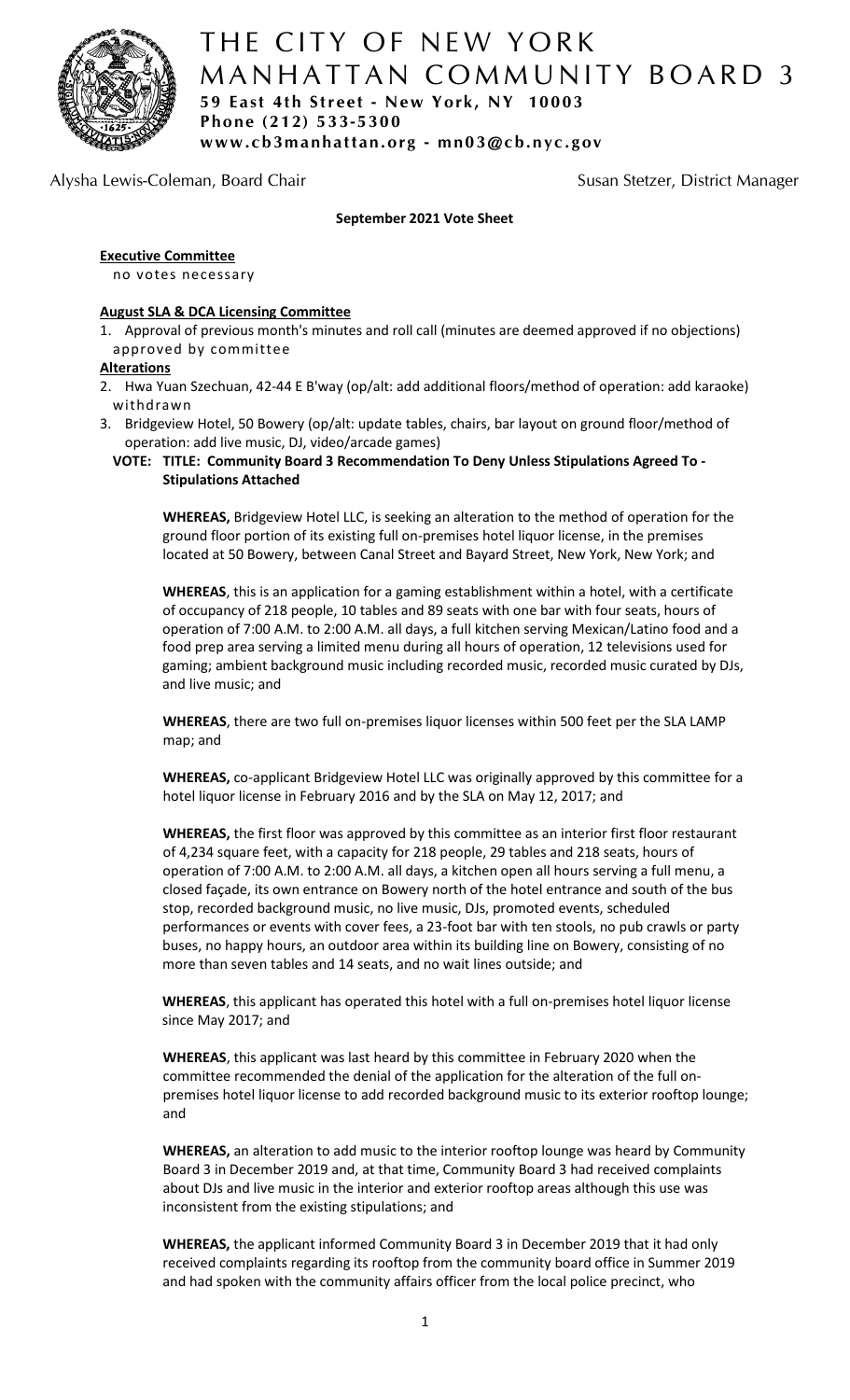informed the applicant that any noise complaints regarding the rooftop that he received had not been verified or validated; and

**WHEREAS,** the applicant also conceded in December 2019 that the former management of the rooftop areas had not been operating those areas consistent with its stipulations and had caused the rooftop to be a disturbance and that the applicant had replaced this management; and

**WHEREAS,** the Confucius Plaza Board of Directors, representing seven hundred sixty-two (762) families living in a large-scale development directly across Bowery from this location, submitted a statement in opposition to the alterations in 2019 and 2020 because it received complaints from residents about noise from live music and DJs from the hotel rooftop from Spring 2019 through September 2019, and sent a letter to hotel management in June 2019 in response to those complaints, but received no reply from hotel management; and

**WHEREAS**, there were two commercial 311 complaints at this location with NYPD action necessary since 2018; and

**WHEREAS,** a representative of the Bowery Block Association spoke in opposition to the application; and

**THEREFORE, BE IT RESOLVED** that Community Board 3 recommends the denial of the application for a full on-premises liquor license for Bridgeview Hotel LLC, for the premises located at 50 Bowery, New York, New York, unless the applicant agrees to the following signed notarized stipulations that

- 1) it will operate as a gaming establishment within a hotel, with Mexican/Latino food prepared in a full kitchen served during all hours of operation,
- 2) its hours of operation will be opening no later than 12:00 P.M. to 2:00 A.M all days and it may only serve alcohol from 12:00 P.M. to 2:00 A.M. all days,
- 3) it will close all outdoor dining allowed under the temporary Open Restaurants program and any other subsequent uses by 10:00 P.M. all days,
- 4) it will have a closed fixed façade with no open doors or windows except my entrance door will close by 10:00 P.M. or when amplified sound is playing, including but not limited to DJs, live music and live nonmusical performances, or during unamplified live performances or televised sports,
- 5) it will play ambient background music only, consisting of recorded music, ambient background music curated by DJs, live music consisting of no more than three instruments and a singer no more than four times a month, and may have no more than 20 events that can be promoted and/or scheduled performances per year, at which a cover fee may be charged,
- 6) it will not apply for any alteration in its method of operation or for any physical alterations without first appearing before Community Board 3,
- 7) it will not host pub crawls or party buses,
- 8) it will not have unlimited drink specials with food,
- 9) it may have "happy hours" until 7:00 P.M. each night,
- 10) it will ensure that there are no wait lines outside and will designate an employee for ensuring no loitering, noise or crowds outside,
- 11) it will conspicuously post this stipulation form beside its liquor license inside of its business, and
- 12) it will provide a telephone number for residents to call with complaints and immediately address any resident complaints.

#### **New Liquor License Applications**

- 4. Forsythia (JDS Restaurant LLC), 9 Stanton St (upgrade to op)
- withdrawn
- 5. Roberta's (Avenue A Pizza LLC), 15 Ave A (op)
- withdrawn
- 6. Lucky Lindon, 21 Essex St (op)

### **VOTE: TITLE: Community Board 3 Recommendation to Deny**

**WHEREAS,** Francesco Scotto DiSantolo doing business as Lucky Lindon, is seeking a full onpremises liquor license, in the premises located at 21 Essex Street, between Hester Street and Canal Street, New York, New York; and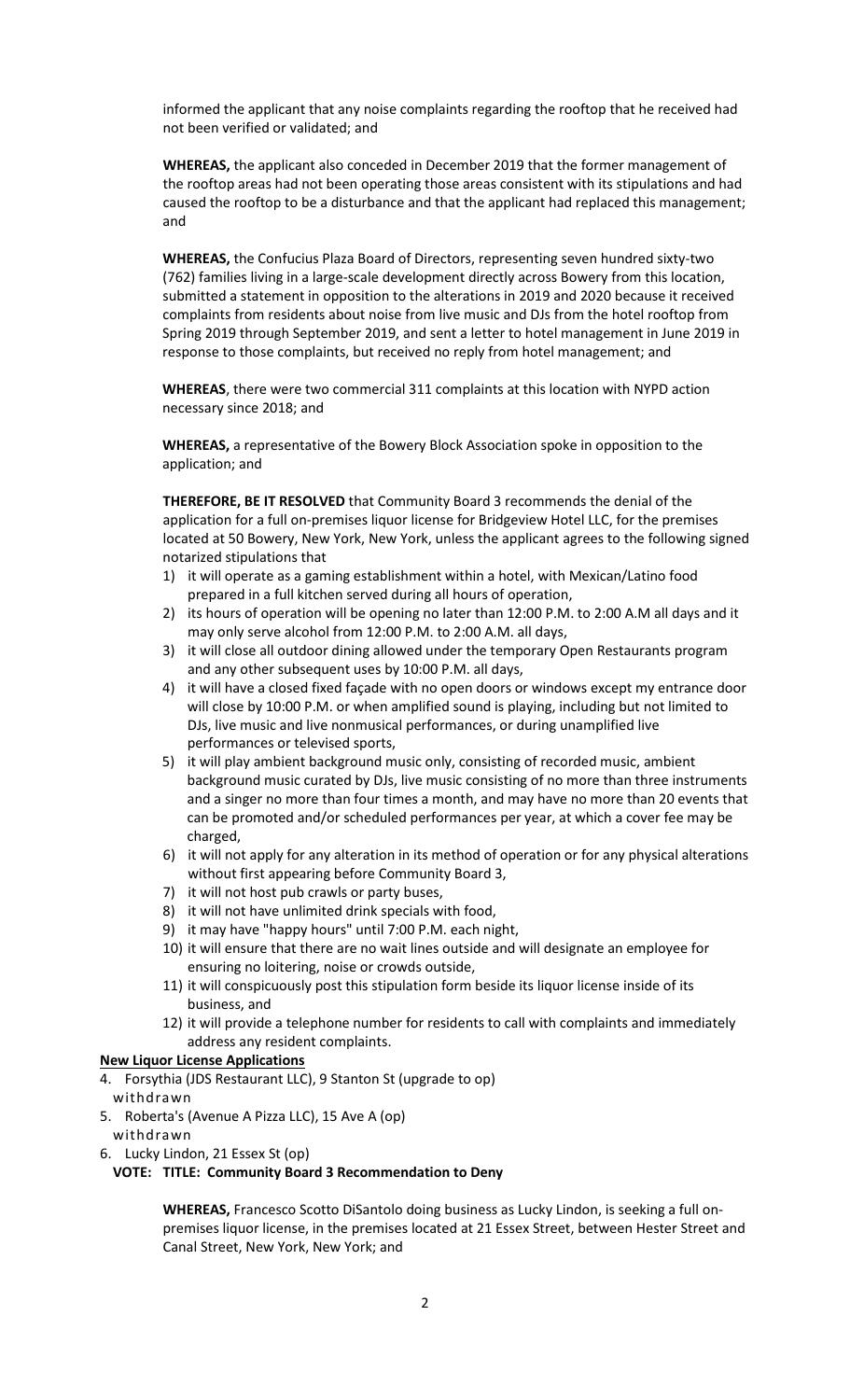**WHEREAS**, this is an application for a bar with a pending Letter of No Objection, ten tables and 24 seats with one 27'3" bar with 12 seats, hours of operation of 4:00 P.M. to 4:00 A.M. all days, comfort food prepared in a food prep area, serving food during all hours of operation, no televisions, ambient recorded background music; and

**WHEREAS**, there are 16 full on-premises liquor licenses within 500 feet per the SLA LAMP map; and

**WHEREAS,** this applicant has been licensed at the adjacent storefront of 21 Essex Street as OTFOTEOC Ltd doing business as Clockwork Bar since April 20, 2005, and at 229 East 53rd Street as Big B Restaurant Enterprise Inc. doing business as Strangelove Bar since November 10, 2011; and

**WHEREAS,** this applicant has an adverse SLA history associated with his establishment Clockwork Bar, which most recently received

[\(https://sla.ny.gov/system/files/documents/2018/08/10-25-17-disciplinary.pdf\)](https://sla.ny.gov/system/files/documents/2018/08/10-25-17-disciplinary.pdf) a civil penalty of \$1,000 for several violations, including for "disorderly premises – altercation/assault" on February 11, 2017 following an attack on two patrons during an event hosted on premises featuring a member of a neo-Nazi hate group as DJ (https://gothamist.com/news/right-wingskinheads-attack-grad-students-at-les-bar-over-antifascist-cellphone-sticker), and received a fine of \$1,500 on December 17, 2012 for use of an unauthorized trade name, and a \$3,500 fine on July 14, 2015 for prohibited sales and other violations; and

**WHEREAS**, a neighbor provided to the committee several videos showing disturbing and violent behavior near the applicant's current establishment Clockwork Bar and adjacent to the premises under consideration, including:

- a security guard being attacked by patrons of the bar throwing tables, skateboards, and other implements at the security guard, who was trying to defend himself [\(https://vimeo.com/586381956\)](https://vimeo.com/586381956);
- a bar patron crossing the street to harass pedestrians [\(https://vimeo.com/user10465572\)](https://vimeo.com/user10465572)
- a stabbing at the bar in July 2021 [\(https://www.youtube.com/watch?v=Z45Vat6NkFE\)](https://www.youtube.com/watch?v=Z45Vat6NkFE); and

**WHEREAS**, the committee chair observed throughout the COVID-19 pandemic that Clockwork Bar consistently violated state- and city-issued guidelines for operations, including serving indoors before indoor dining was allowed, allowing its patrons to gather outdoors in its Open Restaurants enclosure when seating was required, and allowing gathering at times significantly past outdoor dining curfews; and

**WHEREAS**, there were 47 commercial 311 complaints at this location with NYPD action necessary since 2018; and

**WHEREAS**, the 7th Precinct reported to Community Board 3 that Clockwork Bar is a chronic 311 location, citing their experience that from the beginning of 2021 to current it received a total of 45 311 noise complaints and 40 911 calls, and took five reports for assault since January 2021, including:

- On June 5, 2021, there was a bar fight where someone reported being kicked in the buttocks,
- On June 17, 2021, there was a fight where one person sustained a laceration to the face,
- On July 3, 2021, a person got stabbed in the abdomen, and
- On July 18, 2021, there was a bar fight/bottle throwing incident where one individual got hit with a skateboard; and

**WHEREAS,** the SPaCE block association, residents of six apartments from 19 Essex Street, and six other local residents wrote to the committee in opposition to this application because of the problems described above; and

**WHEREAS**, seven nearby residents, a representative of Orchard Street Block Association, and a representative of SPaCE block association spoke in opposition to this application because the applicant's current establishment Clockwork creates a dangerous atmosphere for residents; and

**THEREFORE, BE IT RESOLVED** that Community Board 3 recommends the denial of the application for a full on-premises liquor license for Francesco Scotto DiSantolo for the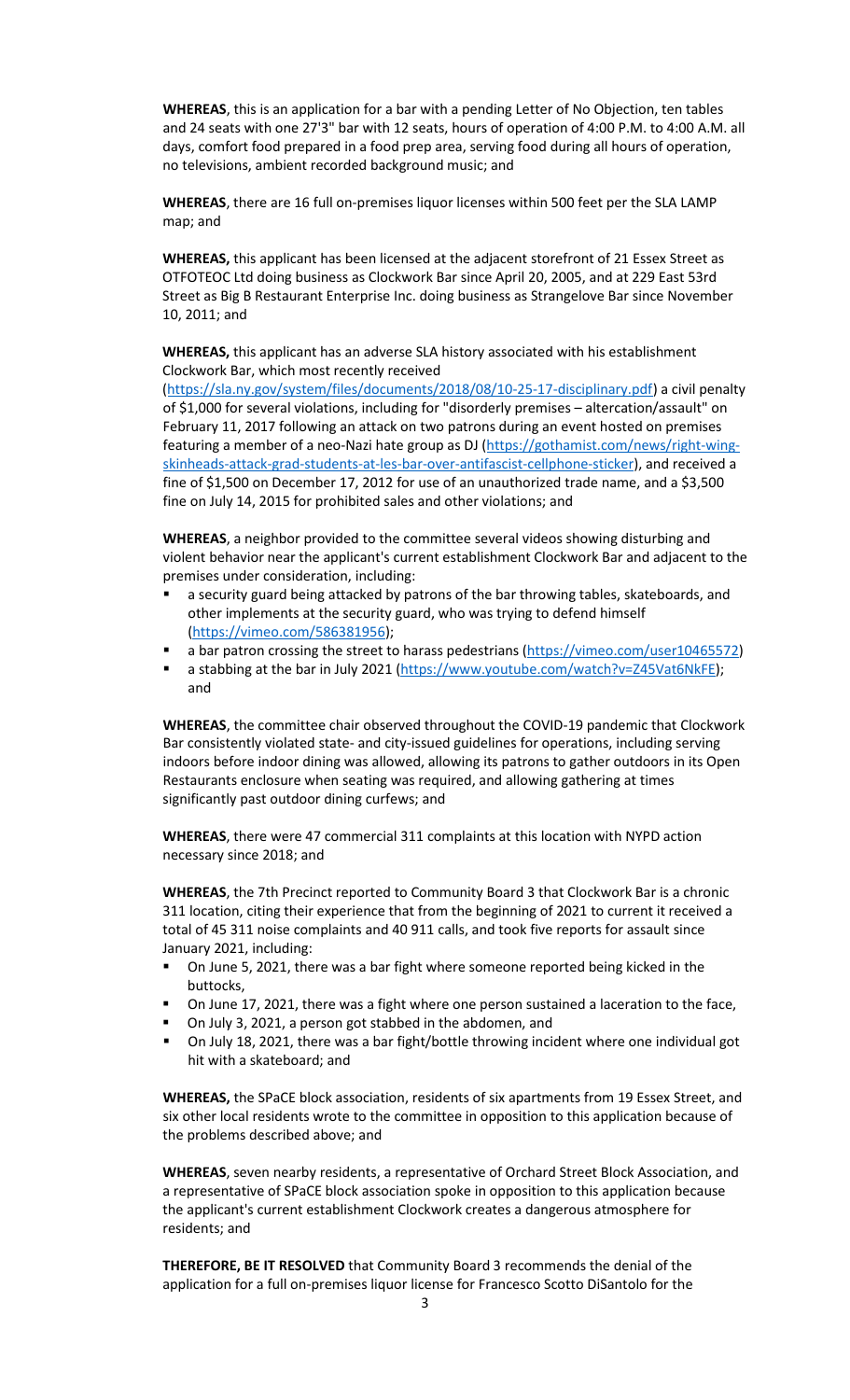premises located at 21 Essex Street, New York, New York. because of the adverse SLA history and police activity at the applicant's current establishment doing business as Clockwork located at 21 Essex Street.

### 7. Avenue C Hospitality, 102 Ave C (op)

### **VOTE: TITLE: Community Board 3 Recommendation To Deny Unless Stipulations Agreed To - Stipulations Attached**

**WHEREAS,** Avenue C Hospitality LLC, is seeking a full on-premises liquor license, in the premises located at 102 Avenue C, between 6th Street and 7th Street, New York, New York; and

**WHEREAS**, this is an application for a restaurant with a pending Letter of No Objection, 12 tables and 45 seats with one 16'8" stand-up bar with ten seats, hours of operation of 11:30 A.M. to 1:00 A.M. Sunday to Wednesday and 11:30 A.M. to 2:00 A.M. Thursday to Saturday, serving Northern European fare prepared in a full kitchen, serving food during all hours of operation, no televisions, ambient recorded background music; and

**WHEREAS**, there are five full on-premises liquor licenses within 500 feet per the SLA LAMP map; and

**WHEREAS,** 102 Avenue C has been licensed with a full on-premises liquor license as Avenue C Restaurant LLC doing business as Avenue C since March 13, 2019 with hours of operation of 11:00 A.M. to 2:00 A.M. Sundays through Wednesdays and 11:00 A.M to 3:00 A.M. Thursdays through Saturdays; and

**WHEREAS**, there was one commercial 311 complaint at 102 Avenue C with NYPD action necessary since 2018; and

**WHEREAS**, this applicant has been licensed with a full on-premises liquor license at the adjacent storefront at 104 Avenue C as 104 Avenue C Partners doing business as Joyface since 2017, where there were 16 commercial 311 complaints at this location with NYPD action necessary since 2018; and

**WHEREAS**, in February 2020 residents reported to the Community Board 3 office that Joyface had begun using a velvet rope to cordon off a line on Avenue C and East 7th Street, and that they had been informed by the applicant that Community Board 3 had asked that "stanchions" be used to keep the line in order but the applicant signed stipulations in August 2017 that said it "will ensure that there are no wait lines outside;" and

**WHEREAS**, a resident of the building where Joyface is located initially supported the application for that location subsequently wrote to the committee in opposition to this application because the operator has been operating at Joyface outside the stipulations it agreed upon with Community Board 3, and has been unresponsive to community concerns about issues like lines and loud dance music vibrating in the residential building, and four local residents wrote to the committee in opposition to this application because of its relationship to Joyface; and

**WHEREAS,** three residents testified in opposition to the application because of the quality of life issues created by Joyface; and

**WHEREAS**, four residents of 230 East 7th Street residents, including one who said Joyface was better than the last establishment at 104 Avenue C; five residents from across the street; twelve nearby residents, four non-resident supporters; and

**WHEREAS,** 160 residents who live within two blocks of the location signed a petition in favor of the application; and

**THEREFORE, BE IT RESOLVED** that Community Board 3 recommends the denial of the application for a full on-premises liquor license for Avenue C Hospitality LLC, for the premises located at 104 Avenue A, New York, New York, unless the applicant agrees to the following signed notarized stipulations that

- 1) it will operate as a restaurant, serving Northern European fare prepared in a full kitchen during all hours of operation,
- 2) its hours of operation will be opening no later than 11:30 A.M. to 1:00 A.M. all nights,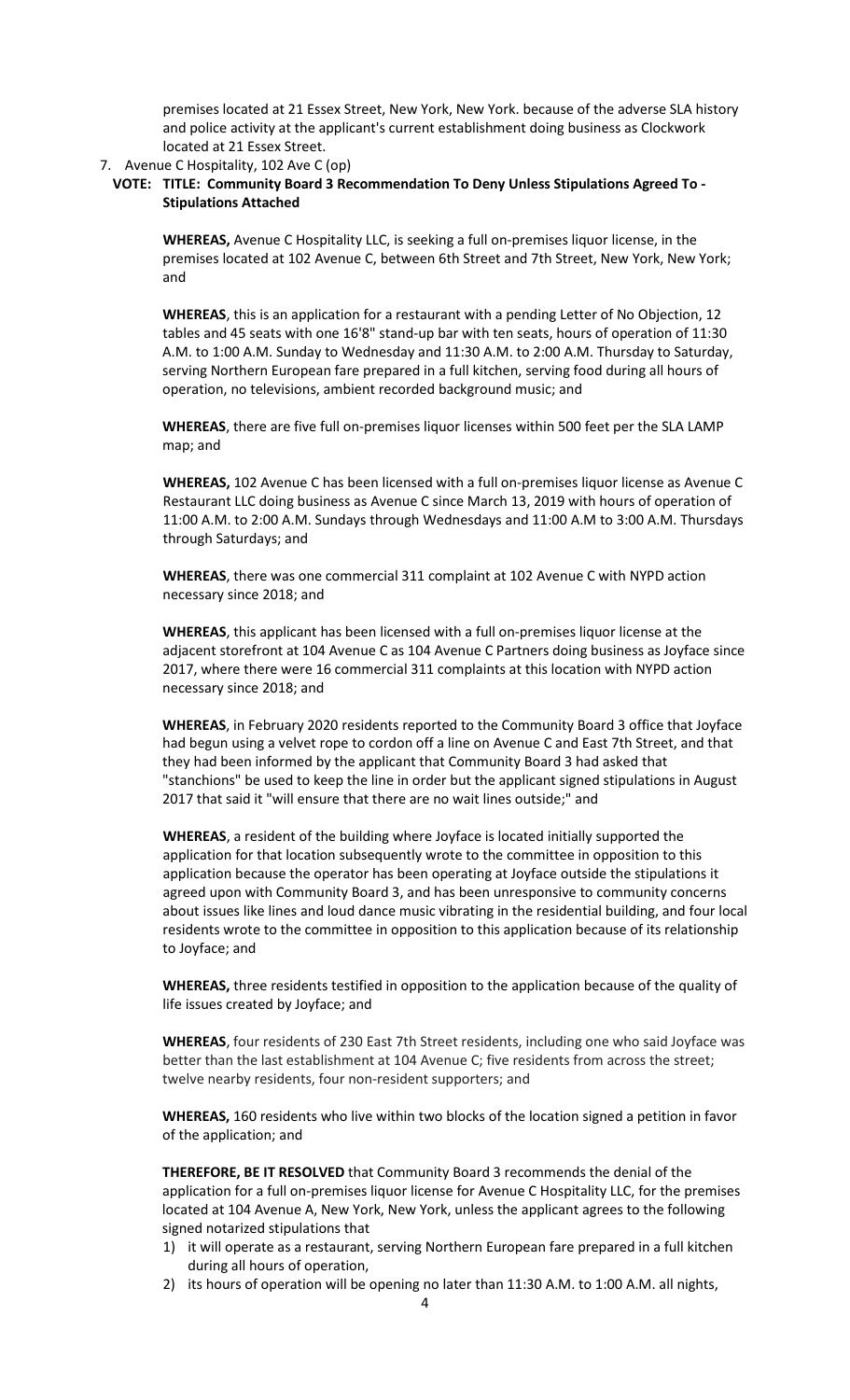- 3) it will use a reservations and texting system to ensure that patrons of 102 Avenue C and 104 Avenue C do not congregate in front of the restaurant,
- 4) it will close all outdoor dining allowed under the temporary Open Restaurants program and any other subsequent uses by 10:00 P.M. all days,
- 5) it will close any front or rear façade entrance doors at 10:00 P.M. every night or when amplified sound is playing, including but not limited to DJs, live music and live nonmusical performances or during unamplified live performances or televised sports, and will otherwise have a closed fixed facade with no open doors or windows,
- 6) it will play ambient background music only, consisting of recorded music, and will not have live music, DJs, promoted events, scheduled performances or any event at which a cover fee will be charged,
- 7) it will not apply for any alteration in its method of operation or for any physical alterations without first appearing before Community Board 3,
- 8) it will not host pub crawls or party buses,
- 9) it will not have unlimited drink specials with food,
- 10) it may have "happy hours" until 8:00 P.M. each night,
- 11) it will ensure that there are no wait lines outside and will designate an employee for ensuring no loitering, noise or crowds outside,
- 12) it will conspicuously post this stipulation form beside its liquor license inside of its business; and
- 13) it will provide a telephone number for residents to call with complaints and immediately address any resident complaints.
- 8. Bar and Events 14th Street LLC, 124 E 14th St (op)

withdrawn

- 9. Lucky Star (Parkside 3 NYC LLC), 135 Division St (wb) withdrawn
- 10. Moneygoround Inc, 235 Eldridge St (op)
	- **VOTE: TITLE: Community Board 3 Recommendation To Deny Unless Stipulations Agreed To - Stipulations Attached**

**WHEREAS,** Moneygoround Inc., is seeking a full on-premises liquor license, in the premises located at 235 Eldridge Street, between Stanton Street and East Houston Street, New York, New York; and

**WHEREAS**, this is an application for an establishment with a Letter of No Objection of 74 people, ten tables and 42 seats with one 13-foot straight bar with seven seats, hours of operation of 2:00 P.M. to 4:00 A.M. all days, snack food prepared in a food preparation area, serving food during all hours of operation, no televisions, ambient recorded background music; and

**WHEREAS**, there are 15 full on-premises liquor licenses within 500 feet per the SLA LAMP map; and

**WHEREAS,** this location was licensed from December 6, 1999 until December 23, 2019, with closing hours of 4:00 A.M. all nights, the license is currently inactive, most recently under licensee Jacob & Kelly Inc. doing business as BOB Bar; and

**WHEREAS**, this location was last heard by this committee in March 2015 for a corporate change with complaint when the application was approved by the committee with stipulations, including adding soundproofing and hiring more security guards to manage sidewalk noise, because residents had complained of drug use on premise and noise on the sidewalk, complaints that had previously been mediated by the community board; and

**WHEREAS**, there were zero commercial 311 complaints at this location with NYPD action necessary since 2018; and

**WHEREAS**, this applicant is currently licensed with full on-premises liquor licenses at four locations in CB3:

 112 Avenue A as Tozzer Ltd. doing business as Niagra since 1992 which the SLA fined at least three times: \$2,500 in February 2019 for violations in October 2017 including being over maximum capacity and operating an unlicensed cabaret, \$3,000 in November 2018 for illegal sale of alcohol to a minor in November 2017, and \$5,000 in February 2015 for violations including failure to conform and refilling/contaminated bottles;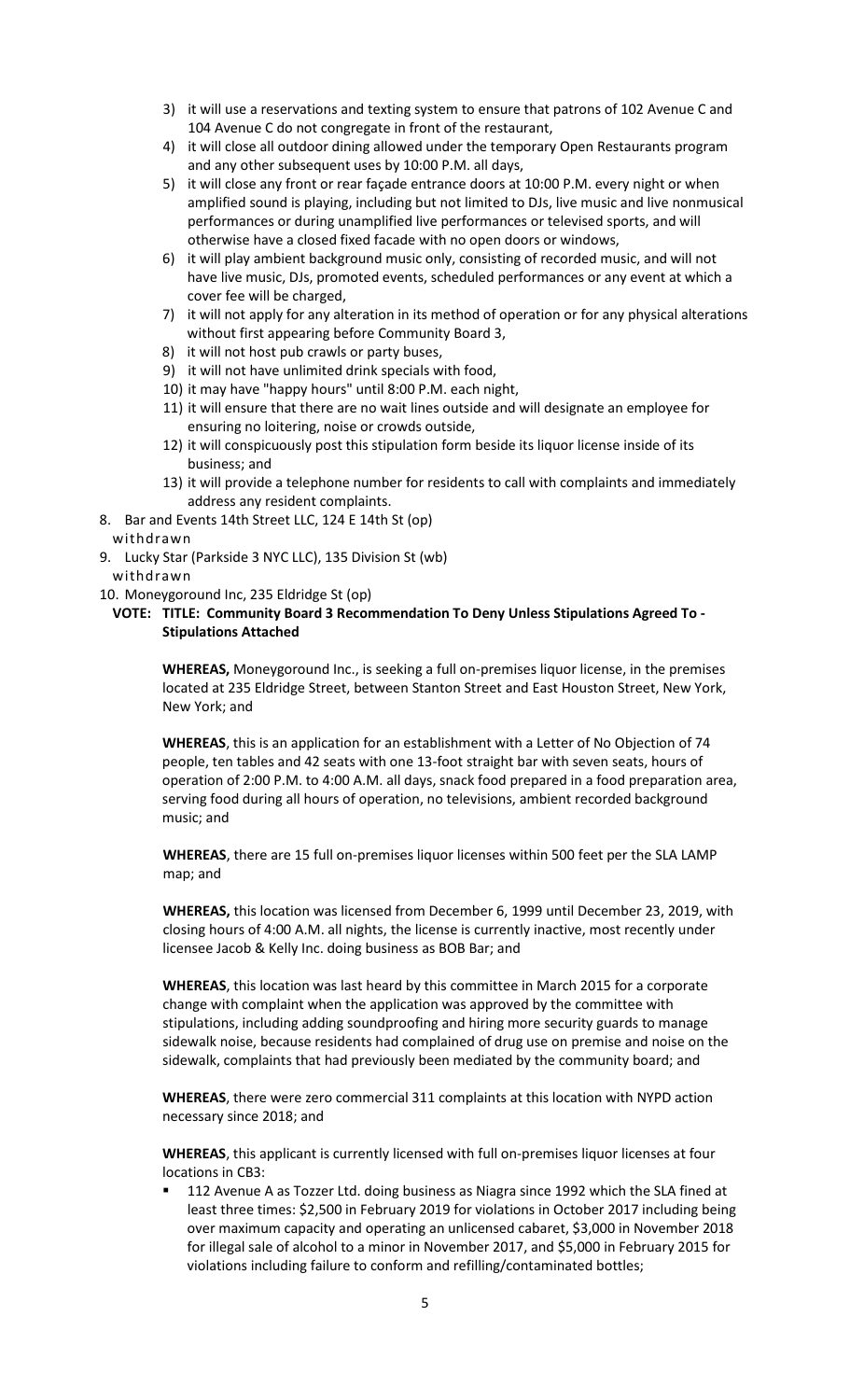- 162-164 Avenue B as 162 4 Ave B Bar doing business as Dream Baby since January 1996, which has no adverse history;
- 327 Bowery as Bowery Tech Restaurant LLC doing business as The Bowery Electric since January 2001 which the SLA fined \$2,500 in February 2019 for disorderly premises, and \$500 in June 2017 for "pre-mixing;" and
- 25 Avenue A as Swauto Ltd. doing business as Berlin since May 2020 which has no adverse SLA history;

**WHEREAS,** the Eldridge Street Block Association wrote in opposition to this committee, with 15 members voting against the application and two voting to support the application because of the applicant's SLA history and concerns about oversaturation of nightlife in the area; and

**WHEREAS,** 32 residents from 235 Eldridge's block signed a petition in favor of the application; and

**WHEREAS,** a resident of the block, a resident of East 1st Street, another neighborhood resident, and one former employee who lives on the East River spoke in support of the application because they trust the applicants; and

**WHEREAS**, the president of Eldridge Street Block Association and another resident of the block spoke in opposition because of the saturation of liquor licenses in the vicinity; and

**THEREFORE, BE IT RESOLVED** that Community Board 3 recommends the denial of the application for a full on-premises liquor license for Moneygoround Inc., for the premises located at 235 Eldridge, New York, New York, unless the applicant agrees to the following signed notarized stipulations that

- 1) it will operate as a bar, with limited snack food prepared in a food preparation area served during all hours of operation,
- 2) its hours of operation will be opening no later than 2:00 P.M. and closing by 2:00 A.M. all days,
- 3) it will close all outdoor dining allowed under the temporary Open Restaurants program and any other subsequent uses by 10:00 P.M. all days,
- 4) it will have a closed fixed façade with no open doors or windows except my entrance door will close by 10:00 P.M. or when amplified sound is playing, including but not limited to DJs, live music and live nonmusical performances, or during unamplified live performances or televised sports,
- 5) it will play ambient background music only, consisting of recorded music, DJs on Fridays and Saturdays only, and will not have live music, promoted events, scheduled performances or any event at which a cover fee will be charged,
- 6) it will not apply for any alteration in its method of operation or for any physical alterations without first appearing before Community Board 3,
- 7) it will not host pub crawls or party buses,
- 8) it will not have unlimited drink specials with food,
- 9) it may have "happy hours" until 7:00 P.M. each night,
- 10) it will ensure that there are no wait lines outside and will designate an employee for ensuring no loitering, noise or crowds outside,
- 11) it will conspicuously post this stipulation form beside its liquor license inside of its business, and
- 12) it will provide a telephone number for residents to call with complaints and immediately address any resident complaints.
- 11. Sally Can Wait LLC, 252 Broome St (op)

### **VOTE: TITLE: Community Board 3 Recommendation To Deny Unless Stipulations Agreed To - Stipulations Attached**

**WHEREAS,** Sally Can Wait LLC doing business as Sally Can Wait, is seeking a full on-premises liquor license, in the premises located at 252 Broome Street, between Orchard Street and Ludlow Street, New York, New York; and

**WHEREAS**, this is a transfer of assets for an establishment with a certificate of occupancy of 74 people, 16 tables and 50 seats with an L-shaped bar with 13 seats, hours of operation of 12:00 P.M. to 1:00 A.M. Sunday to Wednesday and 12:00 P.M.to 2:00 A.M. Thursday to Saturday, serving Jewish-Latino fusion food prepared in a full kitchen serving food during all hours of operation, no televisions, ambient recorded background music only; and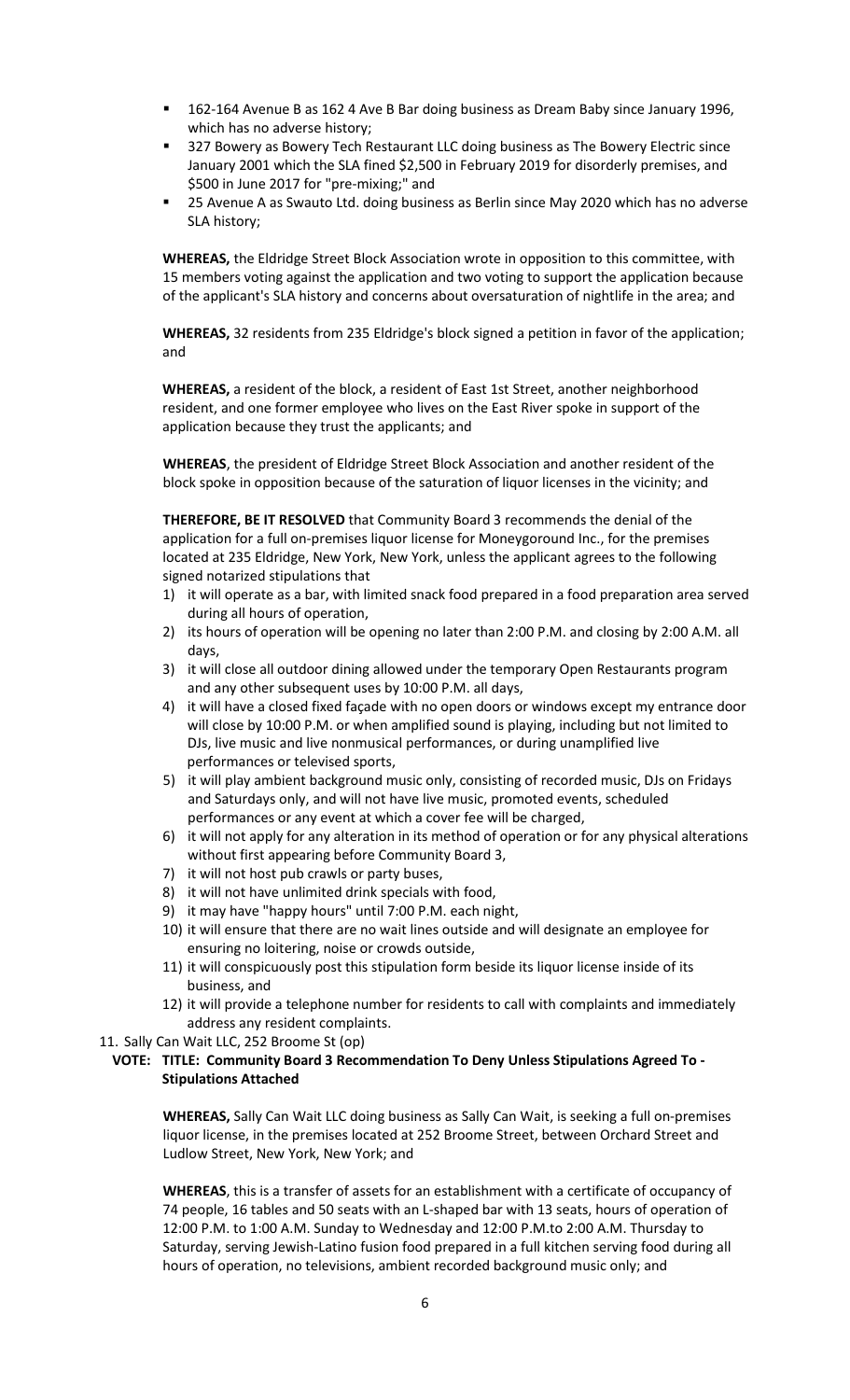**WHEREAS**, there are 21 full on-premises liquor licenses within 500 feet per the SLA LAMP map; and

**WHEREAS,** Community Board 3 approved an application at this application for 54 Mulberry LLC doing business as Devon for a full on-premises liquor license in April 2018, with operating hours of 8:00 A.M. to 1:00 A.M. Sundays through Wednesdays and 8:00 A.M. to 2:00 A.M. Thursdays through Saturdays, which is currently licensed**,** and was fined \$5000 in March 2021 for non-compliance with emergency measures in July 2020 and September 2020 [\(https://sla.ny.gov/system/files/documents/2021/03/03-31-2021\\_](https://sla.ny.gov/system/files/documents/2021/03/03-31-2021_-_detailed_compliance_agenda-.pdf) detailed compliance agenda-.pdf); and

**WHEREAS**, the applicants Zak Snyder and Matthew Friedlander have never previously been license holders but Matthew Friedlander has worked in the industry and served as a general manager and head bartender at various restaurants for 10 years; and

**WHEREAS**, there were 5 commercial 311 complaints at this location with NYPD action necessary since 2018; and

**WHEREAS,** Community Board 3 received opposition to this application from the Orchard Street Block Association and four local residents citing the location's proximity to other licenses in the immediate area and ongoing quality of issues with the current operator; and

**WHEREAS,** 67 residents who live within two blocks of the location - including nine residents of the building - signed a petition in favor of the application and one resident of 247 Broome Street spoke at the meeting in support of the application; and

**THEREFORE, BE IT RESOLVED** that Community Board 3 recommends the denial of the application for a full on-premises liquor license for Sally Can Wait LLC, for the premises located at 252 Broome Street, New York, New York, unless the applicant agrees to the following signed notarized stipulations that

- 1) it will operate as a Jewish-Latino fusion restaurant, with full kitchen serving food at all hours of operation,
- 2) its hours of operation will be opening no later than 12:00 P.M. and closing by 1:00 A.M Sunday to Wednesday and opening no later than 12:00 P.M. and closing by 2:00 A.M. Thursday to Saturday,
- 3) it will close all outdoor dining allowed under the temporary Open Restaurants program and any other subsequent uses by 10:00 P.M. all days,
- 4) it will close any front or rear facade doors and windows at 10:00 P.M. every night or when amplified sound is playing, including but not limited to DJs, live music and live non-musical performances, or during unamplified live performances or televised sports,
- 5) it will play ambient background music only, consisting of recorded music, and will not have live music, DJs, promoted events, scheduled performances or any event at which a cover fee will be charged, or more than 15 private events per year,
- 6) it will not apply for any alteration in its method of operation or for any physical alterations without first appearing before Community Board 3,
- 7) it will not host pub crawls or party buses,
- 8) it will not have unlimited drink specials with food,
- 9) it may have "happy hours" until 7:00 P.M. each night,
- 10) it will ensure that there are no wait lines outside and will designate an employee for ensuring no loitering, noise or crowds outside,
- 11) it will conspicuously post this stipulation form beside its liquor license inside of its business, and
- 12) it will provide a telephone number for residents to call with complaints and immediately address any resident complaints.

### **Alterations**

12. 8282 (BBRH LLC), 84 Stanton St (op)

# **VOTE: TITLE: Community Board 3 Recommendation To Deny Unless Stipulations Agreed To - Stipulations Attached**

**WHEREAS,** Lion Hospitality LLC doing business as 8282, is seeking a full on-premises liquor license, in the premises located at 84 Stanton Street, between Allen Street and Orchard Street, New York, New York; and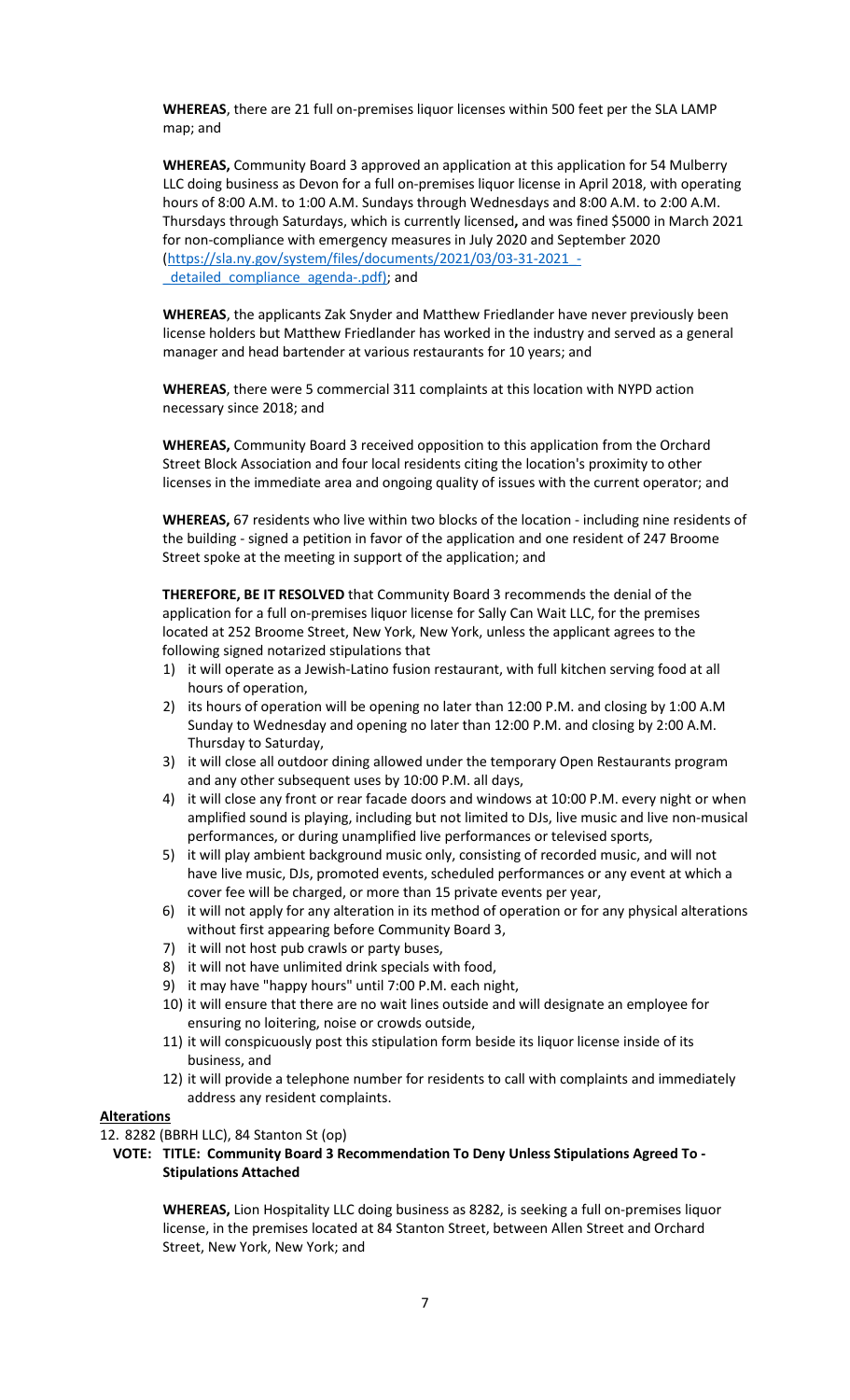**WHEREAS**, this is an application for an establishment with a Letter of No Objection of 74 people, 12 tables and 24 seats with a 16' 10" by 6' 9" bar with 14 seats, hours of operation of 5:30 P.M. to 12:00 A.M. Tuesday to Friday and 12:00 P.M. to 12:00 A.M. Saturday and Sunday, full kitchen, serving Korean food during all hours of operation, no televisions, ambient recorded background music only; and

**WHEREAS**, there are 33 full on-premises liquor licenses within 500 feet per the SLA LAMP map; and

**WHEREAS,** this location had been licensed since 2009 with a full on-premises liquor license as The Meatball Shop LLC doing business as the Meatball Shop with closing hours of 4:00 A.M. all days; and

**WHEREAS**, the applicant was previously a license holder for S&D Wave Group Inc doing business as Pado at 199 2nd Avenue and there were zero commercial 311 complaints at this location with NYPD action necessary since 2018; and

**WHEREAS**, there were no commercial 311 complaints at 84 Stanton Street with NYPD action necessary since 2018; and

**WHEREAS**, the LES Dwellers and the applicant entered into an outside agreement designed to ensure that the location will be operated solely as a restaurant and not have a deleterious impact on the neighborhood, which includes provisions such as: closing by 12:00 A.M. all nights and only seating guests until one hour before closing, agreeing not to apply for a cabaret license, not installing subwoofers and soundproofing with the help of a sound engineer, and keeping orderly premises outside the establishment; and

**WHEREAS,** one resident of the adjacent spoke in favor of the application and noted that in a building vote there were no objections to the application; and

**WHEREAS,** the applicant did not gather signatures from residents who live within two blocks of the location signed a petition in favor of the application; and

**THEREFORE, BE IT RESOLVED** that Community Board 3 recommends the denial of the application for a full on-premises liquor license for Lion Hospitality LLC doing business as 8282, for the premises located at 84 Stanton Street, New York, New York, unless the applicant agrees to the following signed notarized stipulations that

- 1) it will operate as a modern Korean restaurant, with full kitchen serving food within one hour of closing,
- 2) its hours of operation will be opening no later than 11:00 A.M. and closing by 12:00 A.M. all days,
- 3) it will close all outdoor dining allowed under the temporary Open Restaurants program and any other subsequent uses by 10:00 P.M. all days and not have any speakers or TV monitors,
- 4) it will use a reservations and texting system to ensure its patrons do not congregate in front of the restaurant,
- 5) it will close any front or rear façade entrance doors at 10:00 P.M. every night or when amplified sound is playing, including but not limited to DJs, live music and live nonmusical performances or during unamplified live performances or televised sports, and will otherwise have a closed fixed facade with no open doors or windows,
- 6) it will play ambient background music only, consisting of recorded music, and will not have live music, DJs, promoted events, scheduled performances or any event at which a cover fee will be charged,
- 7) it will not have subwoofers and it will install soundproofing anywhere that deficiencies are detected and if necessary, work with a sound engineer to ensure that sound from the premises is not audible in any surrounding apartments,
- 8) it will not have game nights or recreational games,
- 9) it will not apply for any alteration in its method of operation or for any physical alterations without first appearing before Community Board 3,
- 10) it will not host pub crawls or party buses,
- 11) it will not have unlimited drink specials with food,
- 12) it will not have "happy hours,",
- 13) it will ensure that there are no wait lines outside and will designate an employee for ensuring no loitering, noise or crowds outside,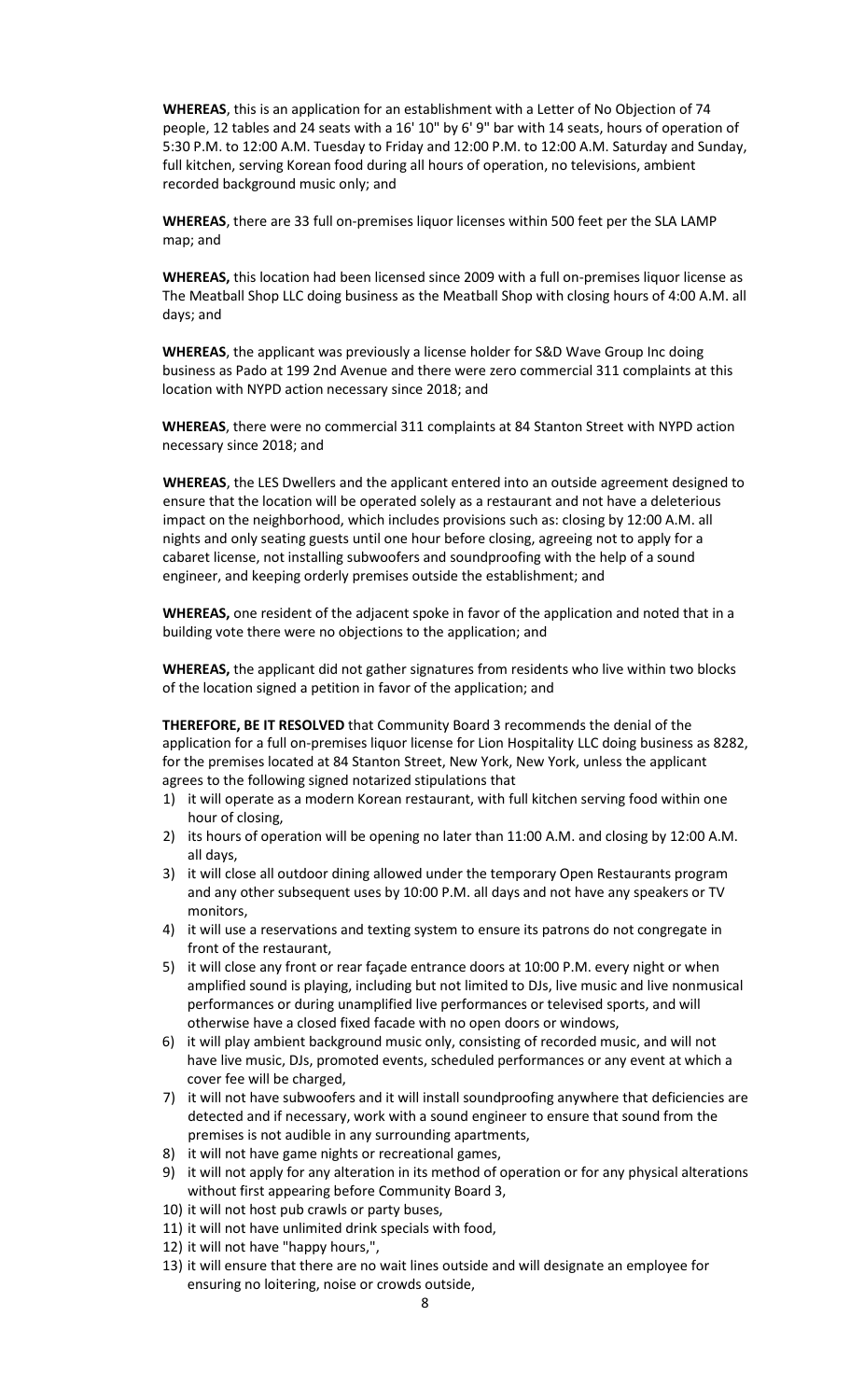- 14) it will conspicuously post this stipulation form beside its liquor license inside of its business, and
- 15) it will provide a telephone number for residents to call with complaints and immediately address any resident complaints.

#### **New Liquor License Applications**

13. Sour Mouse (Sweatshop LES LLC), 110 Delancey St (Basement) (upgrade to op)

**VOTE: TITLE: Community Board 3 Recommendation To Deny Unless Stipulations Agreed To - Stipulations Attached**

**WHEREAS,** Sweatshop LES LLC doing business Sour Mouse, is seeking an upgrade to a full onpremises liquor license, in the premises located at 110 Delancey Street, between Essex Street and Ludlow Street, New York, New York; and

**WHEREAS**, this is an application for an establishment with a temporary certificate of occupancy of 263, six tables and 35 seats with one L-shape 15-foot by 6-foot bar with eight seats, hours of operation of 12:00 P.M. to 4:00 A.M. all days, snack food prepared in a food preparation area, serving food during all hours of operation, no television, ambient background music; and

**WHEREAS**, this application is for a game hall that seeks to provide a community space that will also have family friendly activities that do not focus on drinking and will continue to collaborate with the community board; and

**WHEREAS**, there are 30 full on-premises liquor licenses within 500 feet per the SLA LAMP map; and

**WHEREAS,** this applicant was approved for a wine beer license in July 2019 by Community Board 3 with the following stipulations 1) it will operate as a tavern game hall or room with ping pong tables and shuffleboard, with less than a full-service kitchen serving food during all hours of operation, 2) its hours of operation will be 12:00 P.M. to 4:00 A.M. all days, 3) it will not commercially operate any outdoor areas, 4) it will close any front or rear façade entrance doors at 10:00 P.M. every night or when amplified sound is playing and will otherwise have a closed fixed facade with no open doors or windows, 5) it will play ambient background music, consisting of recorded music, as part of its general operation and may have acoustic unamplified live jazz music, and it will not have DJs, promoted events or any event at which a cover fee would be charged, 6) it may have scheduled performances consisting of an open mike stand-up comedy night, two (2) nights per week, between 7:00 P.M. and 10:00 P.M., 7) it will not apply for any alteration in its method of operation or for any physical alterations without first appearing before Community Board 3, 8) it will not host pub crawls or party buses, 9) it will not have unlimited drink specials with food, 10) it will not have "happy hours," 11) it will ensure that there are no wait lines outside and will designate an employee to oversee patrons and noise on the sidewalk, 12) it will conspicuously post this stipulation form beside its liquor license inside of its business, and 13) it will provide a telephone number for residents to call with complaints and immediately address any resident complaints and issued a license by the SLA on October 24, 2019; and

**WHEREAS**, there were zero commercial 311 complaints at this location with NYPD action necessary since 2018; and

**WHEREAS**, this applicant has also operated Black Cat LES at 172 Rivington since October 2016 where there were zero commercial 311 complaints at this location with NYPD action necessary since 2018; and

**WHEREAS,** a representative of the LES Dwellers wrote in opposition to this application because the applicant has only been operating since October 2020 (less than a year) and has been operating outside its stipulations as indicated above; and

**WHEREAS**, two local residents including a resident of 210 Rivington Street - which is around the corner from the premises - and one performer from the space who does not live in the district spoke in support of the application because they vouch for the applicants; and

**THEREFORE, BE IT RESOLVED** that Community Board 3 recommends the denial of the application for a full on-premises liquor license for Sweatshop LES LLC, for the premises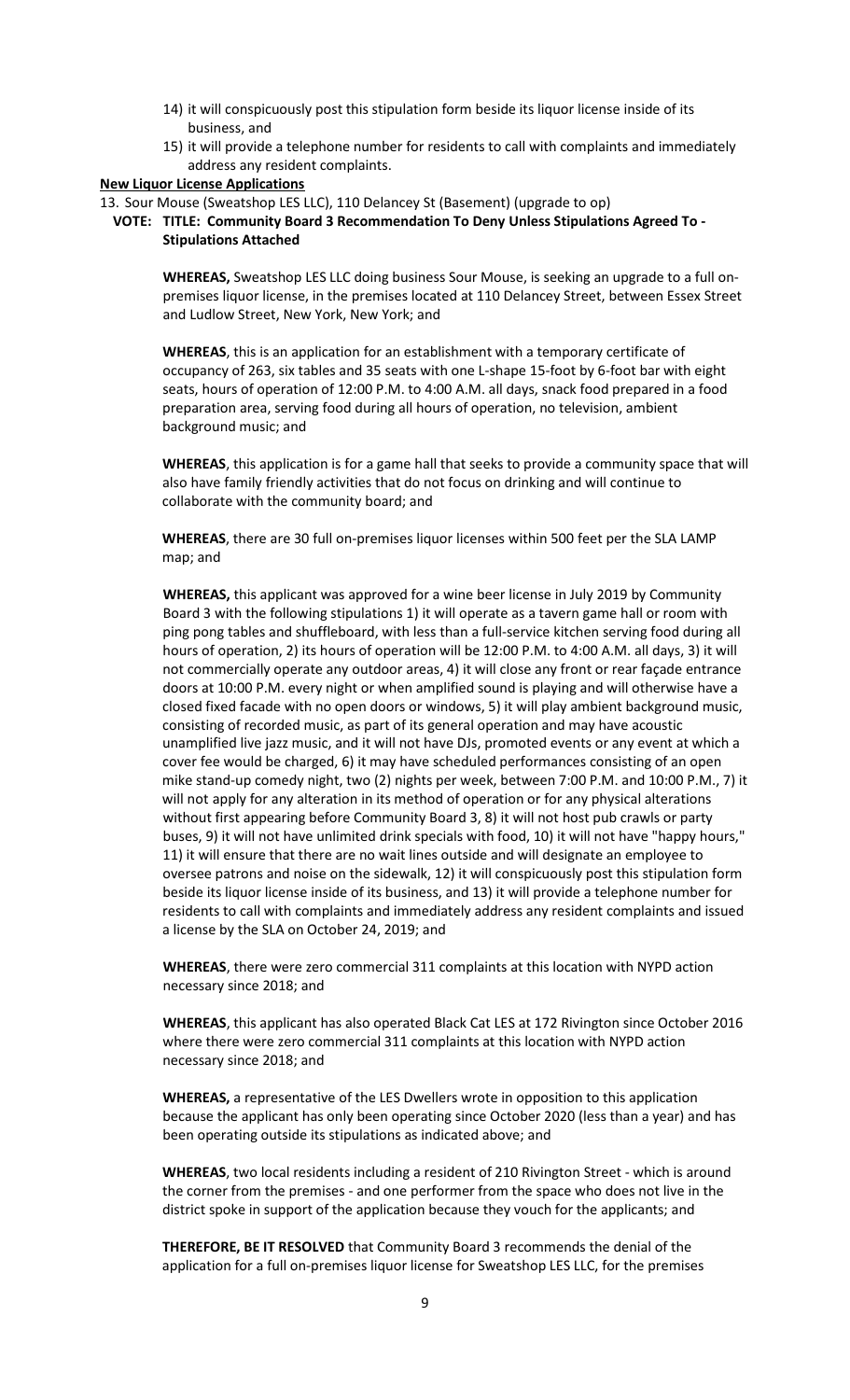located at 110 Delancey Street, New York, New York, unless the applicant agrees to the following signed notarized stipulations that:

- 1) it will operate as a tavern game hall or room with ping pong tables and shuffleboard, with less than a full-service kitchen serving food during all hours of operation,
- 2) its hours of operation will be opening no later than 12:00 P.M. to 4:00 A.M. all days,
- 3) it will not use outdoor space for commercial use,
- 4) it will have a closed fixed façade with no open doors or windows except my entrance door will close by 10:00 P.M. or when amplified sound is playing, including but not limited to DJs, live music and live nonmusical performances, or during unamplified live performances or televised sports,
- 5) it may play entertainment level music, consisting of recorded music and live music, and may have scheduled performances seven days a week consisting of amplified live music, standup comedy nights, and karaoke, and it may have DJs on Thursdays, Fridays, and Saturdays, and it may not have third-party promoted events or any event at which a cover fee would be charged,
- 6) it will not apply for any alteration in its method of operation or for any physical alterations without first appearing before Community Board 3,
- 7) it will not host pub crawls or party buses,
- 8) it will not have unlimited drink specials with food,
- 9) it may have "happy hours" until 7:00 P.M.,
- 10) it will ensure that there are no wait lines outside and will designate an employee for ensuring no loitering, noise or crowds outside,
- 11) it will conspicuously post this stipulation form beside its liquor license inside of its business, and
- 12) it will provide a telephone number for residents to call with complaints and immediately address any resident complaints.
- 14. Tokyo Sushi 168 Inc, 151 Rivington St (op)

### **VOTE: TITLE: Community Board 3 Recommendation To Deny Unless Stipulations Agreed To - Stipulations Attached**

**WHEREAS,** Tokyo Sushi 168 Inc., is seeking a full on-premises liquor license, in the premises located at 151 Rivington Street, between Suffolk Street and Clinton Street, New York, New York; and

**WHEREAS**, this is an application for a restaurant with a certificate of occupancy of 74 people, four tables and ten seats with one 41-foot U-shaped bar, hours of operation of 11:00 A.M. to 10:30 P.M. Monday to Thursday 11:30 A.M. to 11:30 P.M. Friday to Saturday and 12:00 P.M. to 10:30 P.M. Sunday, sushi prepared in a full kitchen, serving food during all hours of operation, no television, ambient recorded background music; and

**WHEREAS**, there are 17 full on-premises liquor licenses within 500 feet per the SLA LAMP map; and

**WHEREAS,** this location was previously licensed with a restaurant wine license from August 31, 2011 to January 31, 2021 as OEC International Inc. doing business as Yopparai; and

**WHEREAS**, the applicant has never previously been a license holder and has no prior relevant experience beyond currently operating the location without a license; and

**WHEREAS**, there were two commercial 311 complaints at this location with NYPD action necessary since 2018, however there was also a bar in the cellar level of this location and available data did not distinguish which establishment the 311 calls were about; and

**THEREFORE, BE IT RESOLVED** that Community Board 3 recommends the denial of the application for a full on-premises liquor license for Tokyo Sushi 168 Inc., for the premises located at 151 Rivington Street, New York, New York, unless the applicant agrees to the following signed notarized stipulations that

- 1) it will operate as a sushi restaurant, with sushi prepared in a full kitchen, serving food during all hours of operation,
- 2) its hours of operation will be opening no later than 11:00 A.M. to 10:30 P.M. Monday to Thursday, 11:30 A.M. to 11:30 P.M. Friday to Saturday and 12:00 P.M. to 10:30 P.M. Sunday,
- 3) it will not use outdoor space for commercial use,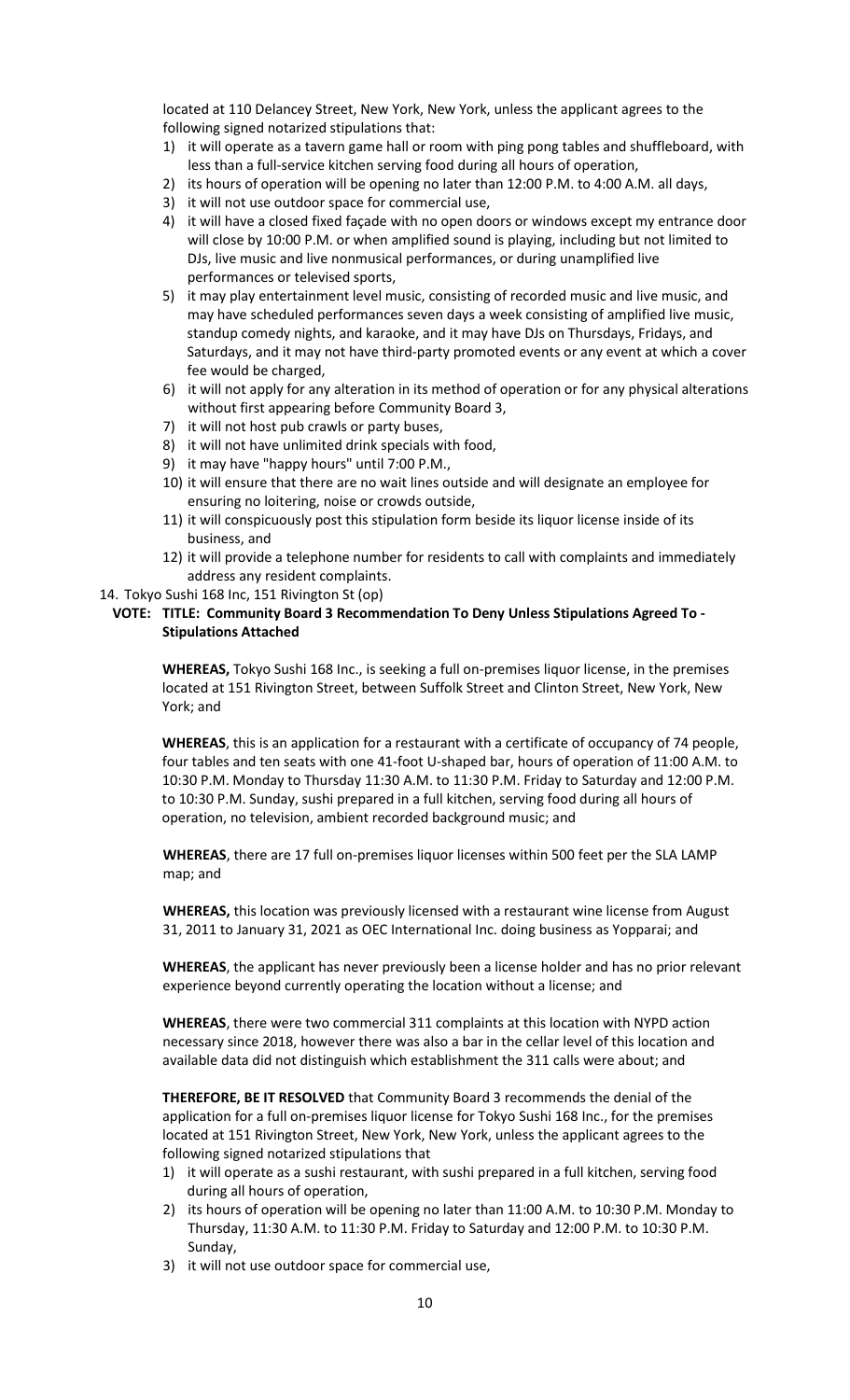- 4) it will have a closed fixed façade with no open doors or windows except my entrance door will close by 10:00 P.M. or when amplified sound is playing, including but not limited to DJs, live music and live nonmusical performances, or during unamplified live performances or televised sports,
- 5) it will play ambient background music only, consisting of recorded music, and will not have live music, DJs, promoted events, scheduled performances or any event at which a cover fee will be charged,
- 6) it will not apply for any alteration in its method of operation or for any physical alterations without first appearing before Community Board 3,
- 7) it will not host pub crawls or party buses,
- 8) it will not have unlimited drink specials with food,
- 9) it will not have "happy hours,"
- 10) it will ensure that there are no wait lines outside and will designate an employee for ensuring no loitering, noise or crowds outside,
- 11) it will conspicuously post this stipulation form beside its liquor license inside of its business, and
- 12) it will provide a telephone number for residents to call with complaints and immediately address any resident complaints.
- 15. Henry Street Pretzels LLC, 193 Henry St (1st Floor) (op)

# **VOTE: TITLE: Community Board 3 Recommendation To Deny Unless Stipulations Agreed To - Stipulations Attached**

**WHEREAS,** Henry Street Pretzels LLC doing business as Henry Street Pretzels, is seeking a full on-premises liquor license, in the premises located at 193 Henry Street, between Jefferson Street and Clinton Street, New York, New York; and

**WHEREAS**, this is an application for an establishment with a certificate of occupancy of 51 people in the ground floor and 22 people in the cellar level, six tables with 42 seats and one 10-foot by 4-foot bar with eight stools on the ground floor and five tables with 20 seats on the cellar level, hours of operation of 9:00 A.M. to 12:00 A.M. all days, New American food/pretzels prepared in a full kitchen, serving food during all hours of operation, no televisions, ambient recorded background music and live, acoustic music in the cellar; and

**WHEREAS**, there are two full on-premises liquor licenses within 500 feet per the SLA LAMP map; and

**WHEREAS,** this location has never been previously licensed; and

**WHEREAS**, the applicant has experience at multiple licensed establishments within the confines of Community Board 3 including working at Café Mogador (101 St. Marks Place) for five years as a hostess, waitress and manager and is currently a captain at Dr. Clark's (104 Bayard Street); and

**WHEREAS,** one local resident appeared in support of the application; and

**WHEREAS,** three residents who live on the block where the establishment is located signed a petition in favor of the application; and

**THEREFORE, BE IT RESOLVED** that Community Board 3 recommends the denial of the application for a full on-premises liquor license for Henry Street Pretzels LLC, for the premises located at 193 Henry Street, New York, New York, unless the applicant agrees to the following signed notarized stipulations that

- 1) it will operate as a restaurant, with New American food/pretzels prepared in a full kitchen served during all hours of operation,
- 2) its hours of operation will be opening no later than 12:00 P.M. to 12:00 A.M. all days,
- 3) it will close all outdoor dining allowed under the temporary Open Restaurants program and any other subsequent uses by 10:00 P.M. all days and not have any speakers or TV monitors,
- 4) it will close any front or rear façade entrance doors and windows at 10:00 P.M. every night or when amplified sound is playing, including but not limited to DJs, live music and live nonmusical performances or during unamplified live performances or televised sports, and will otherwise have a closed fixed facade with no open doors or windows,
- 5) it will play ambient background music only, consisting of recorded music, on the ground floor and it may have live, acoustic music in the cellar level, and will not have, DJs,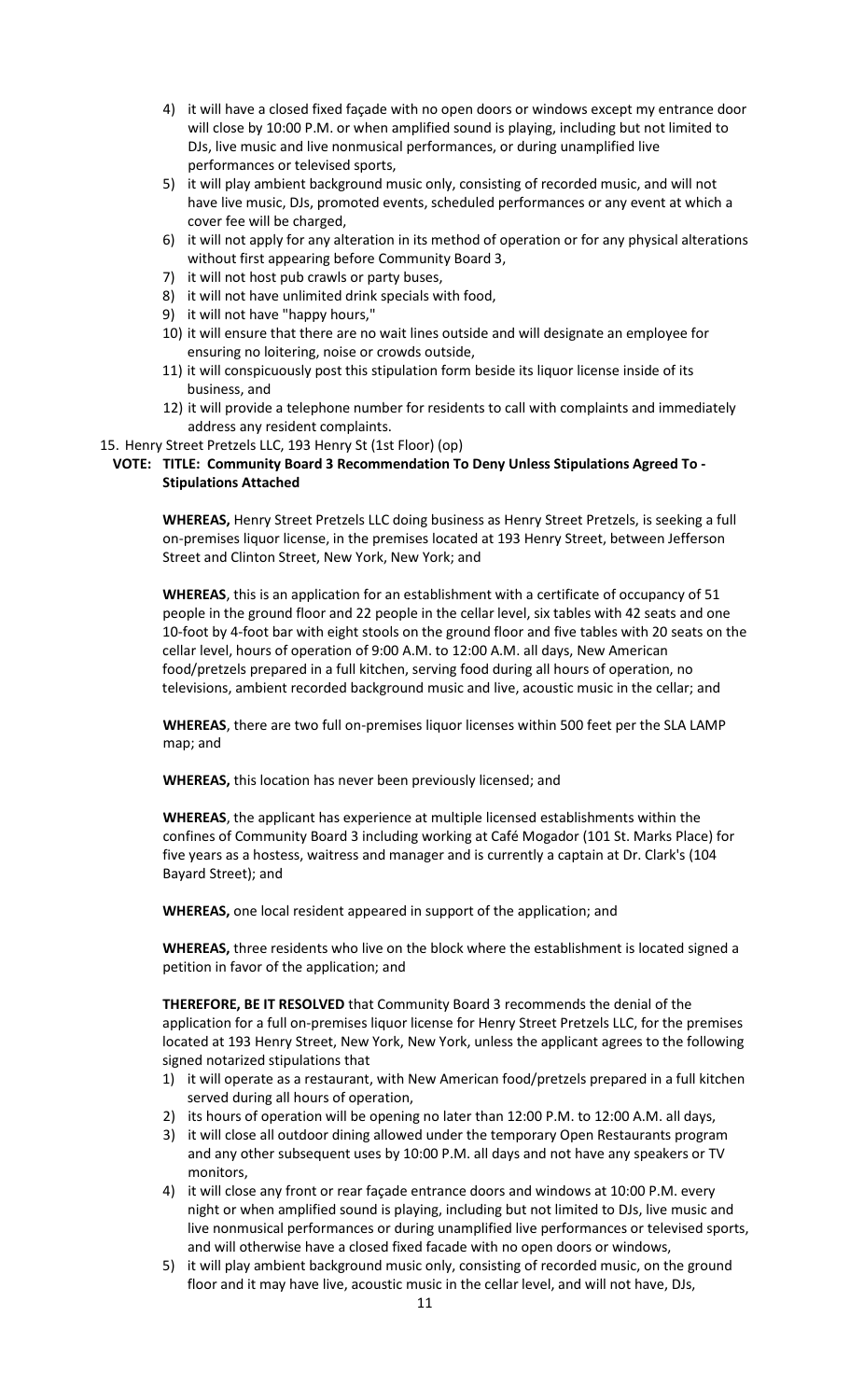promoted events, scheduled performances or any event at which a cover fee will be charged,

- 6) it will not apply for any alteration in its method of operation or for any physical alterations without first appearing before Community Board 3,
- 7) it will not host pub crawls or party buses,
- 8) it will not have unlimited drink specials with food,
- 9) it may have "happy hours" until 8:00 P.M.,
- 10) it will ensure that there are no wait lines outside and will designate an employee for ensuring no loitering, noise or crowds outside,
- 11) it will conspicuously post this stipulation form beside its liquor license inside of its business, and
- 12) it will provide a telephone number for residents to call with complaints and immediately address any resident complaints.
- 16. ACES (Fine Food and Spirits Inc), 197 2nd Ave (op)

### **VOTE: TITLE: Community Board 3 Recommendation To Deny Unless Stipulations Agreed To - Stipulations Attached**

**WHEREAS,** Michael Dollaway doing business as ACES Fine Food & Spirits, is seeking a full onpremises liquor license, in the premises located at 197 2nd Avenue, between 12th Street and 13th Street, New York, New York;

**WHEREAS**, this is an application for an establishment with a pending Letter of No Objection, with ten tables and 52 seats with one 24' L-shaped bar with 22 seats, hours of operation of 5:00 P.M. to 3:00 A.M. Mondays through Wednesdays, 5:00 P.M. to 4:00 A.M. Thursdays through Saturdays and 5:00 P.M. to 2:00 A.M. Sundays, serving Modern Continental food in a full kitchen, and serving food during all hours of operation, there will be no televisions, ambient recorded background music provided by small Bose speakers; and

**WHEREAS**, there are 11 full on-premises liquor licenses within 500 feet per the SLA LAMP map; and

**WHEREAS,** this location was most recently licensed as MJD Bar Ventures I LLC doing business as Black Emperor from December 17, 2018 to March 31, 2021 with a full on-premises liquor license that was approved by this committee in October 2018 with the provision of stipulations including: it will operate as a tavern, with a prep area serving food during all hours of operation, its hours of operation will be 5:00 P.M. to 3:00 A.M. Mondays through Wednesdays, 5:00 P.M. to 4:00 A.M. Thursdays through Saturdays and 5:00 P.M. to 2:00 A.M. Sundays, it will employ security personnel Wednesdays through Saturdays from 7:00 P.M. to closing, it will play ambient background music only, consisting of recorded music, and will not have live music, DJs, promoted events, scheduled performances or any event at which a cover fee will be charged and will have no more than fifteen (15) private parties per year; and

**WHEREAS**, applicant has a long history of owning and operating restaurants, including six years with Jean Georges including at The Mercer Hotel and Mercer Kitchen and as the general manager at Butter, as well as working at bars and clubs in the Hamptons, Miami, Sao Paolo and Dubai including Lily Pond and Provocateur in the Meatpacking District. The applicant is currently licensed with a full-on premises liquor license at the Broken Coconut; and

**WHEREAS**, there were six commercial 311 complaints at this location with NYPD action necessary since 2018;

**WHEREAS,** 22 residents who live within two blocks of the location signed a petition in favor of the application; and

**THEREFORE, BE IT RESOLVED** that Community Board 3 recommends the denial of the application for a full on-premises liquor license for Michael Dalloway, for the premises located at 197 2nd Avenue, New York, New York, unless the applicant agrees to the following signed notarized stipulations that

- 1) it will operate as a restaurant, with Modern Continental food served during all hours of operation,
- 2) its hours of operation will be opening no later than 5:00 P.M. to 3:00 A.M. Mondays through Wednesdays, 5:00 P.M. to 4:00 A.M. Thursdays through Saturdays and 5:00 P.M. to 2:00 A.M. Sundays,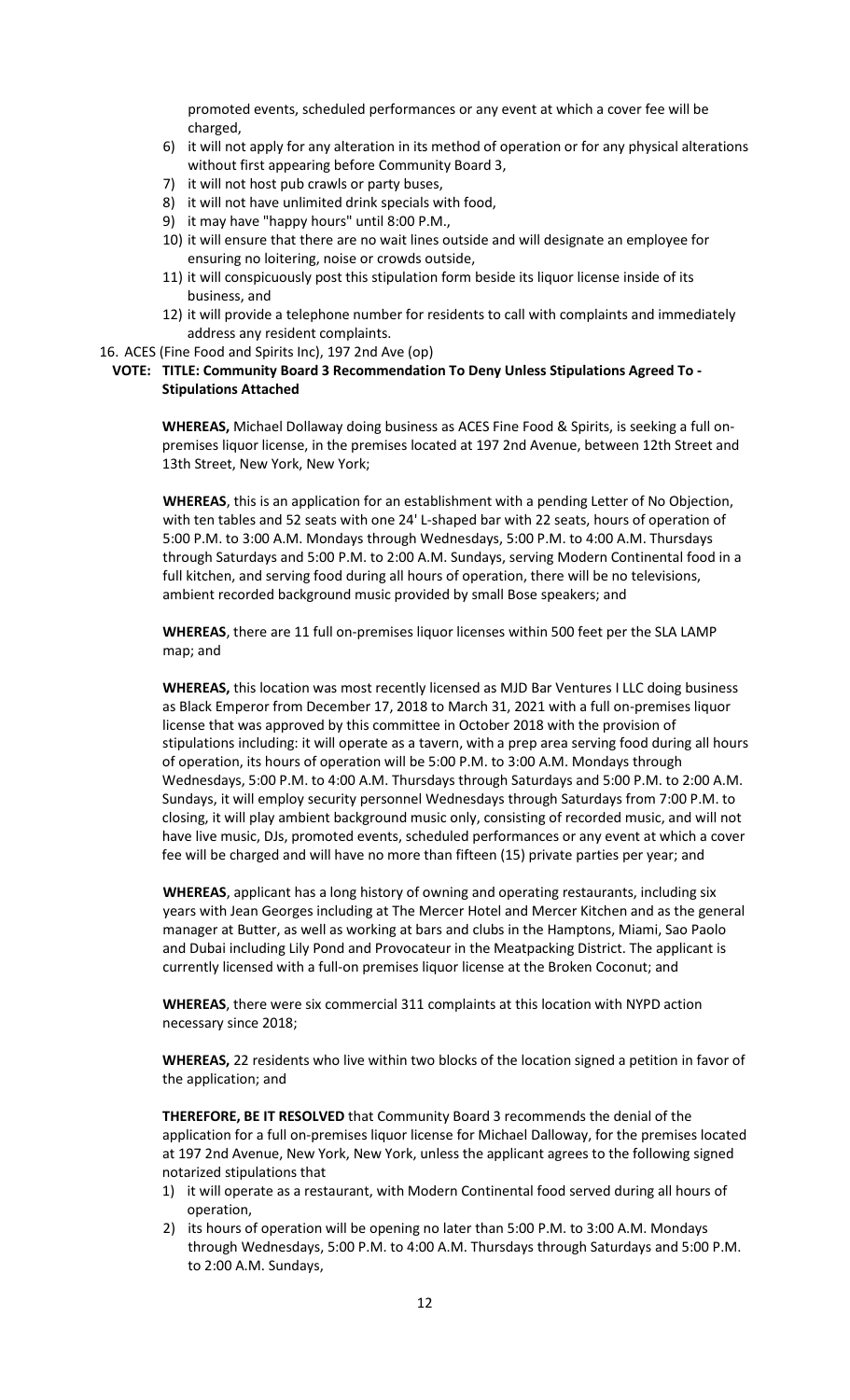- 3) it will close all outdoor dining allowed under the temporary Open Restaurants program and any other subsequent uses by 10:00 P.M. all days and it will have no TV monitors or speakers,
- 4) it will close any front or rear façade entrance doors and windows at 10:00 P.M. every night or when amplified sound is playing, including but not limited to DJs, live music and live nonmusical performances or during unamplified live performances or televised sports, and will otherwise have a closed fixed facade with no open doors or windows,
- 5) it will play ambient background music only, consisting of recorded music, and will not have live music, DJs, promoted events, scheduled performances or any event at which a cover fee will be charged,
- 6) it will not apply for any alteration in its method of operation or for any physical alterations without first appearing before Community Board 3,
- 7) it will not host pub crawls or party buses,
- 8) it will not have unlimited drink specials with food,
- 9) it may have "happy hours" until 8:00 P.M. each night,
- 10) it will ensure that there are no wait lines outside and will designate an employee for ensuring no loitering, noise or crowds outside,
- 11) it will use a reservations and texting system to ensure its patrons do not congregate in front of the restaurant,
- 12) it will conspicuously post this stipulation form beside its liquor license inside of its business, and
- 13) it will provide a telephone number for residents to call with complaints and immediately address any resident complaints.
- 17. Fat Buddha (Fat Social Club), 212 Ave A (op)

- 18. Lxta (LLC to be formed by Mike Himani), 299 Bowery (op)
- **VOTE: TITLE: Community Board 3 Recommendation To Deny Unless Stipulations Agreed To - Stipulations Attached**

**WHEREAS,** Aen Hospitality Group LLC doing business as Ixta, is seeking a full on-premises liquor license, in the premises located at 299 Bowery, between East 1st Street and Houston Street, New York, New York; and

**WHEREAS**, this is an application for an establishment with a certificate of occupancy of 194 people, 54 tables and 165 seats with one 22-foot rectangle bar with ten seats, hours of operation of 11:00 A.M. to 12:00 A.M. Sunday to Wednesday and 11:30 A.M. to 2:00 A.M. Thursday to Saturday, Mexican food prepared in a full kitchen, serving food during all hours of operation, two televisions, ambient recorded background music and a live mariachi band; and

**WHEREAS**, there are 15 full on-premises liquor licenses within 500 feet per the SLA LAMP map; and

**WHEREAS,** this location was licensed with a full on-premises license from February 4, 2008 to April 30, 2019 as Bowery Restaurant LLC doing business as DBGB Kitchen and Bar; and

**WHEREAS**, this applicant with many full on-premises and restaurant wine licenses throughout New York City and Long Island and this applicant is currently licensed at the following locations, none of which have adverse SLA histories:

- 234 West 34th Street as Chickpea at Penn Inc. with a grocery beer and wine license since June 8, 2012,
- 2056 Hillside Avenue, New Hyde Park, New York as Alfine Dining Inc. doing business as Nanking with a full on-premises license since June 24, 2014,
- 598 Broad Hollow Road, Melville, New York as Tulip NYC Inc. doing business as Nisi Mediterranean with a full on-premises license since June 14, 2017,
- 250 West 47th Street as Nisi at 47 Partners LLC doing business as Nisi with a full onpremises license since July 26, 2018; and

**WHEREAS,** 34 residents who live within two blocks of the location signed a petition in favor of the application; and

**THEREFORE, BE IT RESOLVED** that Community Board 3 recommends the denial of the application for a full on-premises liquor license for Aen Hospitality Group LLC, for the premises located at 299 Bowery, New York, New York, unless the applicant agrees to the following signed notarized stipulations that

withdrawn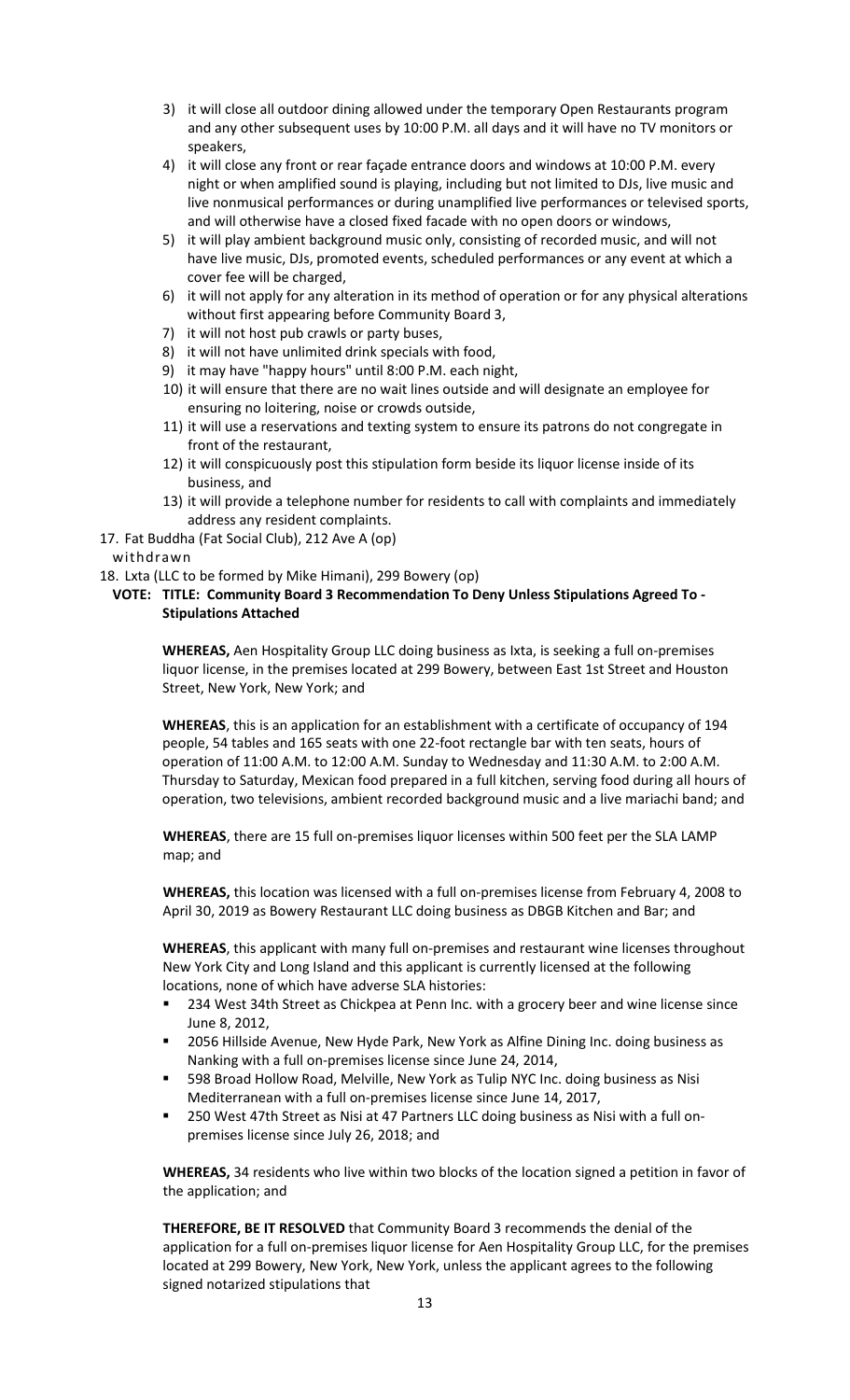- 1) it will operate as a restaurant, with Mexican food prepared in a full kitchen served during all hours of operation,
- 2) its hours of operation will be opening no later than of 11:00 A.M. to 12:00 A.M. Sunday to Wednesday and 11:30 A.M. to 2:00 A.M. Thursday to Saturday,
- 3) it will close all outdoor dining allowed under the temporary Open Restaurants program and any other subsequent uses by 10:00 P.M. all days,
- 4) it will have a closed fixed façade with no open doors or windows except my entrance door will close by 10:00 P.M. or when amplified sound is playing, including but not limited to DJs, live music and live nonmusical performances, or during unamplified live performances or televised sports,
- 5) it will play ambient background music, consisting of recorded music, and may have a live mariachi band up to three nights per week and will not have, DJs, promoted events, scheduled performances or any event at which a cover fee will be charged,
- 6) it will not apply for any alteration in its method of operation or for any physical alterations without first appearing before Community Board 3,
- 7) it will not host pub crawls or party buses,
- 8) it will not have unlimited drink specials with food,
- 9) it may have "happy hours" until 7:00 P.M. each night,
- 10) it will ensure that there are no wait lines outside and will designate an employee for ensuring no loitering, noise or crowds outside,
- 11) it will conspicuously post this stipulation form beside its liquor license inside of its business, and
- 12) it will provide a telephone number for residents to call with complaints and immediately address any resident complaints.

19. The York, 186 Ave B (op)

# **VOTE: TITLE: Community Board 3 Recommendation To Deny Unless Stipulations Agreed To - Stipulations Attached**

**WHEREAS,** Dos Dudes LLC doing business as The York, is seeking a full on-premises liquor license, in the premises located at 186 Avenue B, between East 11th Street and East 12th Street, New York, New York; and

**WHEREAS**, this is an application for an establishment with a Letter of No Objection of 74 people, seven tables and twenty-two seats with one 21-foot U-shaped bar with 12 seats, hours of operation of opening no later than 2:00 P.M. and closing by 2:00 A.M. all days, American comfort food prepared in a full kitchen, serving food during all hours of operation, no televisions, ambient recorded background music; and

**WHEREAS**, there are 12 full on-premises liquor licenses within 500 feet per the SLA LAMP map; and

**WHEREAS,** this location was most recently a retail store called Community 54 and prior to that was licensed with a restaurant wine license as Fat Dog Inc. doing business as Pizza Gruppo until April 30, 2013; and

**WHEREAS**, one of the applicants is currently licensed at Gem at 116 Forsyth Street with a full on-premises liquor licenses and the other applicant has worked in the industry for more than a decade including at Black & White on East 10th Street; and

**WHEREAS,** a representative of the East Village Community Coalition wrote in opposition to this application because it has not recently been licensed with a full on-premises license and because of the general saturation of liquor licenses in the immediate area; and

**WHEREAS**, a representative of the 12th Street Block Association wrote in opposition and three members of the community spoke at the meeting in opposition to this application because of the overall saturation of bars in the vicinity that are creating quality of life issues like trash pile-ups and rat issues; and

**WHEREAS**, a resident of lower First Avenue and a resident of East 10th Street testified as a character witness for the applicants and spoke in support of the application; and

**WHEREAS,** 46 residents who live within two blocks of the location signed a petition in favor of the application; and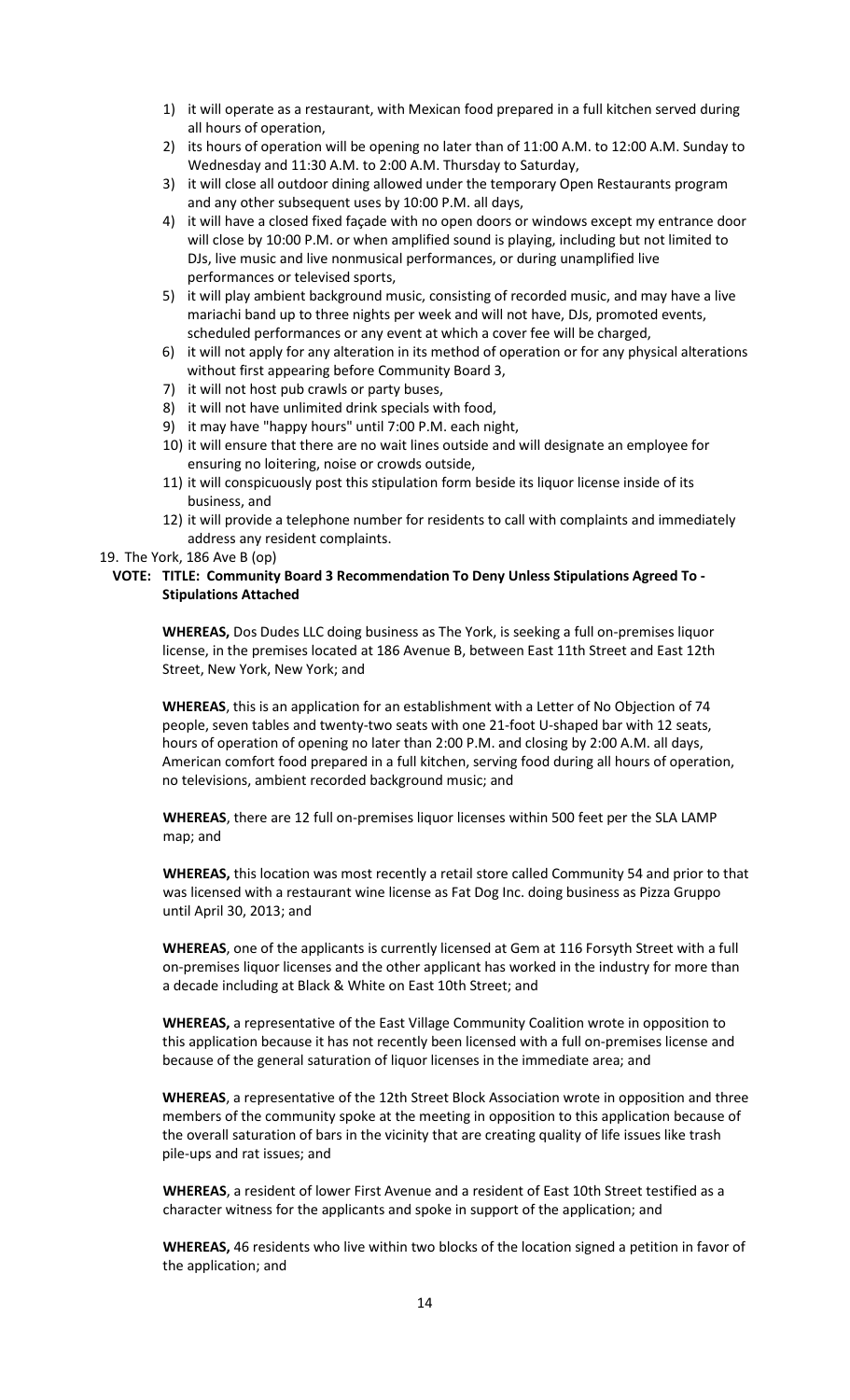**WHEREAS**, it will keep its trash inside the premises and make a best effort to coordinate garbage pickup with its neighbors to mitigate trash pile-ups on the block; and

**THEREFORE, BE IT RESOLVED** that Community Board 3 recommends the denial of the application for a full on-premises liquor license for Dos Dudes LLC, for the premises located at 186 Avenue B, New York, New York, unless the applicant agrees to the following signed notarized stipulations that

- 1) it will operate as a restaurant with American comfort food prepared in a full kitchen, serving food during all hours of operation, no televisions,
- 2) its hours of operation will be opening no later than 2:00 P.M. and closing by 2:00 A.M. all days,
- 3) it will close all outdoor dining allowed under the temporary Open Restaurants program and any other subsequent uses by 10:00 P.M. all days and not have any speakers or TV monitors,
- 4) it may not use its backyard for commercial use,
- 5) it will close any front or rear façade entrance doors at 10:00 P.M. every night or when amplified sound is playing, including but not limited to DJs, live music and live nonmusical performances or during unamplified live performances or televised sports, and will otherwise have a closed fixed facade with no open doors or windows,
- 6) it will play ambient background music only, consisting of recorded music, and will not have live music, DJs, promoted events, scheduled performances or any event at which a cover fee will be charged,
- 7) it will not apply for any alteration in its method of operation or for any physical alterations without first appearing before Community Board 3,
- 8) it will not host pub crawls or party buses,
- 9) it will not have unlimited drink specials with food,
- 10) it may have "happy hours" until 7:00 P.M. each night,
- 11) it will ensure that there are no wait lines outside and will designate an employee for ensuring no loitering, noise or crowds outside,
- 12) it will conspicuously post this stipulation form beside its liquor license inside of its business, and
- 13) it will provide a telephone number for residents to call with complaints and immediately address any resident complaints.

#### **Items not heard at Committee**

- 20. The Gray Mare (Meath Trails Inc), 61 2nd Ave (op/alt: removing additional bar, lengthening current bar, moving seating around in back room)
- administratively approved
- 21. Nai Tapas (Nai Tapas Restaurant Corp), 84 2nd Ave (wb/removal from 85 2nd Ave) administratively approved
- 22. 3 Times (3 Times 90 Inc), 90-96 Clinton St (wb)
	- administratively approved
- 23. Suki (Cafe TKJ Inc), 111 1st Ave (wb)
- administratively approved 24. Tre (Jersey Boys LLC), 173 Ludlow St (op/method of operation change: add live music) withdrawn
- 25. Fat Choy (China Bull LLC), 250 Broome Street (wb/corp change)
- administratively approved

26. Crab Du Jour Xpress (CDJ Xpresss of Grand St LLC), 384 Grand St (3) (wb)

administratively approved

27. Vote to adjourn

# approved by committee

### **36 YES 0 NO 0 ABS 0 PNV MOTION PASSED**

### **September SLA & DCA Licensing Committee**

1. Approval of previous month's minutes (minutes are deemed approved if no objections) approved by committee

### **Alterations**

2. Tre (Jersey Boys LLC), 173 Ludlow St (op/method of operation change: add live music)

**VOTE: TITLE:** Community Board #3 Recommendation To Deny

**WHEREAS,** Jersey Boys LLC doing business as Tre, is seeking to add incidental, acoustic Italian Jazz music to its operation, in the premises located at 173 Ludlow St, between Houston St. and Stanton St., New York, New York; and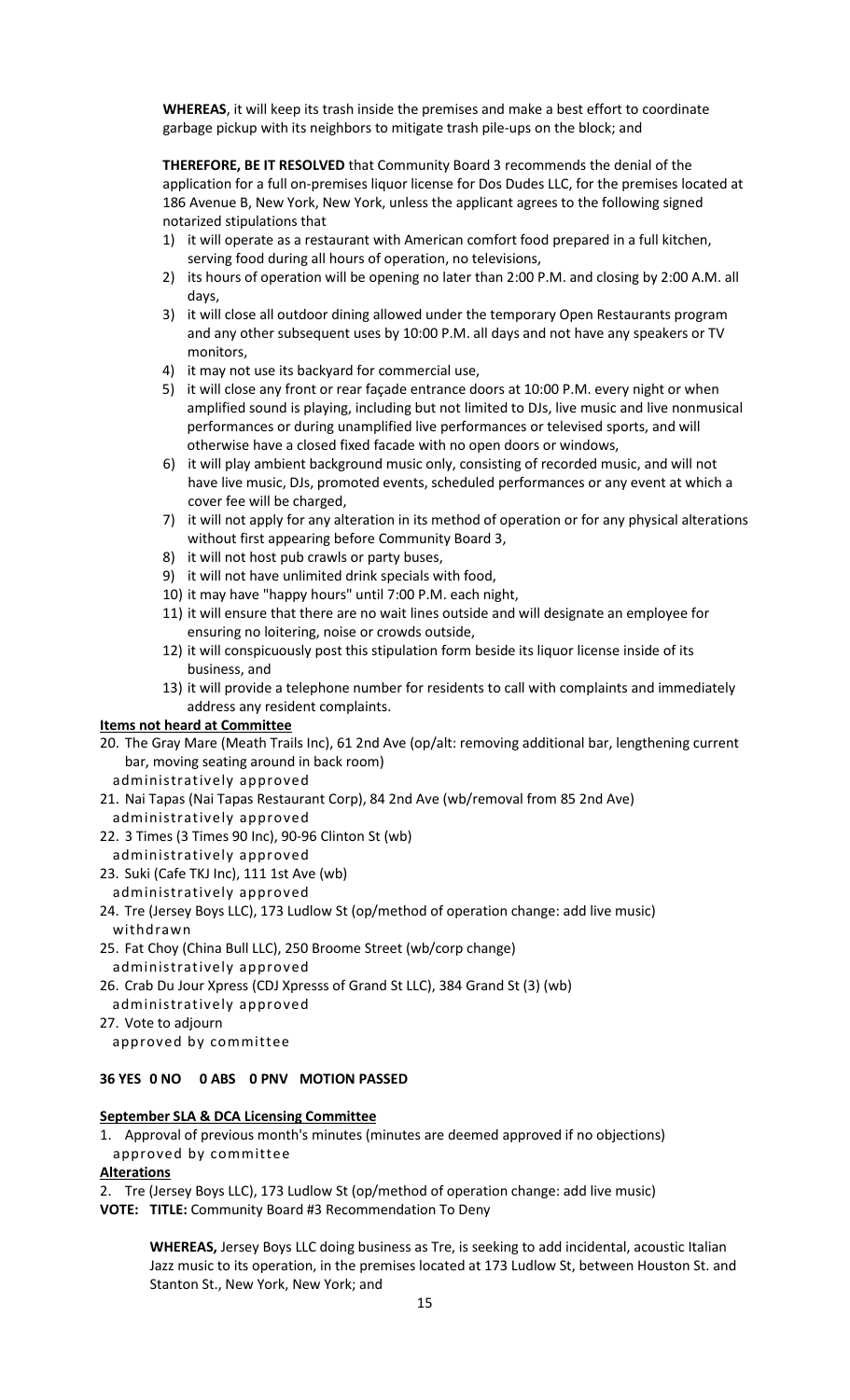**WHEREAS**, this is an application for an establishment with a certificate of occupancy of 74 people, twelve tables and 50 seats with one 12' x 4' rectangular bar with six seats, hours of operation of opening no later than 9:00 A.M. to 2:00 A.M. all days, Italian food prepared in a full kitchen, serving food during all hours of operation, no televisions, ambient background music; and

**WHEREAS**, there are 28 full on-premises liquor licenses within 500 feet per the SLA LAMP map;

and

**WHEREAS**, this applicant has been operating at this location since 2008 as a quiet neighborhood Italian restaurant with no known quality of life issues and stopped using its backyard voluntarily after neighbors complained about noise; and

**WHEREAS,** this operator was last heard by this committee in November 2015 to ask for an extension of closing hours to 2:00 A.M. all days which was denied by the committee unless the operator agreed to certain stipulations including operating as a full-service Italian restaurant, with a kitchen open and serving food during all hours of operation, hours of operation will be 9:00 A.M. to 2:00 A.M. all days, its hours of operation for its backyard will be 12:00 P.M. to 10:00 P.M. all days, it will serve food in the backyard during all hours of operation, it will not play music in the backyard and it will use the backyard for sit-down dining only, consisting of nine (9) tables and eighteen (18) seats, it will close any front or rear façade doors and windows at 10:00 P.M. every night or during any amplified performances, including but not limited to DJs, live music and live nonmusical performances, it will play ambient background music only, consisting of recorded music, and not have live music, DJs, promoted events, scheduled performances or any event at which a cover fee will be charged, it may have "happy hours" to 8:00 P.M. each night, it will not host pub crawls or party buses, it will insure that there are no wait lines outside; and

**WHEREAS**, there were four commercial noise 311 complaints at this location with NYPD action necessary since 2018; and

**WHEREAS**, one resident wrote expressing opposition to the addition of live music due to the quality of life issues generally occurring in the neighborhood; and

**THEREFORE, BE IT RESOLVED** that Community Board #3 recommends the denial of the application for a full on-premises liquor license for Jersey Boys LLC, for the premises located at 173 Ludlow Street, New York, New York, because the applicant did not agree to the following signed notarized stipulations, specifically the applicant did not agree to close outdoor use at 10:00 P.M., which is a standard for CB #3 in its residential and mixed use communities:

- 1) it will operate as a restaurant with Italian food prepared in a full kitchen, serving food during all hours of operation,
- 2) its hours of operation will be opening no later than 9:00 A.M. and closing by 2:00 A.M. all days,
- 3) it will close all outdoor dining allowed under the temporary Open Restaurants program and any other subsequent uses by 10:00 P.M. all days and not have any speakers or TV monitors,
- 4) it will close any front or rear facade doors and windows at 10:00 P.M. every night or when amplified sound is playing, including but not limited to DJs, live music and live non-musical performances, or during unamplified live performances or televised sports,
- 5) it will play ambient background music only, consisting of recorded music and incidental live acoustic jazz music from 6:30 P.M. to 10:30 P.M. only on Sunday, Tuesday, Wednesday, and Thursday and will not have any other types of live music, DJs, promoted events, scheduled performances or any event at which a cover fee will be charged,
- 6) it will not apply for any alteration in its method of operation or for any physical alterations without first appearing before Community Board #3,
- 7) it will not host pub crawls or party buses,
- 8) it will not have unlimited drink specials with food,
- 9) it may have "happy hours" until 8:00 P.M. each night,
- 10) it will ensure that there are no wait lines outside and will designate an employee for ensuring no loitering, noise or crowds outside,
- 11) it will conspicuously post this stipulation form beside its liquor license inside of its business, and
- 12) it will provide a telephone number for residents to call with complaints and immediately address any resident complaints.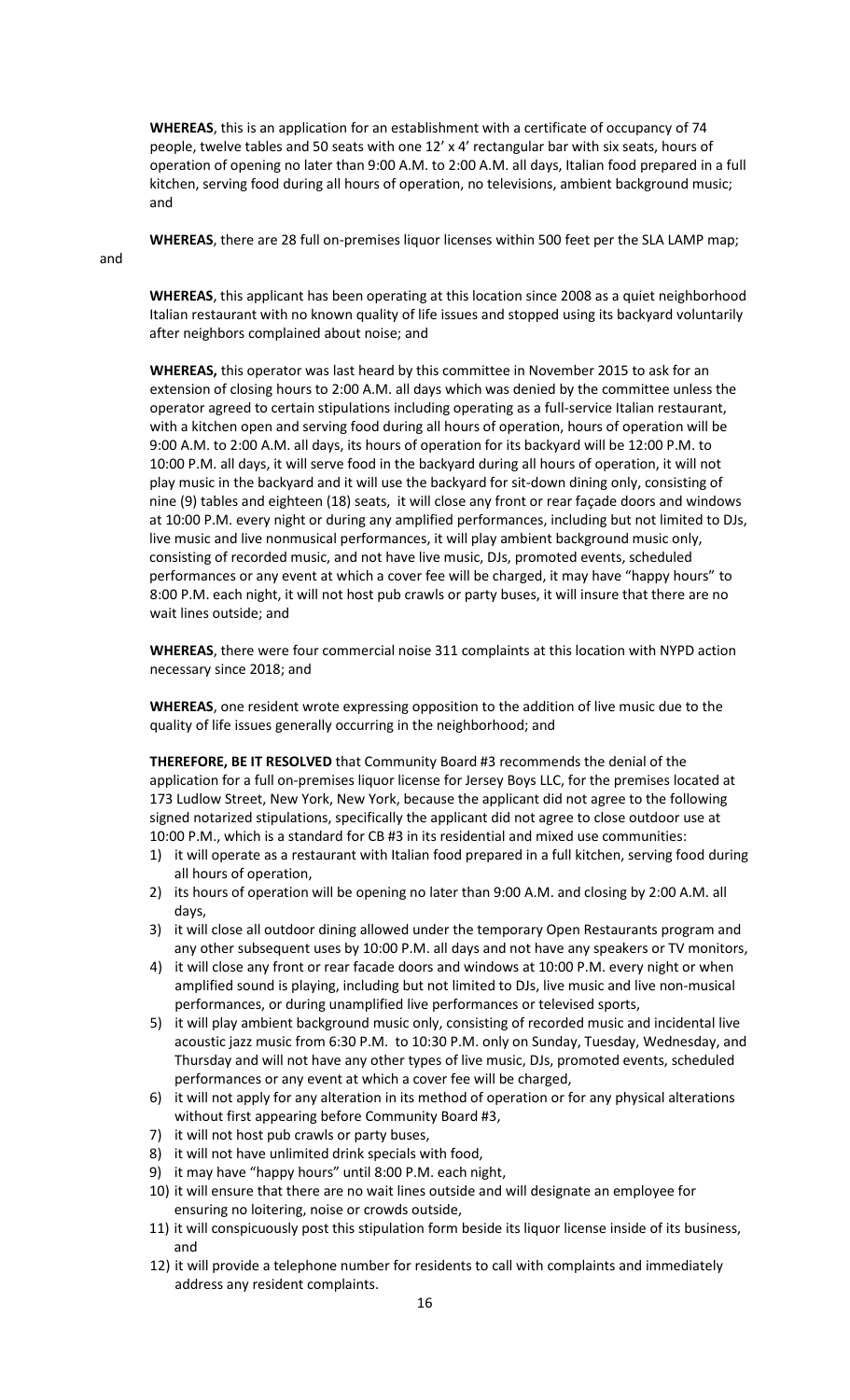3. Hwa Yuan Szechuan (42-44 East Broadway Restaurant Inc), 42-44 E B'way (op/alt: add additional floors/method of operation: add karaoke)

### **VOTE: TITLE: Community Board 3 Recommendation To Deny Unless Stipulations Agreed To— Stipulations Attached**

**WHEREAS,** 42-44 East Broadway Restaurant Inc. doing business as Hwa Yuan Szechuan, is seeking an alteration to its full on-premises liquor license to extend alcohol service to the fourth floor and add karaoke to the third and fourth floor, in the premises located at 42-44 East Broadway, between Market Street and Catherine Street, New York, New York; and

**WHEREAS**, this is an application for an establishment with a certificate of occupancy of 206 people, 57 tables and 171 seats with one L-shaped 30' foot bar on the ground floor with 15 seats, hours of operation of 11:00 A.M. to 11:00 P.M. Sundays through Thursdays and 11:00 A.M. to 12:00 A.M. Fridays and Saturdays, a full kitchen preparing Chinese cuisine, serving food during all hours of operation, one television, recorded background music; and

**WHEREAS**, there are four full on-premises liquor licenses within 500 feet per the SLA LAMP map; and

**WHEREAS**, an application for a full on-premises liquor license for this applicant for a one-story restaurant with a certificate of occupancy of seventy-four people was heard by Community Board 3 in October of 2015 and a wine beer license was denied unless the applicant agreed to make as conditions of its license the stipulations that it would 1) operate as a full-service Chinese restaurant, with a kitchen open and serving food during all hours of operation, 2) have hours of operation of 11:00 A.M. to 11:00 P.M. Sundays through Thursdays and 11:00 A.M. to 12:00 A.M. Fridays and Saturdays, 3) not commercially operate any outdoor areas, 4) close any front or rear façade entrance doors at 10:00 P.M. every night and otherwise have a closed fixed facade with no open doors or windows, 5) play ambient background music only, consisting of recorded music, and not have live music, DJs, promoted events, scheduled performances or any event at which a cover fee would be charged, 6) not apply for any alteration in its method of operation without first appearing before Community Board 3, 7) not have "happy hours," 8) not host pub crawls or party buses, 9) insure that there are no wait lines and designate an employee responsible for overseeing patrons and noise on the sidewalk, 10) conspicuously post this stipulation form beside its liquor license inside of its business, and 11) provide a telephone number for residents to call with complaints and immediately address any resident complaints; and

**WHEREAS**, this business then opened with a wine beer license that was issued by the SLA on January 23, 2017, and has been operating since October 5, 2017; and

**WHEREAS**, the applicant then applied for a change in class of its wine beer license to a full onpremises liquor license in October of 2017, November of 2017 and June of 2018, but withdrew each of those applications because of community board concern that it had opened and was operating a three-story restaurant with alcohol service on each of its floors although it was only licensed for the ground floor; and

**WHEREAS**, at the June of 2018 hearing of its application, the applicant conceded that it was serving wine and beer on all floors of its three-story restaurant, although its license was only for the ground floor of this location and CB 3 directed the applicant to first apply for an alteration of its wine beer license to address this illegal operation before applying for a change in class of its wine beer license to a full on-premises liquor license; and

**WHEREAS**, the applicant then simultaneously applied for an alteration to address its illegal conduct, as well as a change in class of its wine beer license to a full on-premises liquor license for all three floors of its business in July of 2019, withdrew its application for a change in class of its license and was denied the alteration unless the applicant agreed to make as conditions of its license the stipulations that it would 1) operate as a full-service Chinese restaurant, with a kitchen open and serving food during all hours of operation, 2) have hours of operation of 11:00 A.M. to 11:00 P.M. Sundays through Thursdays and 11:00 A.M. to 12:00 A.M. Fridays and Saturdays, 3) not commercially operate any outdoor areas, 4) close any front or rear façade entrance doors at 10:00 P.M. every night and otherwise have a closed fixed facade with no open doors or windows, 5) play ambient background music only, consisting of recorded music, and not have live music, DJs, promoted events, scheduled performances or any event at which a cover fee would be charged, 6) not apply for any alteration in its method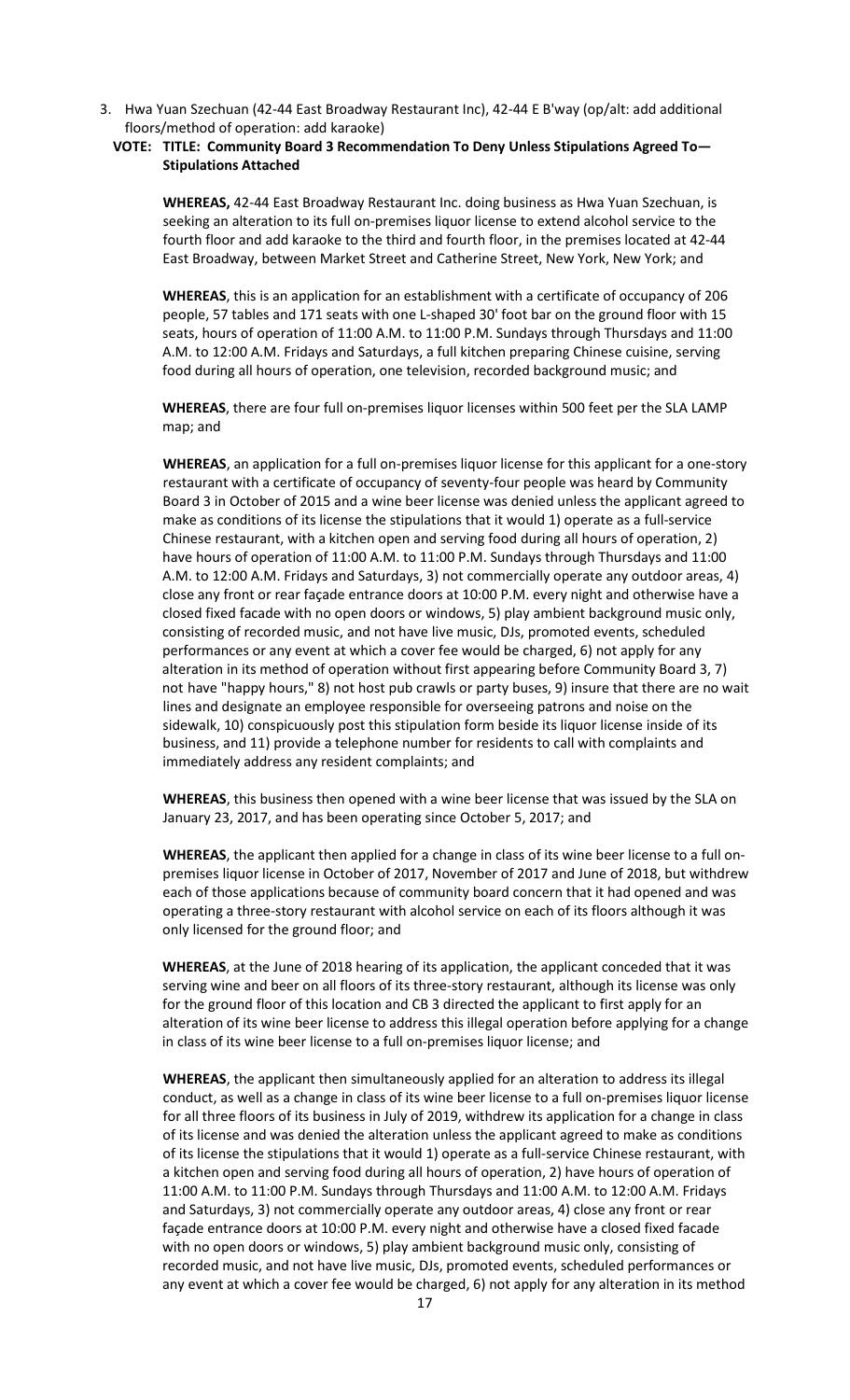of operation or for any physical alterations without first appearing before Community Board 3, 7) not have "happy hours," 8) not host pub crawls or party buses, 9) not have unlimited drink specials with food, 10) ensure that there are no wait lines outside and designate an employee responsible for overseeing patrons and noise on the sidewalk, 11) conspicuously post this stipulation form beside its liquor license inside of its business, and 12) provide a telephone number for residents to call with complaints and immediately address any resident complaints; and

**WHEREAS**, the applicant is the landlord of this building and should have notified the community board and SLA of the alteration to the plans it originally submitted but has now been approved by the SLA to extend its wine beer license to all three floors of its business; and

**WHEREAS**, CB 3 recognized that the applicant has operated an acclaimed restaurant at this location since October 5, 2017, previously operated a longstanding eating and drinking establishment in this neighborhood and has been a longtime member of this community and supported an upgrade to a full on-premises liquor license in March 2020; and

**WHEREAS**, there were zero commercial 311 complaints at this location with NYPD action necessary since 2018; and

**WHEREAS**, 57 residents that live within two blocks of the location signed a petition in support of the application; and

**THEREFORE, BE IT RESOLVED** that Community Board 3 recommends the denial of the application for a full on-premises liquor license for 42-44 East Broadway Restaurant Inc., for the premises located at 42-44 East Broadway, New York, New York, unless the applicant agrees to the following signed notarized stipulations that

- 1) it will operate as a restaurant, with Chinese food prepared in a full kitchen and served during all hours of operation,
- 2) its hours of operation will be opening no later than 11:00 A.M. to 11:00 P.M. Sundays through Thursdays and 11:00 A.M. to 12:00 A.M. Fridays and Saturdays,
- 3) it will close all outdoor dining allowed under the temporary Open Restaurants program and any other subsequent uses by 10:00 P.M. all days and not have any speakers or TV monitors,
- 4) it will close any front or rear facade doors and windows at 10:00 P.M. every night or when amplified sound is playing, including but not limited to DJs, live music and live non-musical performances, or during unamplified live performances or televised sports,
- 5) it will play ambient background music only, consisting of recorded music, and will not have live music, DJs, promoted events, scheduled performances or any event at which a cover fee will be charged but may have karaoke on the third and fourth floors,
- 6) it will not apply for any alteration in its method of operation or for any physical alterations without first appearing before Community Board 3,
- 7) it will not host pub crawls or party buses,
- 8) it will not have unlimited drink specials with food,
- 9) it will not have "happy hours,"
- 10) it will ensure that there are no wait lines outside and will designate an employee for ensuring no loitering, noise or crowds outside,
- 11) it will conspicuously post this stipulation form beside its liquor license inside of its business, and
- 12) it will provide a telephone number for residents to call with complaints and immediately address any resident complaints.

### **New Liquor License Applications**

- 4. Roberta's (Avenue A Pizza LLC), 15 Ave A (op)
	- **VOTE: TITLE: Community Board 3 Recommendation To Deny Unless Stipulations Agreed To— Stipulations Attached**

**WHEREAS,** Avenue A Pizza LLC doing business as Roberta's is seeking a full on-premises liquor license, in the premises located at 15 Avenue A, between East Houston Street and East 2nd Street, New York, New York; and

**WHEREAS**, this is an application for an establishment with a pending certificate of occupancy, 11 tables and 44 seats with one 12-foot L-shaped with four seats, hours of operation of 11:00 A.M. to 12:00 A.M. all days, Italian food (pizza, pasta, and salumi) prepared in a full kitchen,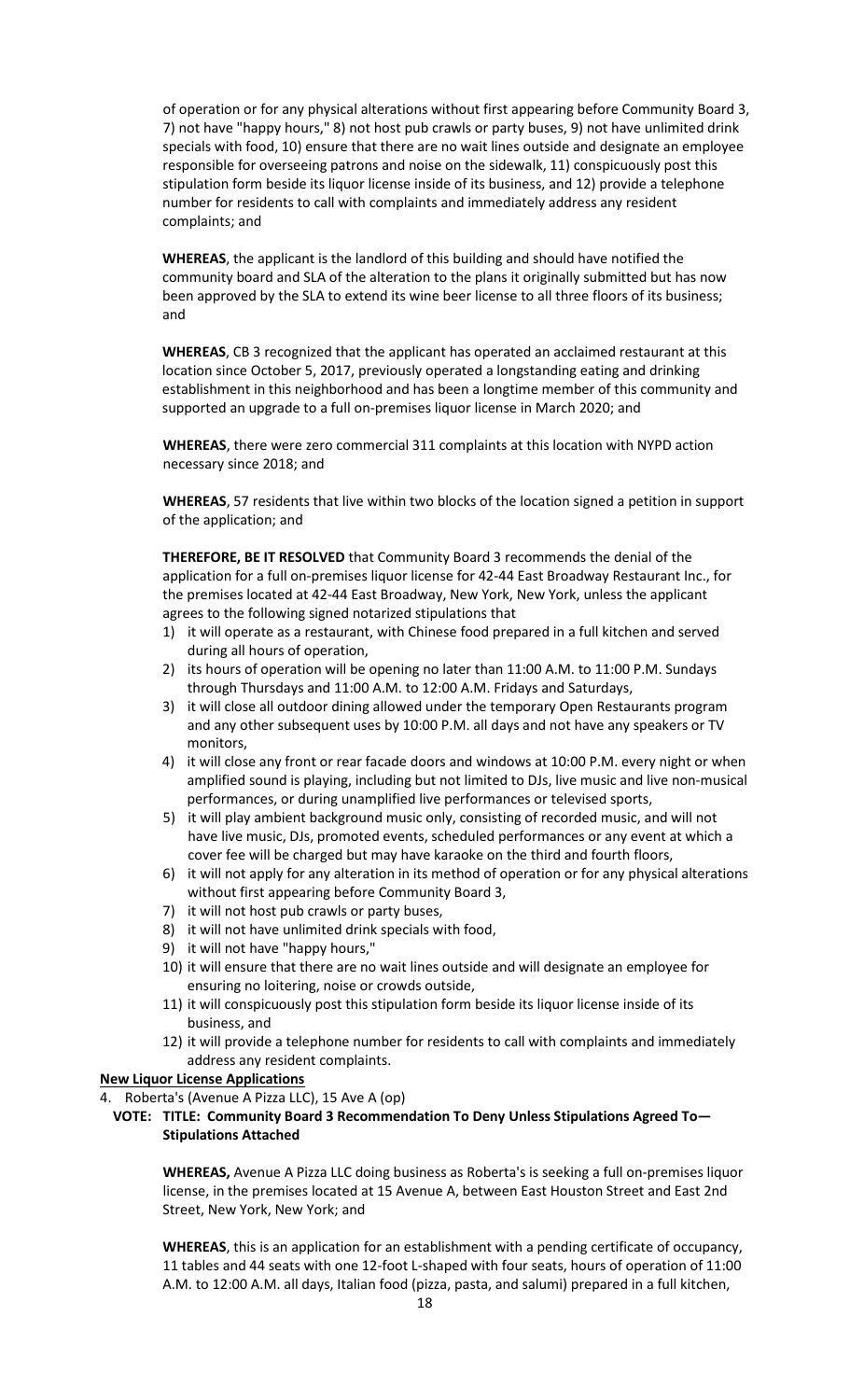serving food during all hours of operation, no televisions, and ambient recorded background music; and

**WHEREAS**, there are 12 full on-premises liquor licenses within 500 feet per the SLA LAMP map; and

**WHEREAS,** this location previously served as the site of a dentist's office, and has never previously been licensed with any type of on-premises license; and

**WHEREAS**, this applicant is currently licensed with full on-premises liquor licenses at two locations: 261 Moore Street Brooklyn, NY 11206 (Severed Heads LLC dba Blanca) since November 2012, and 266 Kent Avenue, Retail #1 Brooklyn, NY 11249 (Grand St Pizza LLC dba Roberta's) since September 2020, and with restaurant wine licenses at at least two locations: 230 Park Avenue, Stall 22, New York, NY 10169 (So Goth LLC dba Roberta's) since July 2015, and 570 Lexington Avenue New York, NY 10022 (Lurking Fear LLC dba Roberta's) since April 2020; and

**WHEREAS,** a local resident wrote to the committee requesting the denial of this application because of the saturation of the block and general area and current problems associated with this, and because the location is previously unlicensed; and

**WHEREAS,** nine residents who live within two blocks of the location signed a petition in favor of the application but none in the building directly behind or the next two closest buildings; and

**THEREFORE, BE IT RESOLVED** that Community Board 3 recommends the denial of the application for a beer wine license for Avenue A Pizza LLC, for the premises located at 15 Avenue A, New York, New York, unless the applicant agrees to the following signed notarized stipulations that

- 1) it will operate as a restaurant, with Italian food (pizza, pasta, and salumi) served during all hours of operation,
- 2) its hours of operation will be opening no later than 11:00 A.M and closing by 12:00 A.M all days,
- 3) it will not use any outdoor space for commercial purposes,
- 4) it will close any front or rear facade doors and windows at 10:00 P.M. every night or when amplified sound is playing, including but not limited to DJs, live music and live non-musical performances, or during unamplified live performances or televised sports,
- 5) it will play ambient background music only, consisting of recorded music, and will not have live music, DJs, promoted events, scheduled performances or any event at which a cover fee will be charged,
- 6) it will not apply for any alteration in its method of operation or for any physical alterations without first appearing before Community Board 3,
- 7) it will not host pub crawls or party buses,
- 8) it will not have unlimited drink specials with food,
- 9) it will not have "happy hours,"
- 10) it will ensure that there are no wait lines outside and will designate an employee for ensuring no loitering, noise or crowds outside,
- 11) it will conspicuously post this stipulation form beside its liquor license inside of its business, and
- 12) it will provide a telephone number for residents to call with complaints and immediately address any resident complaints.
- 5. Bar and Events 14th Street LLC, 124 E 14th St (op)

### **VOTE: TITLE: Community Board 3 Recommendation To Deny Unless Stipulations Agreed To— Stipulations Attached**

**WHEREAS,** Bar And Events 14th Street LLC doing business as Top Hops, is seeking a full onpremises liquor license, in the premises located at 124 East 14th Street, between 3rd Avenue and 4th Avenue, New York, New York; and

**WHEREAS**, this is an application for a bar inside an UrbanSpace food hall with a pending certificate of occupancy, 18 tables and 97 seats with one L-shaped bar with 18 seats indoors and 18 tables with 72 seats in an outdoor patio, hours of operation of 11:00 A.M. to 1:00 A.M all days, full kitchen preparing local fare, serving food during all hours of operation, no televisions, and only ambient pre-recorded music; and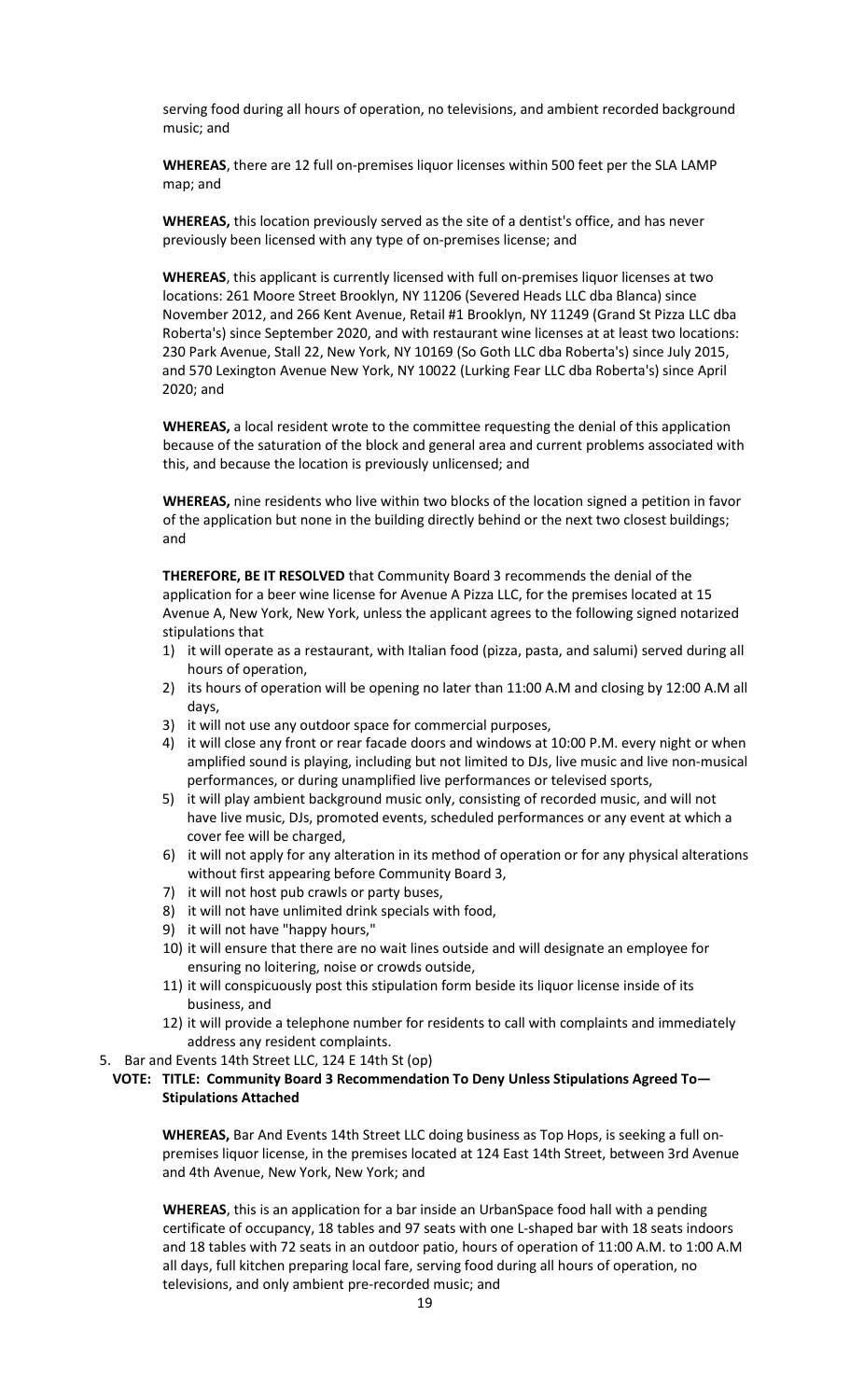**WHEREAS**, there are 11 full on-premises liquor licenses within 500 feet per the SLA LAMP map; and

**WHEREAS,** this location has never been licensed by the SLA as it is a new building that is still under construction; and

**WHEREAS**, Edward Kenny, one of the principal applicants, has an extensive history holding beer and wine licenses at three other locations sharing the trade name, two of which, at 88 Essex Street and 570 Lexington Avenue are in similar food halls to the one this new application would inhabit, and a recently closed flagship location that previously operated at 94 Orchard Street; and

**WHEREAS,** local organization Union Square Partnership and an UrbanSpace neighbor located near 570 Lexington Avenue called Plant Junkie both wrote letters in support of this application due to the historical benefit of UrbanSpace markets to its residing neighborhoods in other parts of the city; and

**WHEREAS,** 35 residents who live within two blocks of the location signed a petition in favor of the application; and

**THEREFORE, BE IT RESOLVED** that Community Board 3 recommends the denial of the application for a full on-premises liquor license for Bar And Events 14th Street LLC, for the premises located at 124 E 14th Street, New York, New York, unless the applicant agrees to the following signed notarized stipulations that

- 1) it will operate as a food hall restaurant, with local fare being served at all hours of operation,
- 2) its hours of operation will be opening no later than 11:00 A.M. and closing by 1:00 A.M all days,
- 3) it will only use its outdoor patio for commercial usage until 10:00 P.M. every night and not have any speakers or TV monitors, and it must return to Community Board 3 it intends to use any other outdoor space, including any outdoor dining allowed under the temporary Open Restaurants program and any other subsequent uses,
- 4) it will have a closed fixed façade with no open doors or windows except my entrance door will close by 10:00 P.M. or when amplified sound is playing, including but not limited to DJs, live music and live nonmusical performances, or during unamplified live performances or televised sports,
- 5) it will play ambient background music only, consisting of recorded music, and will not have live music, DJs, promoted events, scheduled performances or any event at which a cover fee will be charged], and it will host no more than 15 private parties in a year,
- 6) it will not apply for any alteration in its method of operation or for any physical alterations without first appearing before Community Board 3,
- 7) it will not host pub crawls or party buses,
- 8) it will not have unlimited drink specials with food,
- 9) it may have "happy hours" until 7:00 P.M. each night,
- 10) it will ensure that there are no wait lines outside and will designate an employee for ensuring no loitering, noise or crowds outside,
- 11) it will conspicuously post this stipulation form beside its liquor license inside of its business, and
- 12) it will provide a telephone number for residents to call with complaints and immediately address any resident complaints.

#### **New Liquor License Applications**

6. 10 Delancey Cocina Inc, 10 Delancey St (op)

**VOTE: TITLE: Community Board 3 Recommendation To Deny Unless Stipulations Agreed To— Stipulations Attached**

**WHEREAS,** Joseph Cintron, Mark Tafoya, and Aidan Forgarty are seeking a full on-premises liquor license, in the premises located at 10 Delancey Street, between Bowery and Chrystie Street, New York, New York; and

**WHEREAS**, this is an application for an establishment with a pending Letter of No Objection of 74 people, 17 tables and 54 seats with one U-shaped 48' bar with 22 seats on the ground floor and a rear yard with six tables and 18 seats and sidewalk seating with six tables and 18 seats, hours of operation of 4:00 P.M. to 4:00 A.M. all days indoors and 4:00 P.M. to 10:00 P.M. all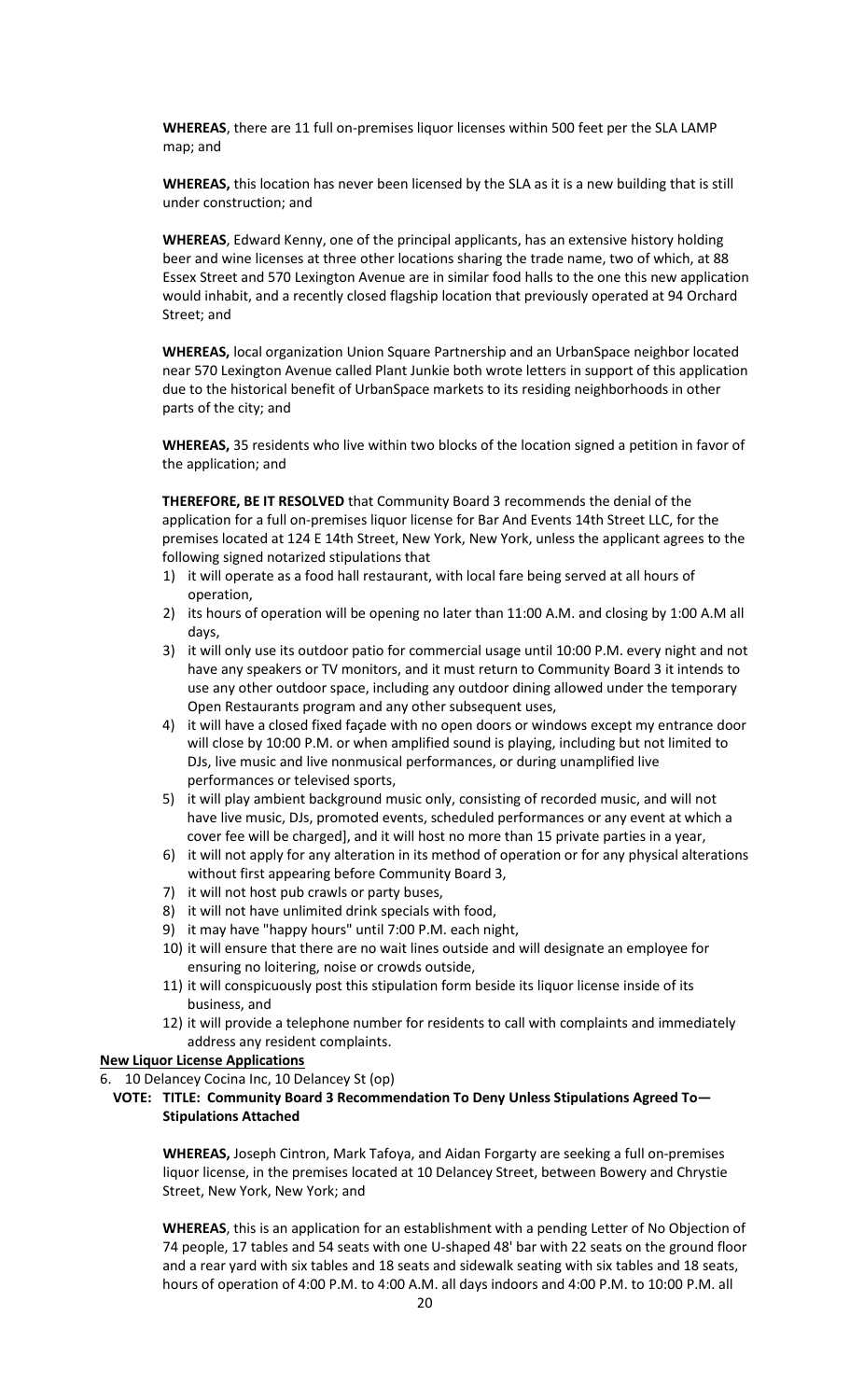days outdoors, full kitchen with pub fare and tacos, serving food during all hours of operation, 10 televisions, and ambient recorded background music only; and

**WHEREAS**, there are 11 full on-premises liquor licenses within 500 feet per the SLA LAMP map; and

**WHEREAS,** this location was most recently licensed with a full on-premises liquor license since August 2011 as One Mile House with hours of operation of 12:00 P.M. to 4:00 A.M. all days and was last heard at the committee in February 2011 where it was denied unless it agreed to certain stipulations including: 1) it will operate as a tavern restaurant serving a full menu which will include daily lunch service and serving food to within one (1) hour of closing, 2) its hours of operation will be from 12:00 P.M. to 4:00 A.M. all days, 3) it will maintain a closed fixed facade, 4) it will play ambient background music only, consisting of recorded music, and not have DJs or live music, 5) it will operate its back yard with dining for no more than eighteen (18) people and will completely close its backyard to customers and staff by 9:00 P.M. every night, 6) it will extend an awning over its backyard during its hours of operation, and 7) it will post its contact information in Chinese within its building for easy access by building residents; and

**WHEREAS**, two of the applicants are currently license holders at two establishments with full on-premises liquor licenses: at The Winslow (243 East 14th Street) since March 2013, which has a pending SLA covid-related food service violation from July 2020, and Hibernia (401 West 50th Street) since May 2008 and the third applicant was for eight years the general manager at The Central Bar located at 109 East 9th Street; and

**WHEREAS**, there were zero commercial 311 complaints at this location with NYPD action necessary since 2018 and there are no complaints at this location known to the Community Board 3 office; and

**WHEREAS,** 21 residents who live within two blocks of the location signed a petition in favor of the application; and

**THEREFORE, BE IT RESOLVED** that Community Board 3 recommends the denial of the application for a full on-premises liquor license for Joseph Cintron, Mark Tafoya, and Aidan Forgarty, for the premises located at 10 Delancey Street, New York, New York, unless the applicant agrees to the following signed notarized stipulations that

- 1) it will operate as a bar, with a full kitchen with pub fare and tacos, serving food during all hours of operation,
- 2) its hours of operation will be opening no later than 4:00 P.M. and closing by 2:00 A.M. Sunday to Tuesday and 4:00 A.M. Wednesday to Saturday,
- 3) it will close all outdoor dining, including its backyard and any other dining allowed under the temporary Open Restaurants program and any other subsequent uses, by 10:00 P.M. all days and not have any speakers or TV monitors,
- 4) it will close any front or rear facade doors and windows at 10:00 P.M. every night or when amplified sound is playing, including but not limited to DJs, live music and live non-musical performances, or during unamplified live performances or televised sports,
- 5) it will play ambient background music only, consisting of recorded music, and will not have live music, DJs, promoted events, scheduled performances or any event at which a cover fee will be charged,
- 6) it will not apply for any alteration in its method of operation or for any physical alterations without first appearing before Community Board 3,
- 7) it will not host pub crawls or party buses,
- 8) it will not have unlimited drink specials with food,
- 9) it may have "happy hours" until 7:00 P.M. each night,
- 10) it will ensure that there are no wait lines outside and will designate an employee for ensuring no loitering, noise or crowds outside,
- 11) it will conspicuously post this stipulation form beside its liquor license inside of its business, and
- 12) it will provide a telephone number for residents to call with complaints and immediately address any resident complaints.
- 7. French 37 LLC, 37 Canal St (op)
- **VOTE: TITLE: Community Board 3 Recommendation To Deny Unless Stipulations Agreed To— Stipulations Attached**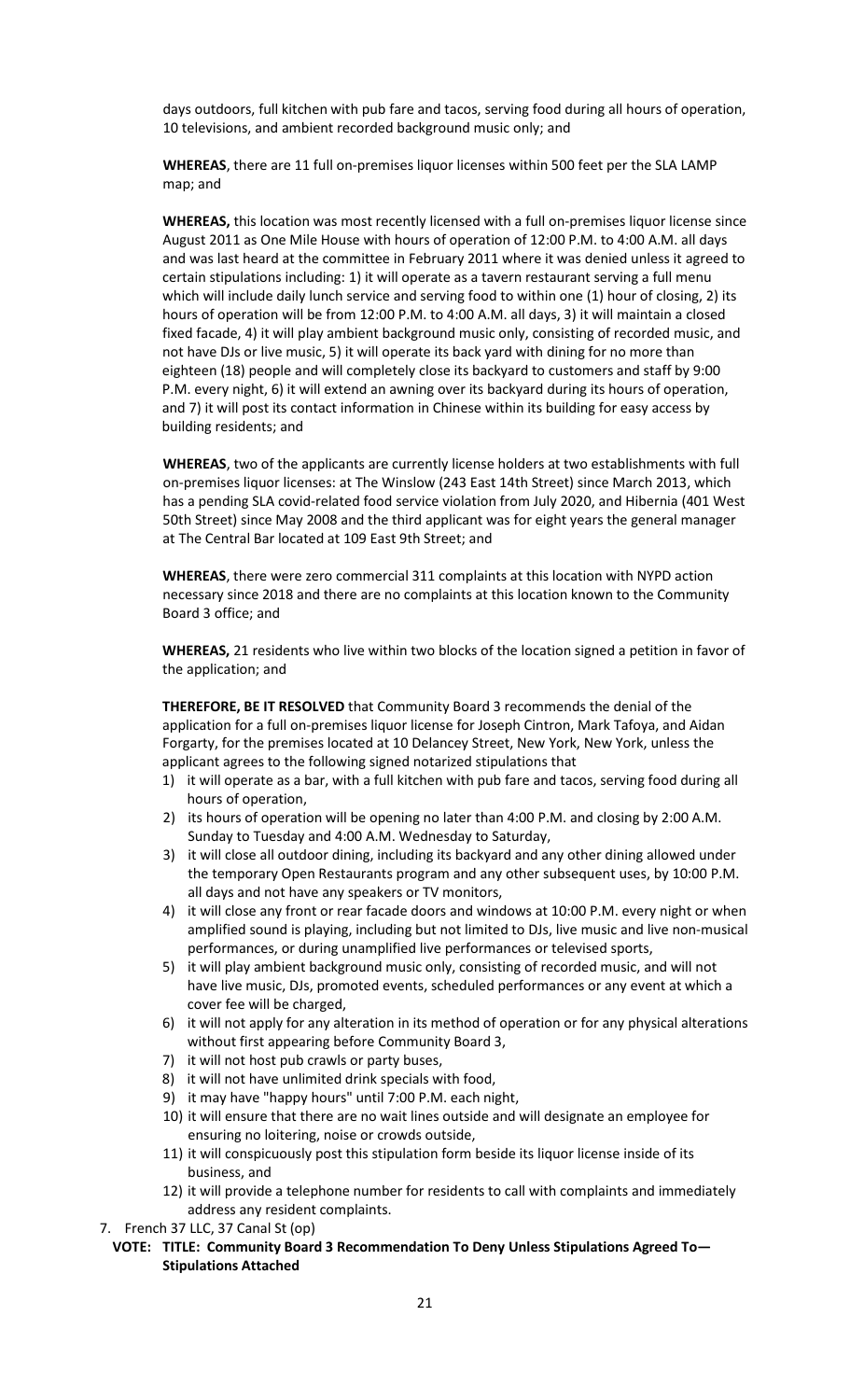**WHEREAS,** FRENCH 37 LLC / Jon Neidich doing business as TBD, is seeking a full on-premises liquor license, in the premises located at 37 Canal Street, between Ludlow and Essex St, New York, New York; and

**WHEREAS**, this is an application for an establishment with a certificate of occupancy of 74 people, 21 tables and 60 seats with 2 bars and 14 bar stools in total, hours of operation of 11:00am - 2:00am daily with a sidewalk cafe of 11:00am - 10:00pm daily, full kitchen, serving food during within one hour of closing, No televisions, and music from an internet streaming service; and

**WHEREAS**, there are 21 full on-premises liquor licenses within 500 feet per the SLA LAMP map; and five licensed establishments within one block; and

**WHEREAS,** there were five commercial 311 noise complaints at 37 Canal Street with action necessary by NYPD since 2018; and

**WHEREAS**, the applicant has four active licenses - Acme Bar & Grill (9 Great Jones Street), Tijuana Picnic (151 Essex Street), The Happiest Hour (121 W. 10th Street), Wythe Hotel & Reynard (80 Wythe Avenue) - and one inactive license at the Moxy Hotel (26 Ann Street); and

**WHEREAS**, there was one commercial 311 noise complaint at Acme Bar & Grill (9 Great Jones Street); there were 11 commercial 311 noise complaints at Tijuana Picnic (151 Essex Street) with NYPD action necessary; there were three commercial 311 noise complaints at The Happiest Hour (121 W. 10th Street); there was one commercial 311 noise complaint at Wythe Hotel & Reynard (80 Wythe Avenue); and

**WHEREAS,** the Orchard Street Block Association wrote in opposition to this application because they "think it's suspicious that [the applicant] would keep serving food at 1:00 AM on Sunday - Wednesday. We also know the basement lounge was problematic before, and will obviously be used as a club since they say they will have security on weekends 'as needed';" and

**WHEREAS**, SPaCE Block Association wrote in support of the application so long as the applicant agreed to certain stipulations including limit its opening hours to opening no later than 11:00 A.M. all days and closing by 12:00 A.M. Sunday to Monday, 1:00 A.M. Tuesday to Wednesday, and 2:00 A.M. Thursday to Saturday and actively monitoring sound levels in conjunction with a sound engineer and the community; and

**WHEREAS,** 69 residents who live within two blocks of the location signed a petition in favor of the application; and

**THEREFORE, BE IT RESOLVED** that Community Board 3 recommends the denial of the application for a full on-premises liquor license for FRENCH 37 LLC / Jon Neidich doing business as TBD, for the premises located at 37 Canal Street, New York, New York, unless the applicant agrees to the following signed notarized stipulations that

- 1) it will operate as a restaurant/bar, with sidewalk cafe, with a full kitchen open within one hour of closing all days and food available during all hours of operation,
- 2) its hours of operation will be opening no later than 5:00 P.M. all days and closing by 12:00 A.M. Sunday to Monday, 1:00 A.M. Tuesday to Wednesday, and 2:00 A.M. Thursday to Saturday,
- 3) it will close all outdoor dining allowed under the temporary Open Restaurants program and any other subsequent uses by 10:00 P.M. all days and will not have televisions or speakers,
- 4) it will close any front or rear façade entrance doors at 10:00 P.M. every night or when amplified sound is playing, including but not limited to DJs, live music and live nonmusical performances or during unamplified live performances or televised sports, and will otherwise have a closed fixed facade with no open doors or windows,
- 5) it will play ambient background music only, consisting of recorded music, and will not have live music, DJs, promoted events, scheduled performances or any event at which a cover fee will be charged,
- 6) it will address any soundproofing deficiencies as necessary with a sound engineer,
- 7) it will not apply for any alteration in its method of operation or for any physical alterations without first appearing before Community Board 3,
- 8) it will not host pub crawls or party buses,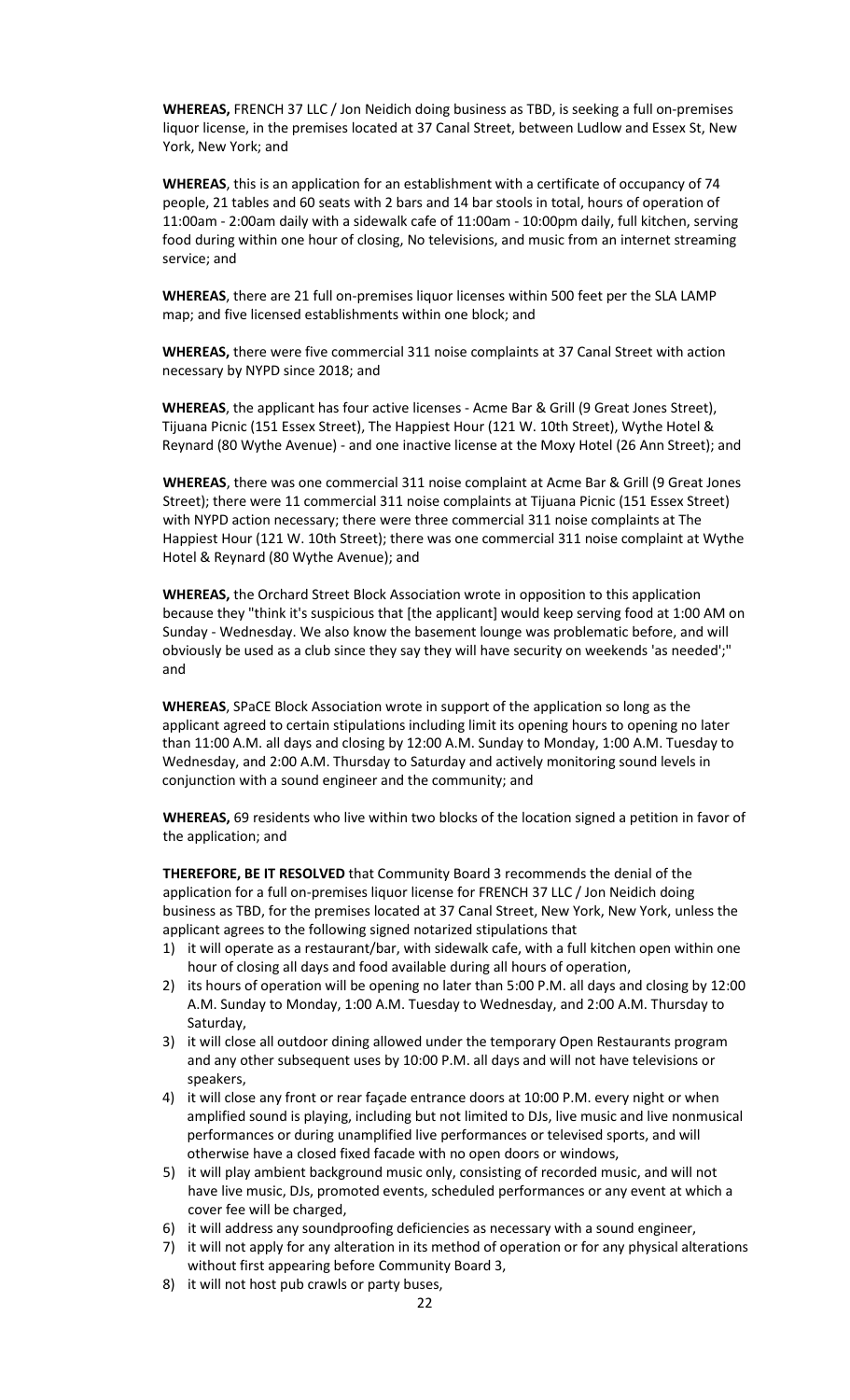- 9) it will not have unlimited drink specials with food,
- 10) it will not have "happy hours,"
- 11) it will ensure that there are no wait lines outside and will designate an employee for ensuring no loitering, noise or crowds outside,
- 12) it will use an online reservations and texting system to ensure that patrons do not block the sidewalk in front of the establishment,
- 13) it must have tables in the cellar level for dining,
- 14) the door on Ludlow Street will be used for emergency egress only,
- 15) it will conspicuously post this stipulation form beside its liquor license inside of its business, and
- 16) it will provide a telephone number for residents to call with complaints and immediately address any resident complaints.
- 8. Dali NYC LLC, 37 Market St (op)

### **VOTE: TITLE: Community Board 3 Recommendation To Deny Unless Stipulations Agreed To— Stipulations Attached**

**WHEREAS,** Dali NYC is seeking a full-premise liquor license, in the premises located at 37 Market Street, between Henry Street and Madison Street, New York, New York, 10002; and

**WHEREAS**, this is an application for a restaurant with a certificate of occupancy of 74 people, 12 tables and 24 seats and one L-shape bar with eight seats, hours of operation of Tuesday to Saturday: 4:00 P.M. to 2:00 A.M and Sunday: 11:00 A.M. to 9:00 P.M., operating a full kitchen serving Spanish Style Tapas until 12:00 A.M. all days with a late night menu served after 12:00 A.M. all days, ambient recorded background music and acoustic live flamenco/Latin jazz music no more than once a month during Sunday brunch from 2:00 P.M. to 4:00 P.M., two-four televisions; and

**WHEREAS**, there are two full on-premises liquor licenses within 500 feet per the SLA LAMP map; and

**WHEREAS,** this applicant has never previously been a license holder but has 15 years of experience working in the food and beverage industry, including as the food and beverage director at The Williamsburg Hotel and Rooftop from 2019 to 2021, manager of operations at The Edition Hotel from 2016 to 2019, and manager of operations at The Attic Rooftop Restaurant Lounge; and

**WHEREAS**, four residents of Knickerbocker Village wrote in opposition to the application mainly because of its proposed late closing hours, six residents wrote to ask for earlier closing hours, the pastor of Table Church at 103 Madison Street wrote to ask for earlier weekday closing hours, and a representative from the Residents of Two Bridges Association wrote in opposition to this application because of the operator's lack of experience and asked for 12:00 A.M. Sunday to Thursday and 1:00 A.M. Friday and Saturday closing times if the application is approved by the committee; and

**WHEREAS**, a local resident spoke at the meeting in favor of the application and as a character witness for the applicant and four residents spoke with concern that the closing hours were too late; and

**WHEREAS**, 18 residents who live within two blocks of the establishment signed a petition in favor of the application; and

**THEREFORE, BE IT RESOLVED** that Community Board 3 recommends the denial of the application for a full on-premises liquor license for Dali NYC, for the premises located at 37 Market St., New York, New York, unless the applicant agrees to the following signed notarized stipulations that

- 1) it will operate as a full-service restaurant, serving Spanish Style Tapas until 12:00 A.M. and a limited late menu,
- 2) its hours of operation will be opening no later than 5:00 P.M. all days and closing Tuesday to Thursday at 12:00 A.M., Friday and Saturday at 2:00 A.M. and Sunday at 9:00 P.M.,
- 3) it will not use any outdoor space for commercial use,
- 4) it will have a closed fixed façade with no open doors or windows except my entrance door will close by 10:00 P.M. or when amplified sound is playing, including but not limited to DJs, live music and live nonmusical performances, or during unamplified live performances or televised sports,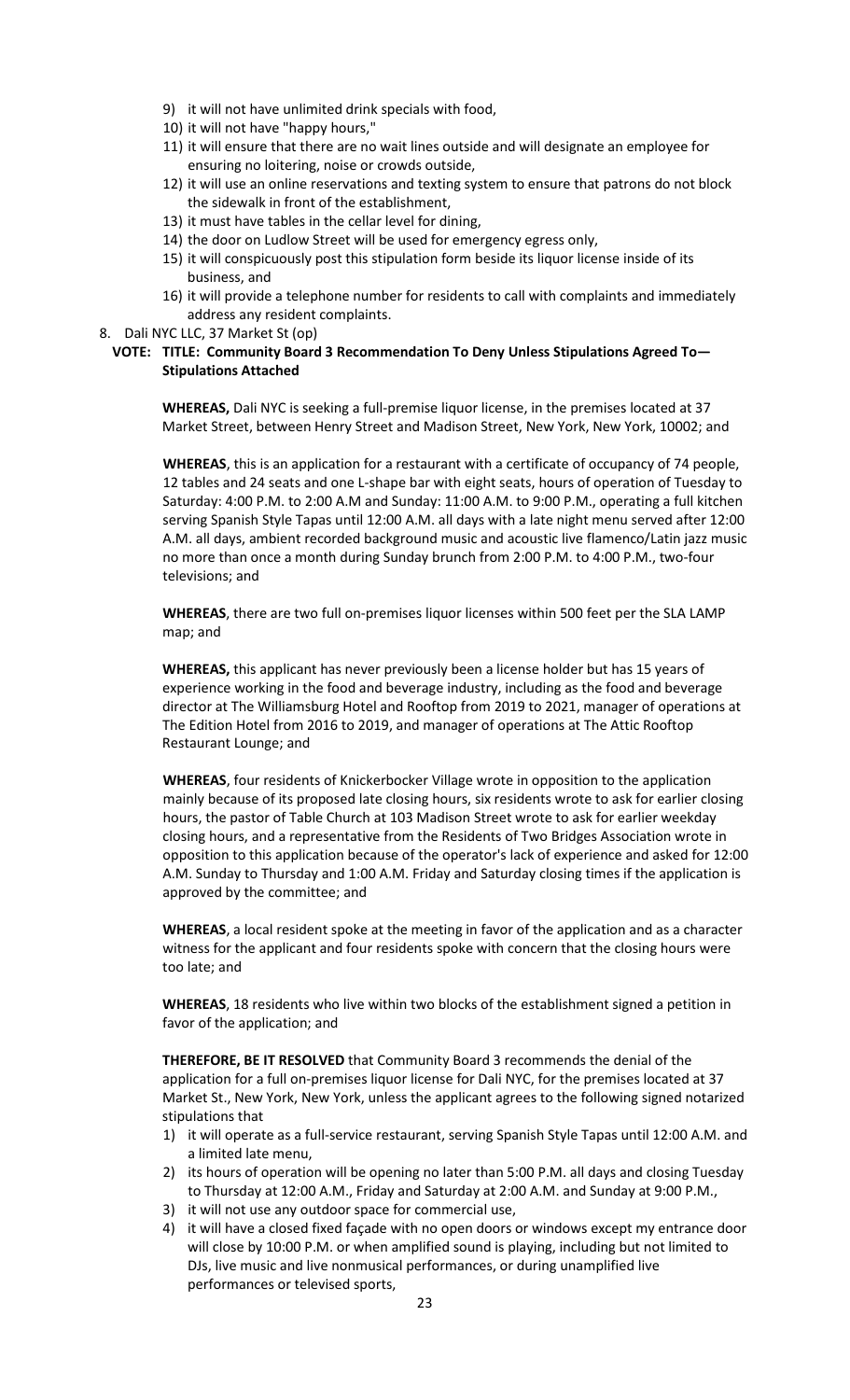- 5) it will play ambient background music only, consisting of recorded music, and may have a no more than three-piece unamplified acoustic World Music band on Sundays only from 2:00 P.M. to 4:00 P.M. during brunch no more than once a month, it will not have DJs, promoted events, scheduled performances or any event at which a cover fee will be charged,
- 6) it will not apply for any alteration in its method of operation or for any physical alterations without first appearing before Community Board 3,
- 7) it will not host pub crawls or party buses,
- 8) it will not have unlimited drink specials with food,
- 9) it will not have "happy hours,
- 10) it will ensure that there are no wait lines outside and will designate an employee for ensuring no loitering, noise or crowds outside,
- 11) it will conspicuously post this stipulation form beside its liquor license inside of its business, and
- 12) it will provide a telephone number for residents to call with complaints and immediately address any resident complaints.

#### 9. Spain East Inc, 49 Ave B (op)

withdrawn

10. Gama Lounge LLC, 50 Ave B (op)

### **VOTE: TITLE: Community Board 3 Recommendation To Deny Unless Stipulations Agreed To— Stipulations Attached**

**WHEREAS,** Gama Lounge LLC with a pending tradename, is seeking a full on-premises liquor license, in the premises located at 50 Avenue B, between 3rd Street and 4th Street, New York, New York; and

**WHEREAS**, this is an application for an establishment with a certificate of occupancy of 183 people, 26 tables and 128 seats, with 2 bars of 10 seats and 4 seats, respectively, hours of operation of 9:00 A.M to 12:00 A.M Sunday to Wednesday, 9:00 A.M to 2:00 A.M Thursday to Saturday, with a food preparation area, serving Portuguese small bites at all hours of operation, 3 televisions, live, DJ, and recorded music; and

**WHEREAS**, there are 12 full on-premises liquor licenses within 500 feet per the applicant; and

**WHEREAS,** this location was previously licensed for a full on-premise liquor license to Sunrise Shadow LLC doing business as Lovecraft, until it expired in July 2018; and

**WHEREAS**, there were zero commercial 311 complaints at this location with NYPD action necessary since 2018; and

**WHEREAS**, the applicant holds an active beer/wine license at Joey Bats Café NYC LLC, located at 129 Allen Street, where there were 17 commercial 311 complaints at this location with NYPD action necessary since 2018 and is regularly hosting comedy shows in its outdoor roadbed dining [\(https://www.instagram.com/p/COzSHmapIL5/](https://www.instagram.com/p/COzSHmapIL5/), https://www.instagram.com/p/COaspR0Jyx7/); and

**WHEREAS,** a member of CB 3 who is also a nearby resident, wrote a letter in support of this application because of the applicant's consideration for his neighbors and his engagement with his customers and the community at his other café on Allen Street and another local resident spoke in favor of this application and as a character witness for the applicant; and

**WHEREAS**, the East 4th Street/Lower Avenue B Block Association wrote supporting a license for this applicant, but did not specify support for beer/wine or full on-premises, so long as the applicant agrees to certain stipulations including: closing by 12:00 A.M Sunday to Wednesday and closing by 1:00 A.M. Thursday to Saturday, only having acoustic live music in the basement, and installing soundproofing so that no noise is heard in surrounding residences; and

**WHEREAS**, a resident of the building where the establishment would be located wrote in opposition to the application because it appears to be a café with a liquor license and no full kitchen, with the potential for the basement to turn into a nightclub, and because of quality of life issues created by previous tenants such as noise escaping from the premises into surrounding residences and patrons exiting through the residential lobby; and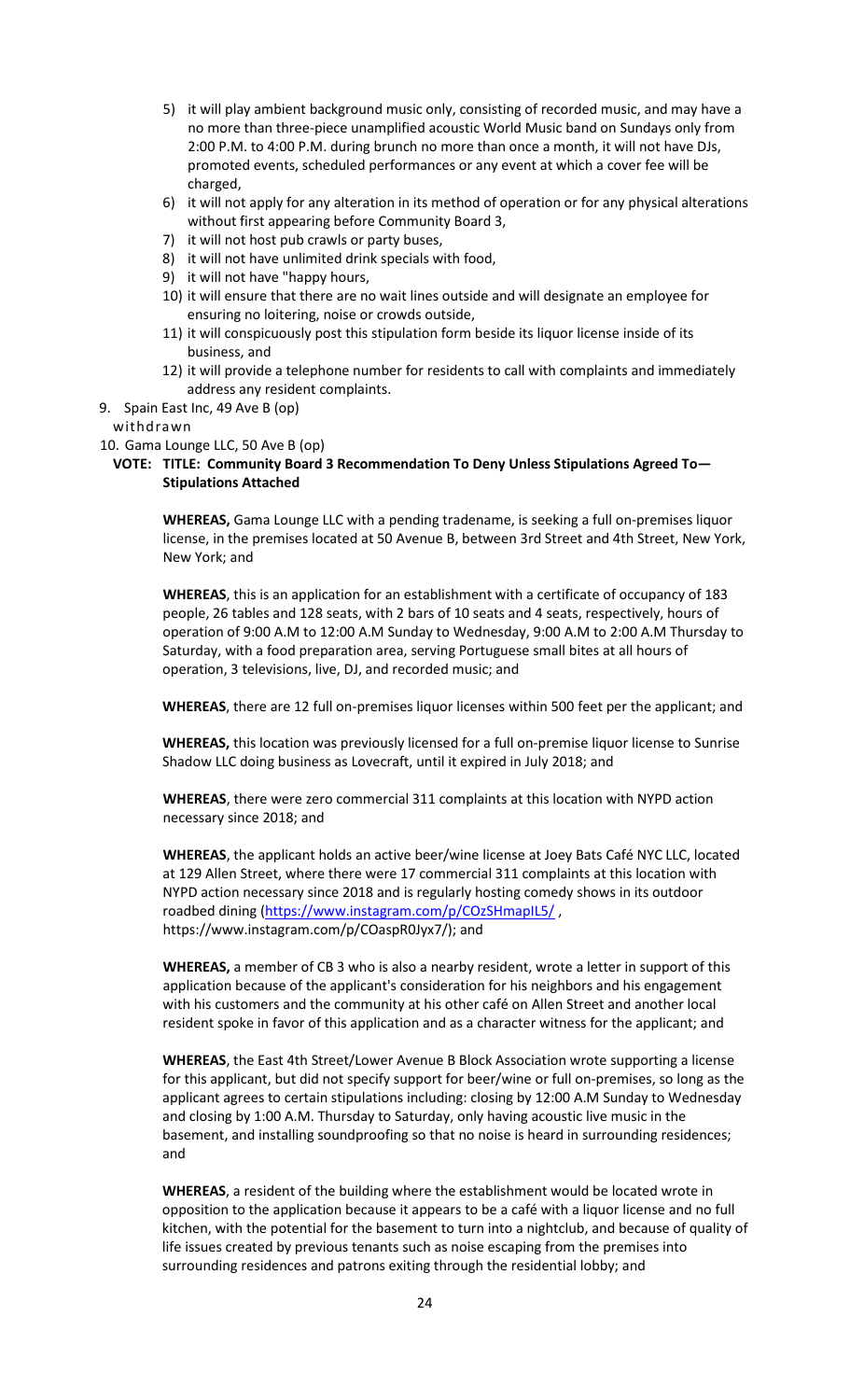**WHEREAS,** 34 residents who live within two blocks of the location signed a petition in favor of the application; and

**WHEREAS**, the property manager for 129 Allen, where the applicant currently operates, two business neighbors of 129 Allen, and a resident of 131 Allen Street wrote in support of this application and as character witnesses for the applicant; and

**WHEREAS**, the Certificate of Occupancy for this location allows music but does not allow scheduled performances; and

**THEREFORE, BE IT RESOLVED** that Community Board 3 recommends the denial of the application for a full on-premises liquor license for Gama Lounge LLC, for the premises located at 50 Avenue B, New York, New York, unless the applicant agrees to the following signed notarized stipulations that

- 1) it will operate as a bar, with Portuguese appetizers and desserts prepared in a food preparation area at all hours of operation,
- 2) its hours of operation will be opening no later than 9:00 A.M and closing by 12:00 A.M Sunday to Wednesday, and closing by 1:00 A.M. Thursday to Saturday,
- 3) it will close all outdoor dining allowed under the temporary Open Restaurants program and any other subsequent uses by 10:00 P.M. all days and not have any speakers or TV monitors,
- 4) it will close any front or rear façade entrance doors at 10:00 P.M. every night or when amplified sound is playing, including but not limited to DJs, live music and live nonmusical performances or during unamplified live performances or televised sports, and will otherwise have a closed fixed facade with no open doors or windows,
- 5) it will play ambient background music only, consisting of recorded music and live, acoustic, unamplified incidental music at background levels in the cellar-level only, and will not have DJs, third-party promoted events, scheduled performances or any event at which a cover fee will be charged,
- 6) it will not apply for any alteration in its method of operation or for any physical alterations without first appearing before Community Board 3,
- 7) it will not host pub crawls or party buses,
- 8) it will not have unlimited drink specials with food,
- 9) it may have "happy hours" until 8:00 P.M. each night,
- 10) it will ensure that there are no wait lines outside and will designate an employee for ensuring no loitering, noise or crowds outside,
- 11) it will conspicuously post this stipulation form beside its liquor license inside of its business, and
- 12) it will provide a telephone number for residents to call with complaints and immediately address any resident complaints.
- 11. David's (David Hospitality Group Corporation), 76 Forsyth St (op)

# withdrawn

# **Items not heard at Committee**

- 12. Tipsy Shanghai Restaurant Management Inc, 189 E B'way (Ground Fl, Basement) (op) administratively approved
- 13. Jiang Kitchen (65 St Marks Inc), 65 St Marks Pl (wb)
- administratively approved 14. Kotti Berliner Doner, 88 Essex St (Booth 40) (wb)
- administratively approved
- 15. Blue Moon Hotel, 100 Orchard St (wb) administratively approved
- 16. Ruffian Ventures LLC, 125 E 7th St (South Storefront) (wb)

administratively approved

- 17. Kinkys Dessert Bar (Dicky Fun Factory LLC), 181 Orchard St (North Store) (wb) administratively approved
- 18. May Kaidee (May Kaidee East Broadway LLC), 215 E B'way (wb) administratively approved
- 19. Spike's (Pub 218 Corp), 218 Ave A (expansion onto municipal property)
- administratively approved
- 20. Dim Sum Go Go NYC Inc, 221 1st Ave (wb) withdrawn
- 21. Eureka Gem LLC, 297 Broome St (wb)
- administratively approved
- 22. One year before upgrade requests will be considered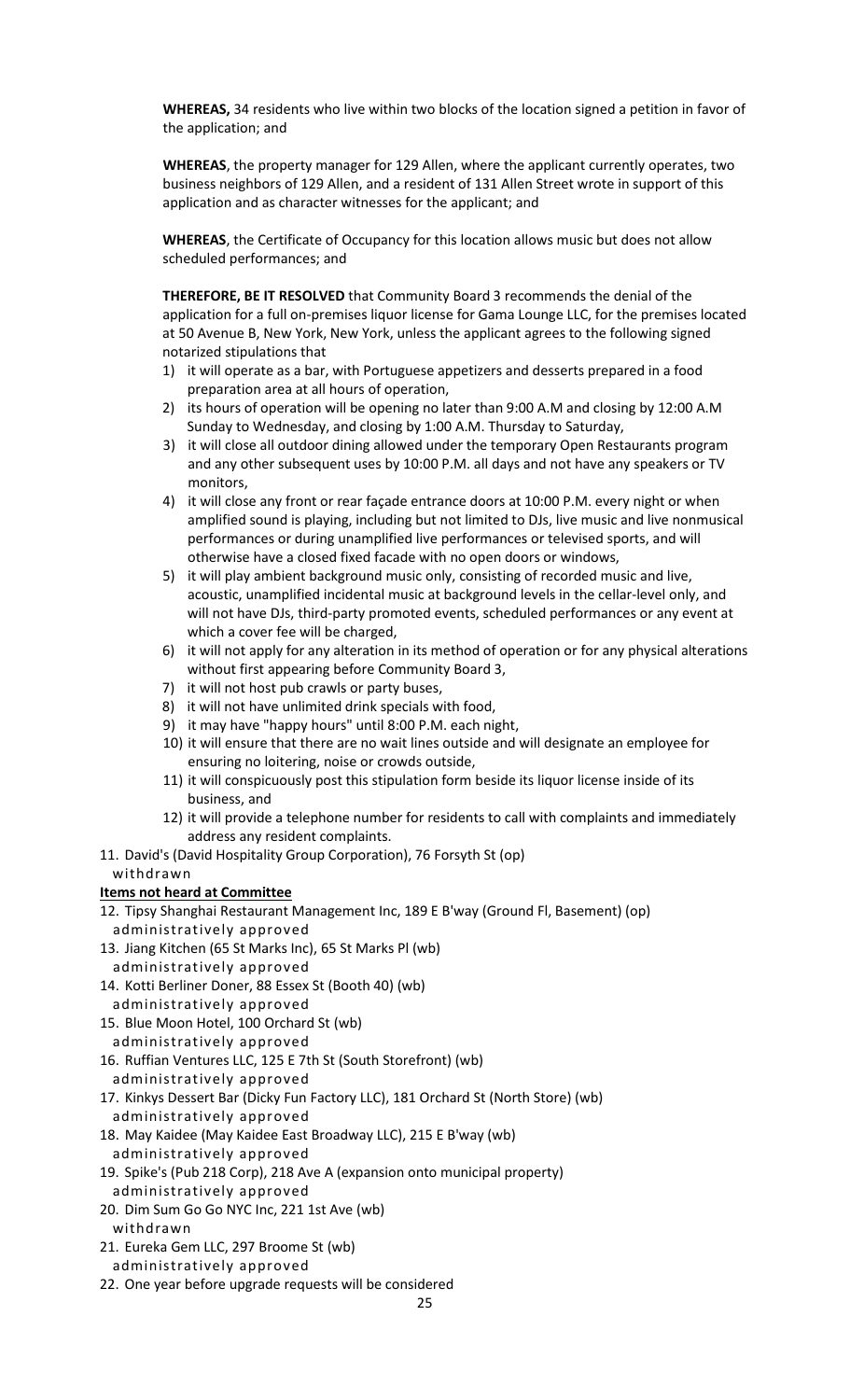### **VOTE: TITLE: Applicants Granted Administrative Approval Beer/Wine Licenses May Not Apply For A Class Change Until Having Completed One Year Of Operation**

**WHEREAS,** Community Board 3 created a category of administrative approvals for beer/wine licenses for businesses that close by midnight; and

**WHEREAS,** the purpose of the administrative approval is to encourage businesses to close early to address the issue of late-night noise as well as to streamline the process for both applicants and CB 3; and

**WHEREAS,** to ensure that administrative approvals are not used to gain support for a license only as a first step for a higher-impact license; so

**THEREFORE,** be it resolved, that applications for change in class to full on-premises licenses for beer/wine licenses supported by administrative approval will require one year of operation before consideration.

23. Guidance to applicants on CB 3 licensing priorities

### **VOTE: TITLE: Community Board #3 Guidance To Liquor License Applicants**

**WHEREAS,** Community Board 3 offers the following guidance for liquor license applicants. This guidance will inform applicants regarding policies that inform CB 3's votes as well as create consistency in policies informing the Board's recommendations. The guidance will additionally allow meetings to be shorter and more efficient, which is a benefit to applicants, board members, and the public. CB 3 reviews each application based on its specific circumstances and numerous criteria, but the following points are considered carefully:

- For applications subject to the 500-foot rule that do not show public interest, previously unlicensed locations in saturated areas will generally not be supported, particularly portions of the East Village (especially Avenue A and St. Marks Place) and the upper Lower East Side (Allen Street to Essex Street, East Houston Street to Delancey Street) areas, but the number of licenses and quality of life complaints in all areas will be considered. Residential streets, including those with commercial overlays, will be considered differently than busy commercial avenues.
- For applications in problem areas that are likely to be approved by the State Liquor Authority, CB 3 will consider stringent stipulations, such as early closing hours, that address persistent quality of life issues like late night noise and congested streets and sidewalks.
- CB 3 always adheres to zoning regulations when making recommendations. Before presenting a business plan, please check the zoning of the proposed location. A common mistake is applying for method of operations not compliant to residential zoning. This would include expansion of existing space at nonconforming locations in residential areas and non-compliant method of operation. Under the current Open Dining regulations, that includes any outdoor space not on municipal property. R and C-1 zoning prohibits scheduled performances, outdoor use on private property, and ticketed events. Please check the Certificate of Occupancy for proposed locations.

#### 24. Vote to adjourn

approved by committee

```
36 YES 0 NO 0 ABS 0 PNV MOTION PASSED (Excluding September SLA items 3, 7, 10, 11, 13, 19)
36 YES 2 NO 0 ABS 0 PNV MOTION PASSED (SLA item 3)
36 YES 2 NO 0 ABS 0 PNV MOTION PASSED (SLA item 7)
36 YES 1 NO 0 ABS 0 PNV MOTION PASSED (SLA item 10)
36 YES 2 NO 0 ABS 0 PNV MOTION PASSED (SLA item 11)
36 YES 2 NO 0 ABS 0 PNV MOTION PASSED (SLA item 13)
36 YES 2 NO 0 ABS 0 PNV MOTION PASSED (SLA item 19)
```
### **Landmarks Committee**

- 1. Approval of previous month's minutes
- approved by committee

2. LESPI presentation and request for support for protection of historic districts **VOTE: TITLE: The Need to Preserve and Protect Our Historic Districts**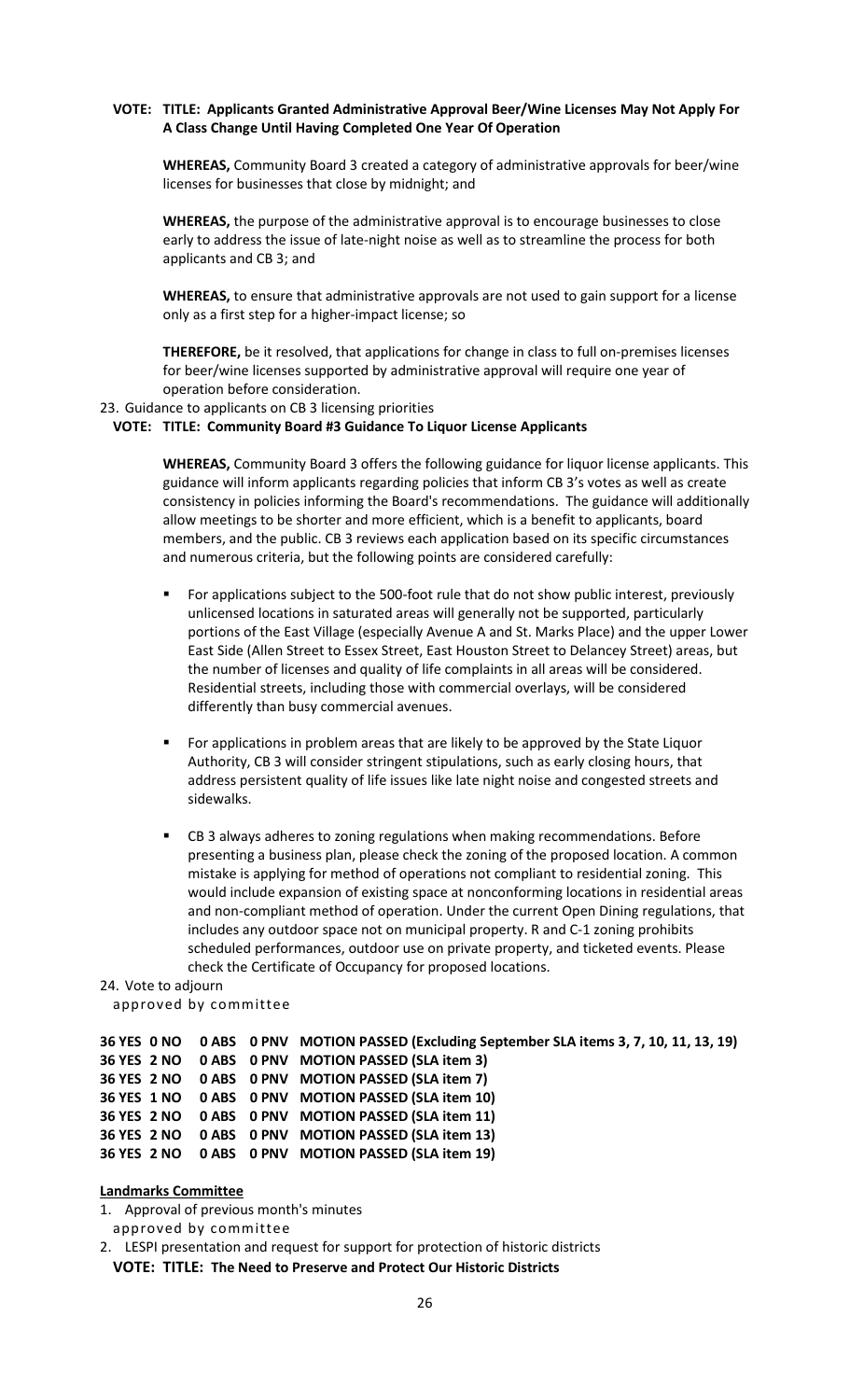**WHEREAS,** over the years New York City has put into place laws, rules, and guidelines to manage and control development in the City including the Zoning Resolution in 1916; and

**WHEREAS,** another milestone was the creation of the NYC Landmarks Preservation Commission (LPC) in 1965 through groundbreaking legislation signed by the late Mayor Robert F. Wagner in response to the losses of historically significant buildings in New York City, most notably, Pennsylvania Station; and

**WHEREAS,** many communities throughout the city have historic districts and individually landmarked buildings that are preserved to help tell the history of our great City and serve as attractions to visitors and New Yorkers alike; and

**WHEREAS,** many of the City **'**s civic organizations, preservation groups and community boards work tirelessly to preserve our historic districts and landmark structures which are vital contributions to the lifeblood of our city; and

**WHEREAS,** New York has a long history of finding a reasonable balance between needed development to accommodate new residents and businesses to the city and the preservation of the City **'**s history and quality of life for all those who live, work and visit here; and

**WHEREAS,** in the past few years, City leadership has prioritized development over the preservation of many of our historic neighborhoods; and

**WHEREAS,** we are seeing more and more unreasonable and unpopular development proposals throughout the City, including illegal spot zoning developments, routinely pushed through the public approval process with little regard for the community **'**s input, and this is a growing problem to the many who have long been involved in the land use review process. For example

- one of the most egregious of these development proposals is the LPC's recent approval of a new building at 250 Water Street, a building that, at more than 300 feet in height, will be clearly out-of-scale with the other primarily four- and five-story historic buildings within the historic district, and three times the height of what is allowed by the Seaport Historic District Zoning, zoning which was approved by LPC in 2013, and which Jeffrey Kroessler, President of The City Club of New York, a group strongly opposed to the LPC decision on 250 Water Street, stated **"**could drive a stake through the heart of the landmarks law and threaten the zoning protections in other historic districts. This precedent does not bode well"; and
- also, under consideration affecting Lower Manhattan is a massive and dramatic up-zoning of Soho-Noho that has similarly been strongly opposed by the community and many other players, for its detrimental effect on existing affordable housing, mom-and-pop retail, and historic buildings and districts; and

**WHEREAS,** each year Community Board 3 has included in its District Needs statement a list of historic buildings worthy of consideration by the LPC as potential Individual Landmarks, which have not to our knowledge been acted upon; and

**WHEREAS,** the LPC has not designated any historic districts within Community Board 3 south of Houston Street, including the area around the Tenement Museum, when this area is widely considered one of the most historically and architecturally important neighborhoods in the city and country, for its artistic, political, architectural and immigration history; so

#### **THEREFORE BE IT RESOLVED:**

The LPC should pay special attention to protecting through landmark designation currently undesignated historic buildings and districts within CB3, which are under assault by demolitions and insensitive new development.

#### **BE IT FURTHER RESOLVED:**

Public officials, including those now running for Mayor, Borough President, and City Council, should rein in this rush to allow the overdevelopment of our historic districts and respect the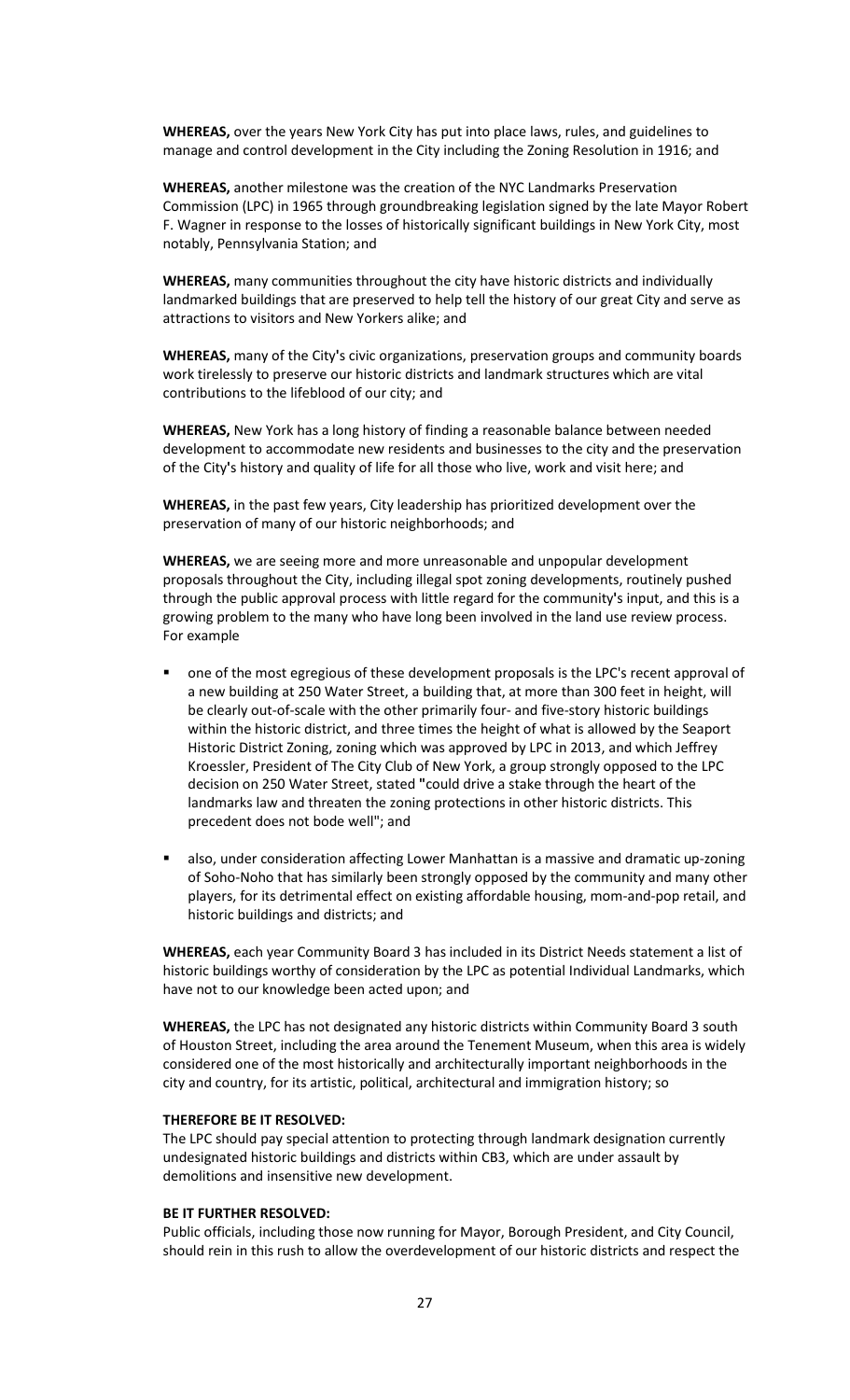zoning limits and landmark laws that are in place to preserve and protect these precious and very special parts of our city.

# **BE IT FURTHER RESOLVED:**

CB3 invites other Community Boards and organizations to adopt this or similar resolutions expressing strong support for preserving the historic districts that help make our city so great. 3. Vote to adjourn

approved by committee

# **36 YES 0 NO 0 ABS 0 PNV MOTION PASSED (Landmarks excluding item 2) 30 YES 5 NO 0 ABS 1 PNV MOTION PASSED (Landmarks item 2)**

### **Land Use, Zoning, Public & Private Housing**

no meeting scheduled

### **Transportation, Public Safety, & Environment Committee**

- 1. Approval of previous month's minutes (minutes are deemed approved if no objections) approved by committee
- 2. Bus stop application: Go Go Sun Tour Inc, on East Broadway at Pike Street, in front of 125 East Broadway

### **VOTE: TITLE: Approve a Curbside Bus Stop for Go Go Sun Tour Inc at 125 East Broadway**

WHEREAS, Go Go Sun Tour Inc. has applied for a designated bus stop for curb-side loading/unloading operations located at 125 East Broadway, located at East Broadway and Pike Street. The buses will operate under the Go Go Sun Tour Inc name, providing service between New York City and Philadelphia, PA, with 2 departures daily at 12pm and 6pm, And 2 arrivals daily at 10am and 5pm. Go Go Sun Tour Inc. would be approved for only 1 bus at a time loading/unloading; and

WHEREAS, the applicant has entered into an agreement with CB3 to adhere to the following stipulations:

- Tickets will be sold only online, or at a designated ticket agency not on the street.
- There is a storefront that will be available to customers during arrivals and departures at 127 East Broadway.
- Tickets will be sold only for specific boarding times and will not be oversold.
- Tickets will be sold in an assigned boarding order system so that customers will not need to arrive early to jockey for positions.
- Sidewalk lines will be single file, and only for the next assigned bus.
- There will be a staff person on duty for every arrival and departure to guide loading / unloading, to have direct contact to dispatch to inform passengers of delays, and to engage in crowd and noise control.
- Trash bags will be used to collect litter and will be kept in storefront or will leave with the bus.
- Staff will routinely clean up the sidewalk by bus stop.
- Buses will keep to schedules, which will be published online or printed, as much as possible.
- The number of buses at this stop will not exceed the stated number of buses per hour/per day.
- All buses purchased in the future will be equipped with diesel particulate filters and use ultra-low sulfur fuels and will also be equipped with exhaust gas recirculation emission control technology.

THEREFORE, BE IT RESOLVED, that CB3-Manhattan recommend that DOT issue a permit for Go Go Sun Tour Inc. to operate their bus service at a designated curbside bus stop located at 125 East Broadway, provided that the preceding list of stipulations agreed between the applicant and CB3 will be attached to the DOT permit.

3. Avenues For Justice Street Co-naming on Avenue B at East 6th street

### **VOTE: TITLE: Support for street co-naming "Avenues for Justice Way" on Ave. B between 6th Street and 7th Street**

WHEREAS, Avenues for Justice formerly known as The Andrew Glover Youth Program has served the Lower East Side for over 40 years having been founded in the 1970's., and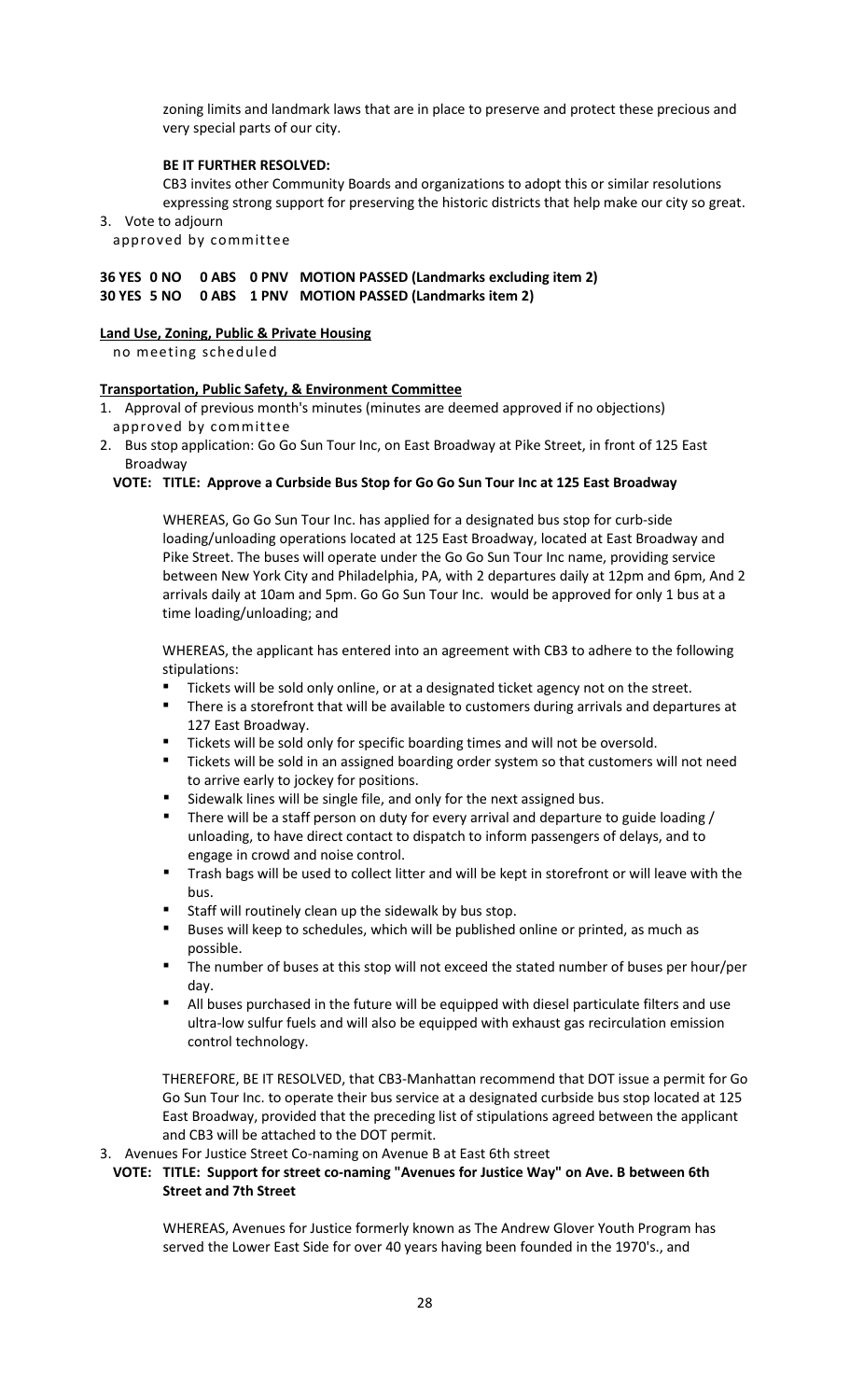WHEREAS, The organization was originally named in honor of police officer Andrew Glover of the 9th precinct who was killed in the line of duty near the Community Center at 100 Avenue B., and

WHEREAS, Angel Rodriguez, who co-founded the organization and remains its Executive Director is a lifelong resident of the Lower East Side and

WHEREAS, Avenues for Justice is one of the first Alternative to Incarceration Programs in the country. Alternative to Incarceration programs serve to assist young people in getting second chances in life. It offers a safe space for young people and families at its community center on Ave B, as well as provide activities such as work readiness, tutoring, and arts for the young people. And

WHEREAS, A petition for co-naming the corner of E 6 St and Ave B as "Avenues for Justice Way" demonstrated substantial neighborhood awareness and support. The petition gathered 109 signatures from the surrounding blocks, consisting of 74 residents and 35 owners/managers of business/institutions.

WHEREAS, Avenues for Justice meets the criterion in the CB3 guidelines for street Co-naming for a Non-Profit Organization, "An organization that has demonstrated a minimum of 30 years of extraordinary and consistent commitment to benefit this community."

THEREFORE, BE IT RESOLVED, that CB3-Manhattan supports co-naming AVENUE B BETWEEN 6TH AND 7TH STREETS as "Avenues for Justice Way."

- 4. UA3 Inc request for 25-foot loading zone on Suffolk (north of Grand Street, west side of the street) no vote necessary
- 5. Vote to adjourn

approved by committee

### **36 YES 0 NO 0 ABS 0 PNV MOTION PASSED**

### **Economic Development Committee**

no meeting scheduled

### **Parks, Recreation, Waterfront, & Resiliency Committee**

- 1. Approval of previous month's minutes
- approved by committee
- 2. Parks Manager update: CB 3 JOPs /school year hours no vote necessary
- 3. DDC/Parks: East Side Coastal Resiliency update
- no vote necessary 4. Parks: trees and bioswales update
- no vote necessary
- 5. Pier 36 Vessel Operations update
- no vote necessary 6. Vote to adjourn approved by committee

# **36 YES 0 NO 0 ABS 0 PNV MOTION PASSED**

# **Health, Seniors, & Human Services / Youth, Education, & Human Rights Committee**

- 1. Approval of previous month's minutes (minutes are deemed approved if no objections)
- approved by committee
- 2. Mount Sinai Beth Israel update
- no vote necessary
- 3. Proposal to install kiosk for sharps in front of Keith Cylar Community Health Center located at 743- 749 East 9th St
	- no vote necessary
- 4. Goddard Riverside, Housing Works, Community Access: presentations on local initiatives and opportunities for joint operations
- no vote necessary
- 5. CAB/CEC reports
- no vote necessary
- 6. Vote to adjourn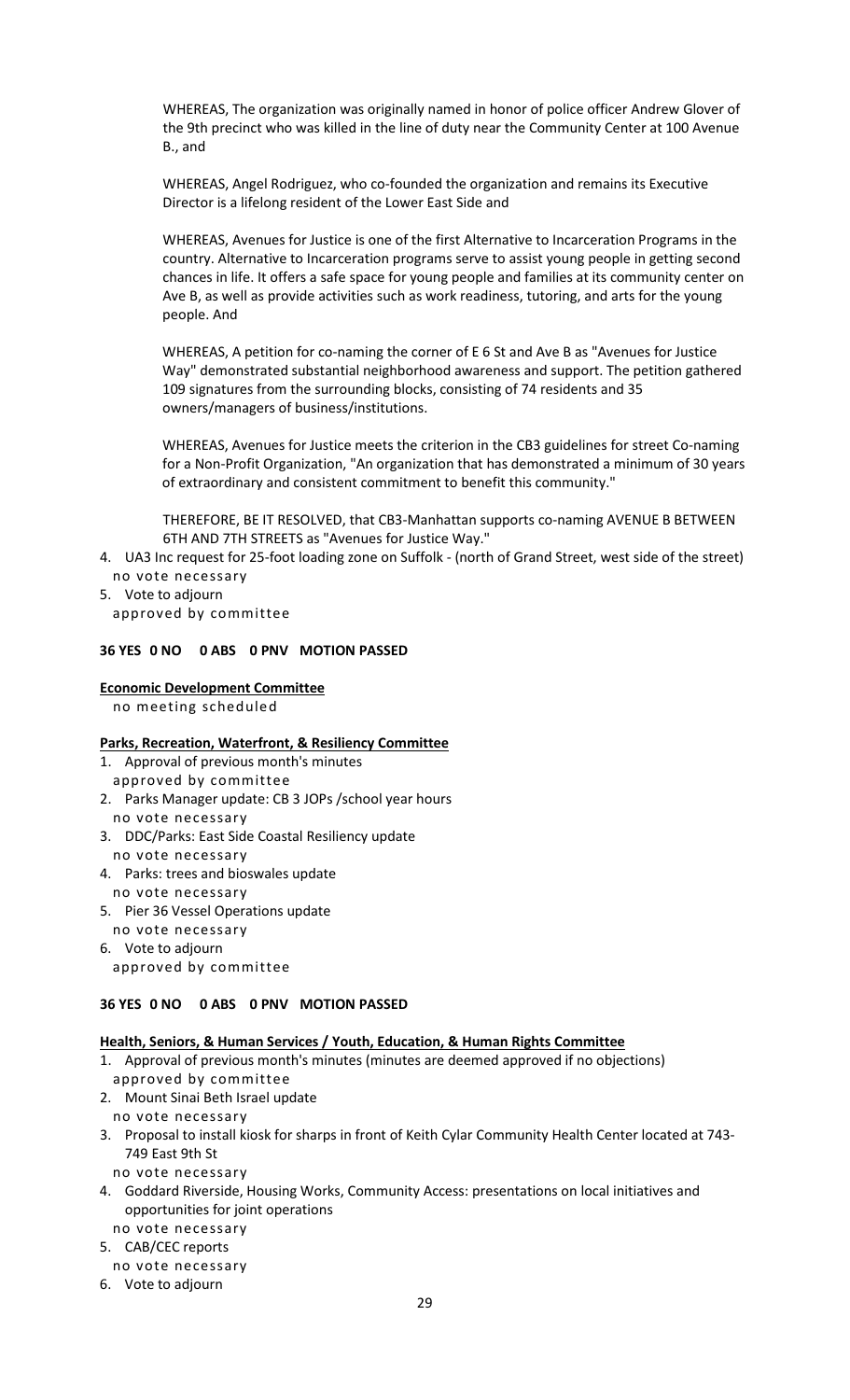### **36 YES 0 NO 0 ABS 0 PNV MOTION PASSED**

#### **Joint Land Use, SLA, Transportation Committee**

#### Citywide Text Amendment: Open Restaurants **VOTE: TITLE: Citywide Text Amendment: Open Restaurants**

**WHEREAS,** The Open Restaurants Program was created as an emergency response to mitigate the negative impacts of the COVID-19 pandemic on the economy and the restaurant industry to promote safer outdoor space and social distancing for customers to address the temporary prohibitions on indoor dining, and allowed business owners to create additional outdoor seating adjacent to their businesses on the sidewalk, and in front of the businesses in the roadbed, and

#### **Regarding changes to the sidewalk café text amendment**

**WHEREAS,** The City is now proposing guidelines to the permanent Open Restaurants program that will greatly impact the quality of life and economic development of Community District 3, which consist of the following changes to the zoning text:

- removal of all geographical restrictions to sidewalk cafes, which would remove protections for residentially-zoned areas,
- changes to the sidewalk café program, and
- the implementation of a permanent roadbed dining program; and

**WHEREAS,** Indoor dining restrictions were lifted on May 19, 2021, allowing restaurants to resume full dining capacity inside as well as full capacity outdoor seating, which has alleviated financial hardship caused by reduced seating, and

**WHEREAS,** Outdoor dining as part of the Open Restaurants Program was also enacted in part to prevent loss of jobs, but now restaurants are contending with the difficulty in hiring staff, indicating that availability of staff, not loss of jobs, is a concern for the restaurant industry and our City, and

**WHEREAS,** The NYC Zoning Resolution creates districts and prescribes trades and industries that are excluded or subjected to special regulations in order to preserve neighborhood character and ensure public health, safety, and welfare, and

**WHEREAS,** Residential districts are protected against the encroachment of other uses or industries that might change the character of the district and/or bring harmful nuisances, such as air pollution, traffic, or noise, and

**WHEREAS,** Open Restaurant structures are often of significant size, and have a strong visual presence on the streets, including within CD 3's historic districts, and one of the mandates of the NYC Landmarks Preservation Commission is to assure that new construction within historic districts are visually compatible with the historic buildings that define the streetscapes, and the proposed Permanent Open Restaurants Program (POR) does not address the lack of LPC review, and

**WHEREAS,** Article I, Chapter 4 of the Zoning Resolution explicitly states that its purpose is to "discourage sidewalk cafes in locations where they are inappropriate, and to promote and protect public health, safety, general welfare and amenity," and "to preserve and enhance the character of neighborhoods throughout the City," and

**WHEREAS,** The proposed Open Restaurant Citywide text amendment will delete Article I, Chapter 4: Sidewalk Café Regulations in its entirety from the NYC Zoning Resolution, thereby eliminating geographic restrictions on outdoor seating that protect residential districts from the increased activity and noise pollution that commercial use generates, and

**WHEREAS,** The Zoning Resolution, in Article V, Chapter 2, section 52-34 clearly states that non-conforming food and drink establishments shall be limited exclusively to the sale of food or drink for on-premises consumption by seated patrons within a completely enclosed building, in order to protect the character of residential districts, and to protect the welfare of residents.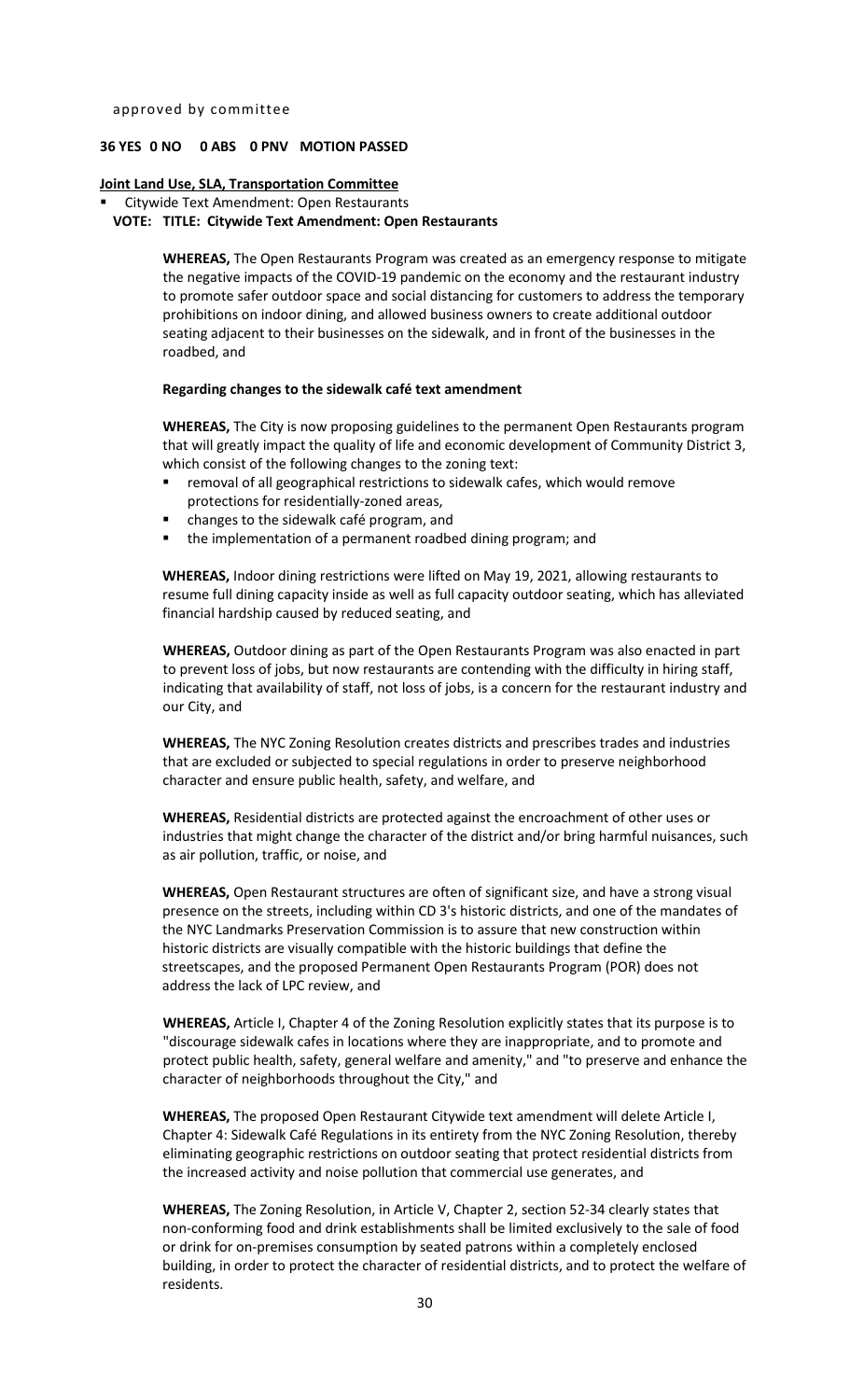**WHEREAS**, CD 3 relies on the restrictions of Article I, Chapter 4, and Article V, Chapter 2, to address and mitigate the recent trend of increased late-night noise and parties in residential districts, maintain the character of residential districts, and restrict the increase of nonconforming businesses in a residential area to avoid noise on residential streets and the harm to district residents, and

**WHEREAS,** Article V, Chapter 2 of the Zoning Resolution states that non-conforming uses can remain as grandfathered uses, and can be changed, but generally only to uses that maintain, reduce, or eliminate the degree of non-conformance. In a residential district, these restrictions help protect district residents from further encroachment of commercial activity and the noise it brings, and the removal or subversion of these restrictions will exacerbate noise issues that have significantly affected and harmed residents since Open Restaurants came into effect, and will threaten residents' rights to peace and quiet, and

**WHEREAS,** While the POR program will benefit the City and many of its communities, one size does not fit all and the program will have inequitable impacts to different communities. CD 3 has an exceptionally high density of food and drink establishments and non-conforming food and drink establishments in residential districts. CD 3 currently has 674 restaurants with outdoor seating as reported by Department of City Planning, 191 of which would have been prohibited under current zoning, and 134 of which are nonconforming in residential districts.

**WHEREAS,** CD 3 has the second highest number of non-conforming food and drink establishments of the 59 community boards, and the proposed text amendment would have a disproportionate and inequitable impact on the residents of CD 3 as it does not allow for community-based planning to develop programs and regulations that take into account disparities across communities, and

**WHEREAS,** CD 3 historically has been one of the top two districts in the City with the most commercial noise complaints at bars and restaurants, but had seen a slight improvement in pre-COVID years. Since the Open Restaurants Program was instituted, commercial noise complaints have increased 87.5 percent. (3,288 in FY 2019 pre-COVID to 6,155 in FY 2021), and

**WHEREAS,** The most significant and common complaint since the implementation of the Open Restaurants program has been the associated noise. The City has proven unable to respond and mitigate noise complaints; police have not been able to enforce noncompliance of the current Open Restaurants regulations as these rules are constantly changing, not communicated, and unclear to enforcement agencies, businesses, and the community alike. We are told that DOT will be enforcing the new Permanent program, but the DOT is not trained nor equipped nor experienced in charging commercial noise violations and applying the amount of enforcement that will be needed. The current program blatantly exhibits that the effort is well beyond the limits of any agency

**WHEREAS,** The proposed text amendment does not address these concerns, and Community Boards are now in position of voting on a text amendment before the agencies have developed programs for implementation and enforcement, nor presented such programs to community boards for consideration and approval, and

#### **Unintended economic impact**

**WHEREAS,** The proposed text amendment and POR will increase the square footage available exclusively to ground floor food and drink retail spaces, and therefore some landlords will prefer to rent to and profit most by renting only to eating / drinking establishments. CD 3 has been suffering from loss of retail services to serve residents and other small businesses, which will only be greatly exacerbated by the proposed text amendment. That is, making this program permanent would increase the trend of commercial spaces converting to food and drink establishments, creating one class of business unequally capable of paying higher rent because of its allowance to use public sidewalks and roadbeds for expansion, and

**WHEREAS,** The proposed text amendment will create inequities between those food and drink businesses able to take advantage of municipal space and those that can't due to bus stops, street furniture, and other static physical limitations. Since the current program was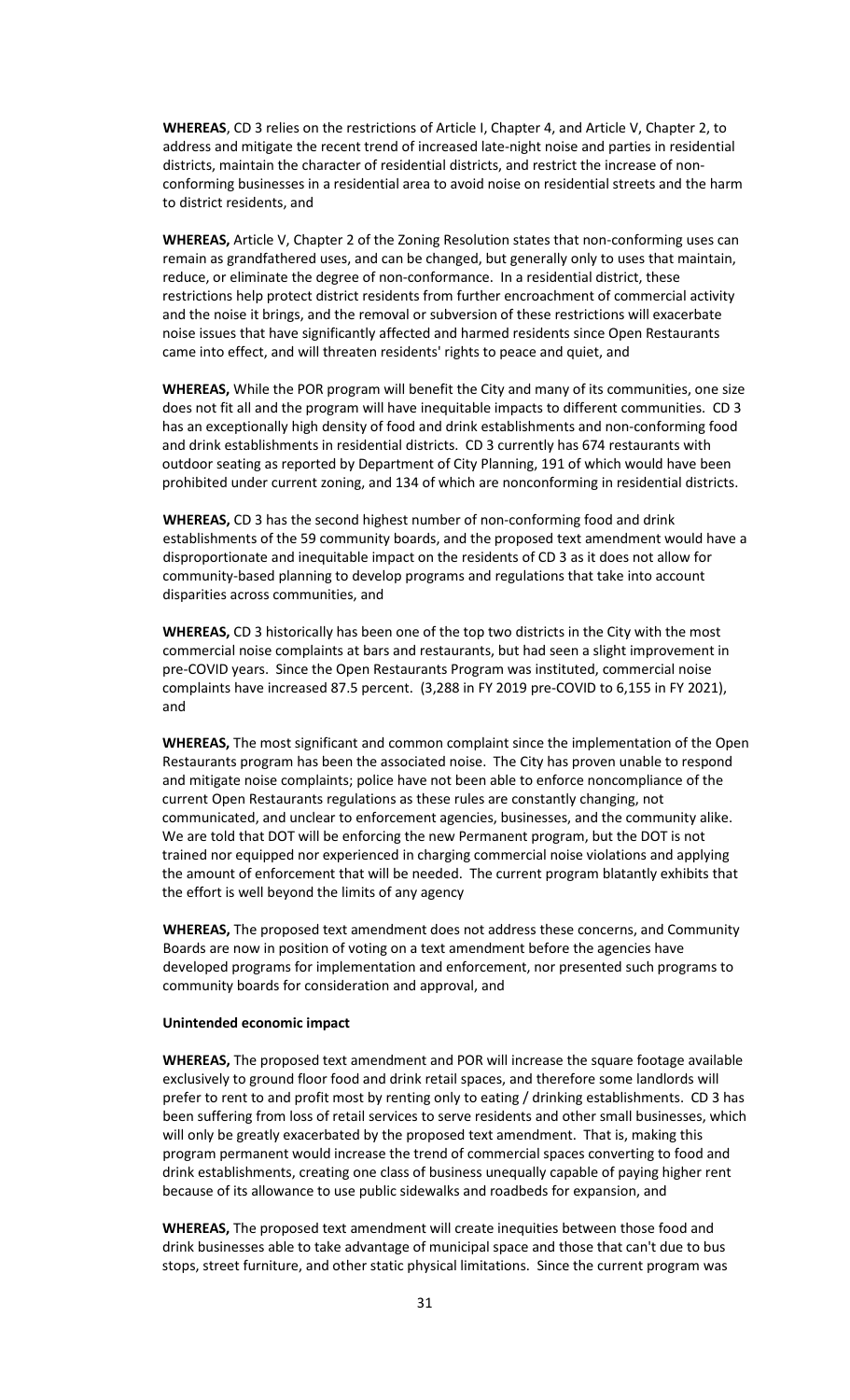implemented, CD 3 and elected officials' offices have received calls from businesses not able to compete with their neighbors because of the above-mentioned restrictions, and

### **Current complaints regarding Open Restaurants**

**WHEREAS,** The emergency rollout of Open Restaurants resulted in many complaints from residents and businesses not participating in the program. Sheds erected by restaurants have taken over both commercial streets and residential side streets, sometimes occupying whole blocks. There is a lack of enforcement for guidelines for roadbed sheds in design of the structures as well as adherence to using only frontage of the businesses, which has caused the following issues:

- Although the sheds are outdoors and do not need to comply with indoor requirements such as proof of vaccination, many are completely enclosed, have less ventilation and social distancing than indoor dining, resulting in public health hazards, and
- Sheds cut off sightlines on the streets, especially narrow residential streets targeted by the proposed text amendment, harming other businesses as well as resulting in loss of light and destroying the character of this CD 3 residential neighborhoods, and
- There is increased accumulations of uncollected trash, and
- Outdoor dining and constructions have blocked sidewalks, and created a lack of accessibility, especially in regard to ADA requirements, and
- **There have been instances where fire engines could not pass by the sheds in CD 2. Many** residents also feel threatened by fire, electrical, and tripping hazards created by noncompliant installation of electricity and heating apparatuses in the sheds, and
- **There have been complaints regarding the use of sheds after hours as encampments and** locations for drug use, and
- Residents have also complained about loss of parking, and businesses have complained about inability of customers to park, and
- The roadbed sheds also prevent the creation of curbside loading zones, which CB 3 requested from DOT's Neighborhood Loading Program to address an increase in the number of deliveries occurring in the district, and

# **Voting on proposal without developed operational guidelines and without plans for community input for future guidelines, plans, and new programs**

**WHEREAS,** There is no plan for enforcement of roadbed guidelines nor provision for additional staff that will be needed to inspect and enforce. This would include DOHMH for both food prep and licenses and other health concerns as well as rodent inspections, DSNY inspections, DEP noise inspections and enforcement, and

### **Additional Concerns**

**WHEREAS,** Businesses have expressed concern regarding a lack of transparency and plans regarding hearings and appeals. DCWP hearings were transferred to OATH as an effort to help businesses navigate the adjudication process, but the proposed text amendment does not provide any information regarding whether enforcement will be handled by an agency or by OATH, and have also expressed concern that the DOT agencies in each of the five boroughs will have different enforcement priorities and not have a consistent citywide enforcement policy, and

### **Comments on the Environmental Assessment Statement**

**WHEREAS,** Separate from the proposed text amendment, the EAS has findings that require community board comment. However, we have been informed by City Planning that there is not a process to comment on the EAS, so comments should be included with the text amendment. We have not been given assurances that comments will be taken into account or answered. Community Board 3 submits the following comments to the EAS:

 The Environmental Assessment Statement (EAS) acknowledges that there will be an introduction of new noise in the form of outdoor restaurant seating as a result of the text amendment (p. H-1, 111/176). The EAS claims that the proposed POR program would strengthen and enhance the existing controls to limit the noise emanating from outdoor restaurant seating. However, this is not only unreasonably optimistic, historically we have learned through unprecedented number of complaints that the City has not been able to control the noise and noncompliance associated with the Open Restaurants program after more than a year of educating businesses. It would be impossible to hire enough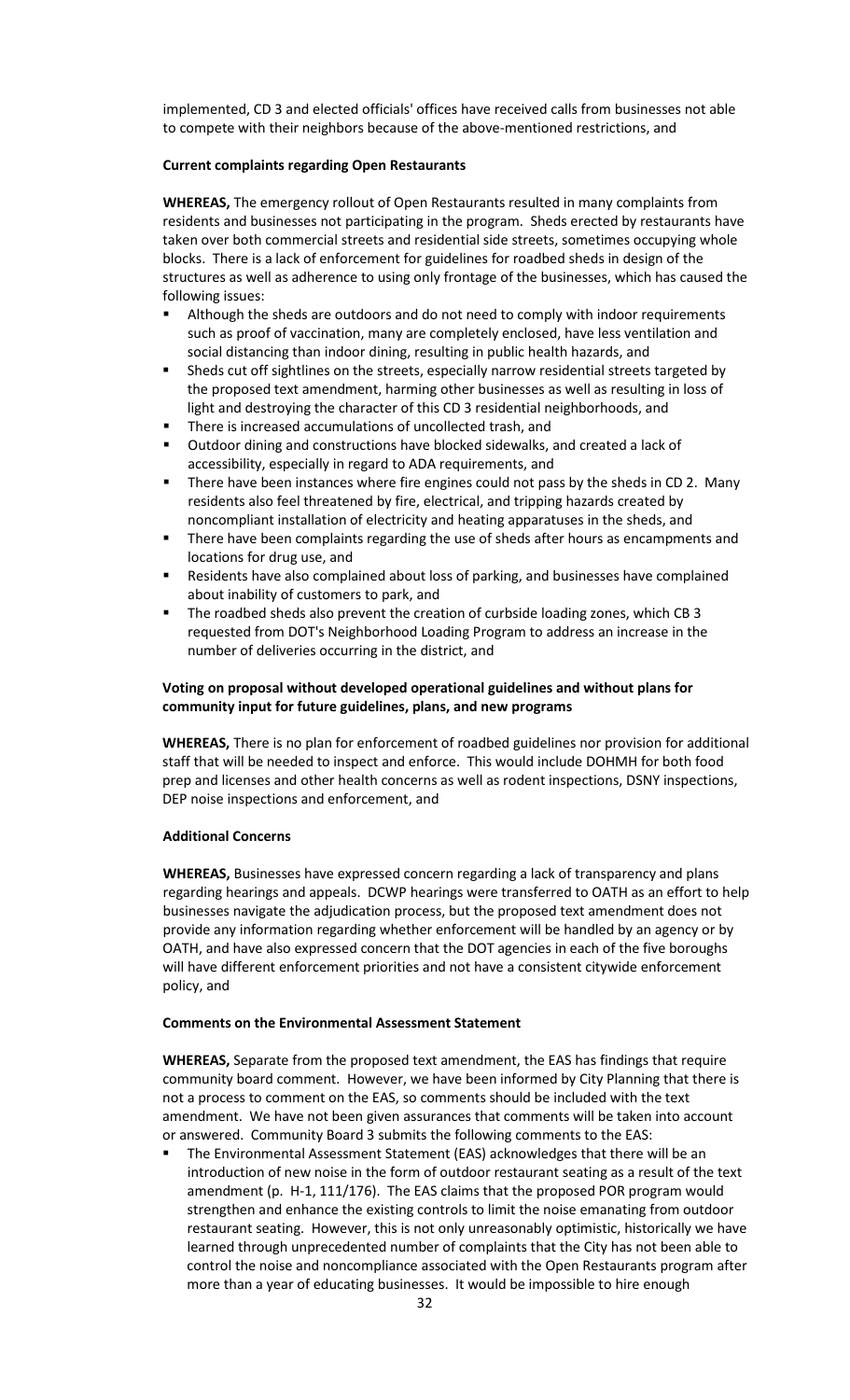inspectors to enforce regulations; after more than a year of Open Restaurants, the City has shown inability to strengthen controls so that a majority of the businesses comply within guidelines and control noise. Rules are still poorly communicated, difficult to locate, unclear and conflicting. CB 3 has found through years of working on this issue that the only way to reduce late night noise from bars and restaurants is to contain the noise indoors by reducing outdoor use and to reduce late night hours of operations, specifically stopping outdoor use at 10 pm, prohibiting all outdoor sound, having designated and specialized enforcement that works in a collaborative fashion with community boards, and

- The EAS refers to the implementation of roadbed sheds in the plan. However, the sheds are not part of the text amendment and there is no process for opportunity for communities or community boards to participate in planning for roadbed sheds in their community. There is no plan for roadbed sheds to come before community boards to give communities a voice in planning for use of public land as has always been their right under ULURP. As stated previously, CD 3 has the second highest number of nonconforming businesses in the City. We currently have entire residential blocks lined with sheds that would become permanent under the proposed plan. This would negatively impact quality of life for residents and harm retail diversity in the district as many retail spaces are unable to compete with higher rent that will be expected with increased sidewalk and roadbed footage granted to food and drink establishments by the Open Restaurants program, and
- The reasonable worst case development scenario: EAS states the proposed action will not increase the number of restaurants. CB 3 disputes this assumption. As stated earlier, property will be more valuable to landlords as expanded capacity will allow landlords to charge higher rent. Areas of CD 3 have been trending toward a higher percentage of eating drinking businesses for years, crowding out local services. As documented in years of District Needs Statements, this has resulted in many blocks with majority eating drinking businesses that do not open until 5:00 p.m. This creates blighted streets during the day, no foot traffic, and an environment making daytime retail not viable. Restaurant concentration designates blocks with more than 8 restaurants as are classified as high concentration blocks. The map of nonconforming businesses included in the EAS shows an almost solid block of restaurants is some areas of CD 3. Additionally, commercial overlays and commercial streets have high restaurant concentrations. The expansion onto residential sidewalks and into streets in a neighborhood with an extremely high concentration of restaurants will alter the character of the neighborhood.
- The EAS assumes that the concentration of restaurants on a block will not change the number of restaurants as a result of POR implementation. As stated earlier, CB 3 disputes this, and
- The Solid Waste assessment assumes that the implementation of the POR program will not generate more than 50 tons of solid waste per week. This figure has no meaning for most of us, but we can attest that the open restaurant has produced significantly more garbage that we now see on the street. Because there is often no street space to put garbage out, it is placed in the street outside the sheds in travel lanes. BIDS complain about this because cars run over the garbage and it is spread over the street. Additionally, restaurants have much more garbage and because of lack of space, this is kept on the street often between structures. Although the EAS claims that restaurants place garbage only during off-hours, we see that because of the amount of garbage it is placed outside at all times, even though this does not contribute to the dining experience. There are many complaints to the community board about uncollected and uncontained garbage. As the Department of Health has been telling us for years, more food means more rats. People are reporting more rats and the Department of Health indexing reports has increased findings of rats since COVID. While this cannot all be directly related to Open Dining, more food is correlated to more rats, and
- The EAS states that there is not expected to have significant adverse contextual or visual impact on existing visual resources. However, the residents have responded that roadbed structures have real adverse impact on their streets. The structures are a collection of often unsightly sheds blocking view and creating dark canyons. Residents and other businesses alike report a significant negative visual impact from the sheds, and
- In addition to the deletion of the residential zoning protections in the zoning amendment, the EAS describes additional text changes that will impact residential and commercial overlay zones that were not presented by the City to the community boards. The change with the most impact that was not presented to the Board as part of the zoning text amendment is store front or store windows associated with eating and drinking establishments may be opened to serve customers outside the building. (Previous zoning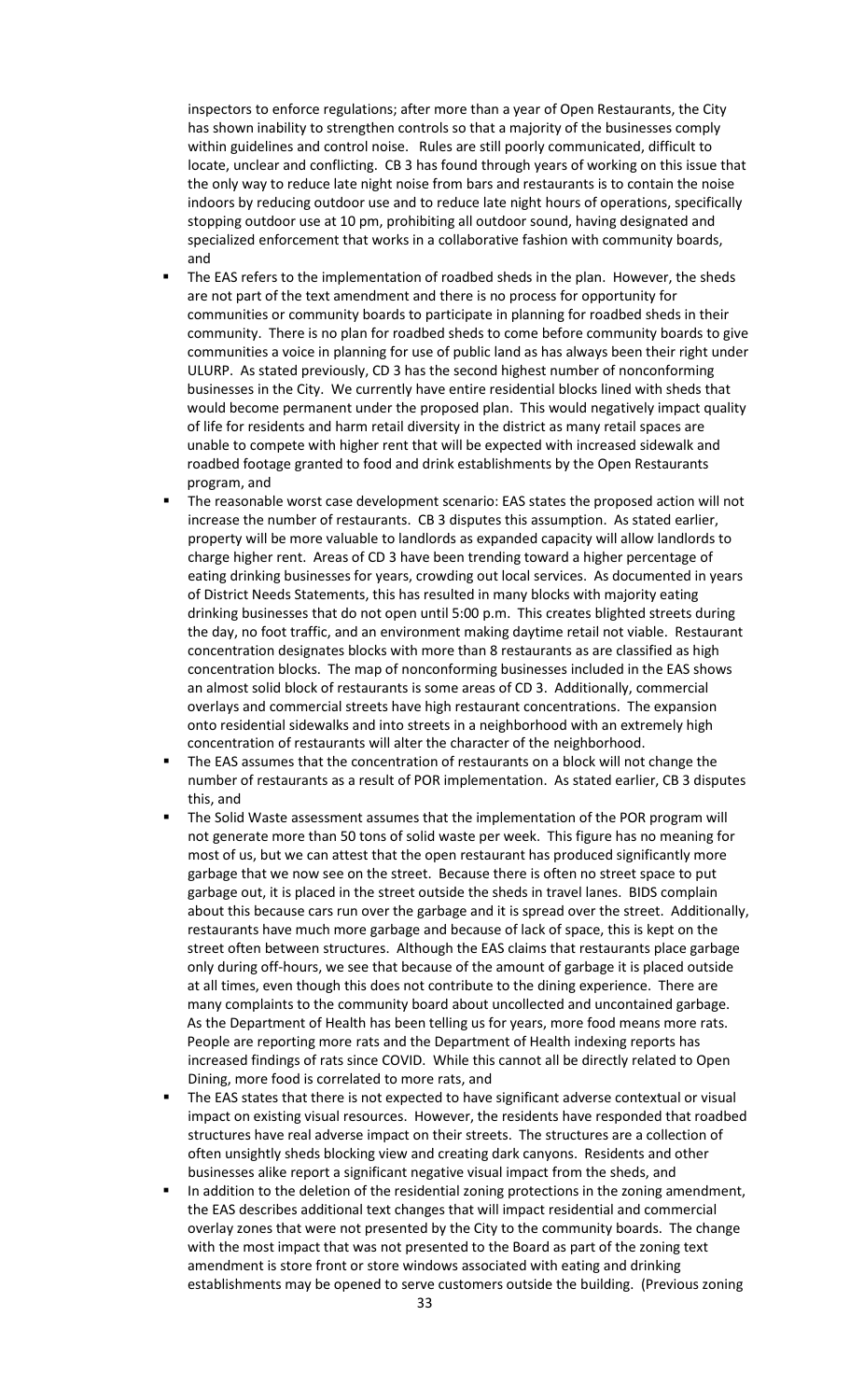protection required that all use be located within completely enclosed building). There are no hour limitations for the open windows or store front. The zoning text still allows music within eating and drinking establishments, therefore the City is now allowing open façade in residential and commercial overlays while there is music, which is guaranteed to cause quality of life problems for residents, so

**Therefore be it resolved** that Community Board 3 does not support the proposed text amendment from the Zoning Text, due especially to its adverse impact on Community Board 3 with its concentration of non-conforming restaurants in residential districts, and does not support the implementation of the Permanent Open Restaurants Program as presented, and

**Therefore be it also resolved** that Community Board 3 strongly objects to the City bringing the text amendment related to the Permanent Open Restaurant Program before us for approval without having developed specifics related to its implementation and enforcement and without any guarantee that future guidelines and plans related to the proposal will be brought to the community and community boards for review and input.

### **20 YES 14 NO 3 ABS 0 PNV MOTION PASSED**

### **By-Laws Committee**

 Update of section of Bylaws **VOTE:** To approve recommendations for By-Laws revisions. (by-laws following committee reports)

### **32 YES 4 NO 0 ABS 0 PNV MOTION PASSED**

### **Community Board 3, Manhattan By-Laws**

The By-laws of Community Board 3 of Manhattan shall conform to the provisions of the New York City Charter including, but not limited to, Section 2800, and all relevant provisions of federal, state and city law. Board members should refer to the Handbook for Community Board Members, issued by the Mayor's Office Community Assistance Unit, which enumerates these policies and procedures as well as describes applicable sections of the New York City Charter.

Community Board 3 may establish such additional rules of its own as are not specifically covered by the language of these By-laws and the New York City Charter and are not in contravention of these By-Laws or the New York City Charter.

I. Board Members

A. Board Members shall be appointed by the Borough President. All members serve on the Board as private citizens only and shall not represent the interests of any organization with which the Board Member is affiliated

B. Any Board Member participating in the Board's consideration of a matter in which the Board Member has a conflict of interest shall state the nature of the conflict of interest in speaking to the issue and shall not vote on such matter, but shall be recorded on the vote tally as present and not voting.

C. Any Board Member appearing before a governmental body or making a public statement that conflicts in any respect with positions adopted by the Board must clearly state that their statement is a personal position. No Board Member shall represent the Board's position before any governmental agency, department or authority unless specifically authorized to do so by the Board Chairperson.

D. Every Board Member is required to serve on one committee as appointed by the Board Chairperson and may serve on an additional committee, subcommittee, or task force. Appointment to any additional committee, subcommittee, or task force shall be at the discretion of the Board Chairperson.

E. No Board Member shall be eligible to serve as a committee chairperson until they have completed one year of service on the Board unless, because of unique qualifications or expertise, the Board Chairperson appoints them for that position.

F. No Board Member except the Board Chairperson shall concurrently serve as chairperson of more than one committee, or concurrently hold any office while serving as a committee chair of the Board.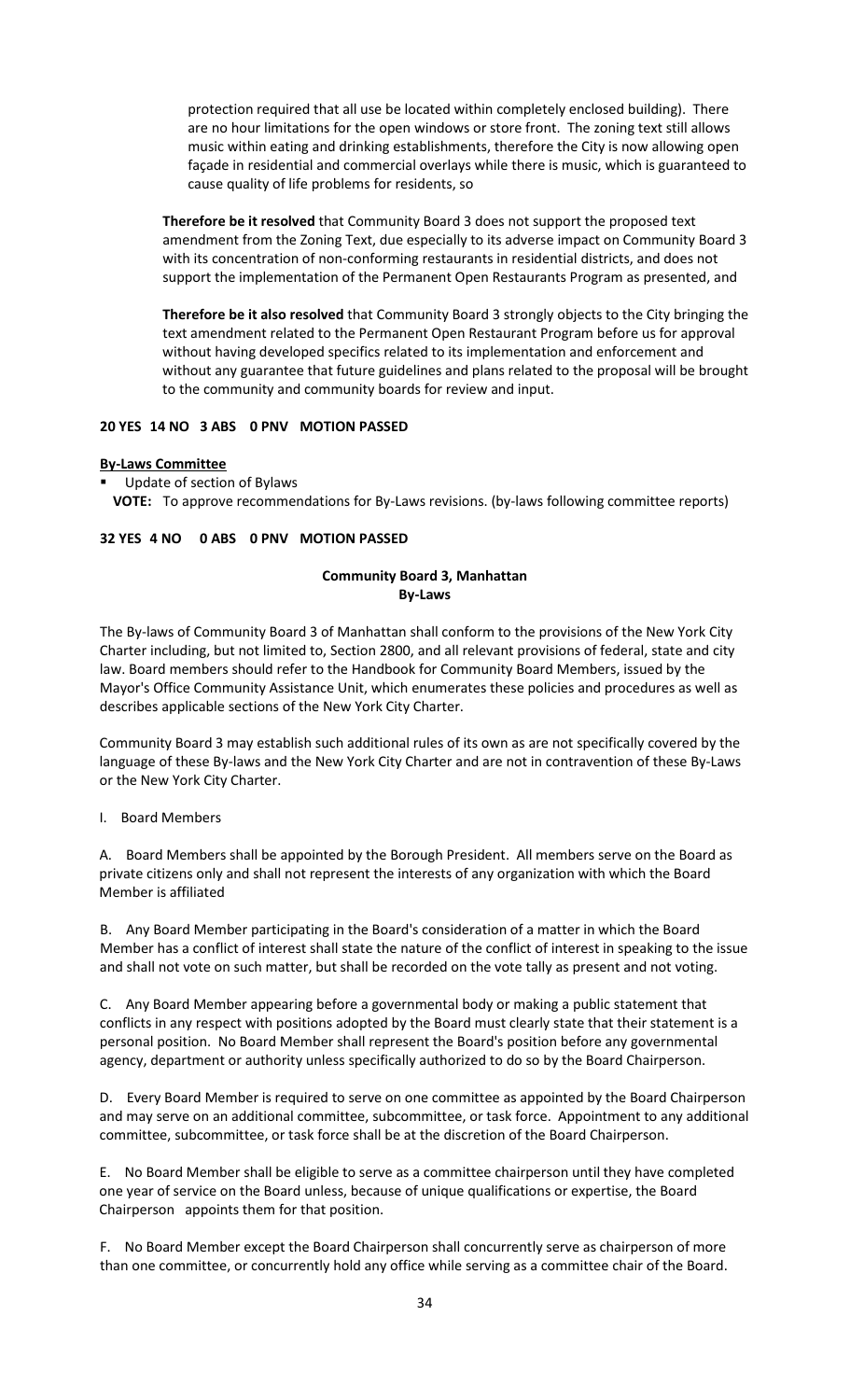G. Board Members are expected to regularly attend all Full Board meetings and all committee, subcommittee and task force meetings to which they are appointed as members.

> 1. A Board Member shall be deemed present at a Board meeting, committee, subcommittee or task force if they are present for the first and last votes at that meeting. If present at either the first or last vote but not both, a Board Member shall be deemed present at half the meeting.

2. A Board Member may request in writing that the Board Chairperson grant the Board Member extended excused absence from meetings for any of the following reasons:

- a. The Board Member is serving in the active military;
- b. The Board Member is suffering from a long-term illness;

c. There is a long-term illness or death in the immediate family or household of the Board Member;

- 3. A Board Member requesting an extended excused absence for two months or longer shall notify the Board Chairperson in writing of their anticipated absence (or promptly thereafter if circumstances prevent advance notice) and when they anticipate being able to resume regular attendance at meetings. This process shall apply to any of the enumerated reasons. Acceptance of such request shall be at the discretion of the Board Chairperson. The Board Chairperson shall notify the Board Member in writing of acceptance or denial and copy the District Manager. The Board Chairperson should note any offices or responsibilities of the person and assign responsibilities.
- 4. If the Board Member is a member of two committees, subcommittees or task forces scheduled at the same time or is assigned to represent Community Board 3 at another meeting, the member is not marked present or absent at the meeting the member is missing, but is noted to be at another meeting. The Board Chairperson shall designate which meeting the member will attend when there is a conflict.

H. All Board Members are automatically excused from up to one-third of their obligated meetings to cover short-term illness, work, and other everyday issues that come up.

1. If a Board Member is absent from more than one- third of the Board Member's meeting obligations during a six-month period, the Board Chairperson shall propose that the Executive Committee take action. The Executive Committee may decide that a letter shall be sent either electronically or by regular mail to the Board Member advising the Board Member of their substantial lack of attendance with a copy to the elected official who recommended the Board Member and the Borough President. If the letter is sent and if d ring the next three months, the Board Member continues to be absent from more than one-third of their meeting obligations, the Board Chairperson shall propose the removal of the Board Member as set forth in Section I below. There shall be two periods for measurement of attendance each year (April to September and October to March).

2. If a Board Member stops attending meetings without advising the Board of the cause for a period of three months and without requestion and extended excused absence, the Board shall send a letter electronically or by mail to the Board Member advising the Board Member that they must attend meetings immediately. If the Board Member does not start attending meetings upon receipt of the notice, the Board Chairperson shall propose the removal of the Board Member to the Executive Committee as set forth in Section I below.

I. Procedures for Removal of a Board Member for Cause

The Board may, by a majority vote at a regular meeting reprimand or remove a Board Member for cause.

1. A Board Member may be reprimanded or removed for cause for any of the following reasons:

- a. A felony conviction during the Board Member's term of service on the Board.
- b. Soliciting, receiving, or accepting any remuneration in exchange for a vote on any item under consideration by the Board or any of its committees, subcommittees or task forces if there is a Department of Investigation or Conflicts of Interest Board determination that a Board Member had solicited, received, or accepted remuneration.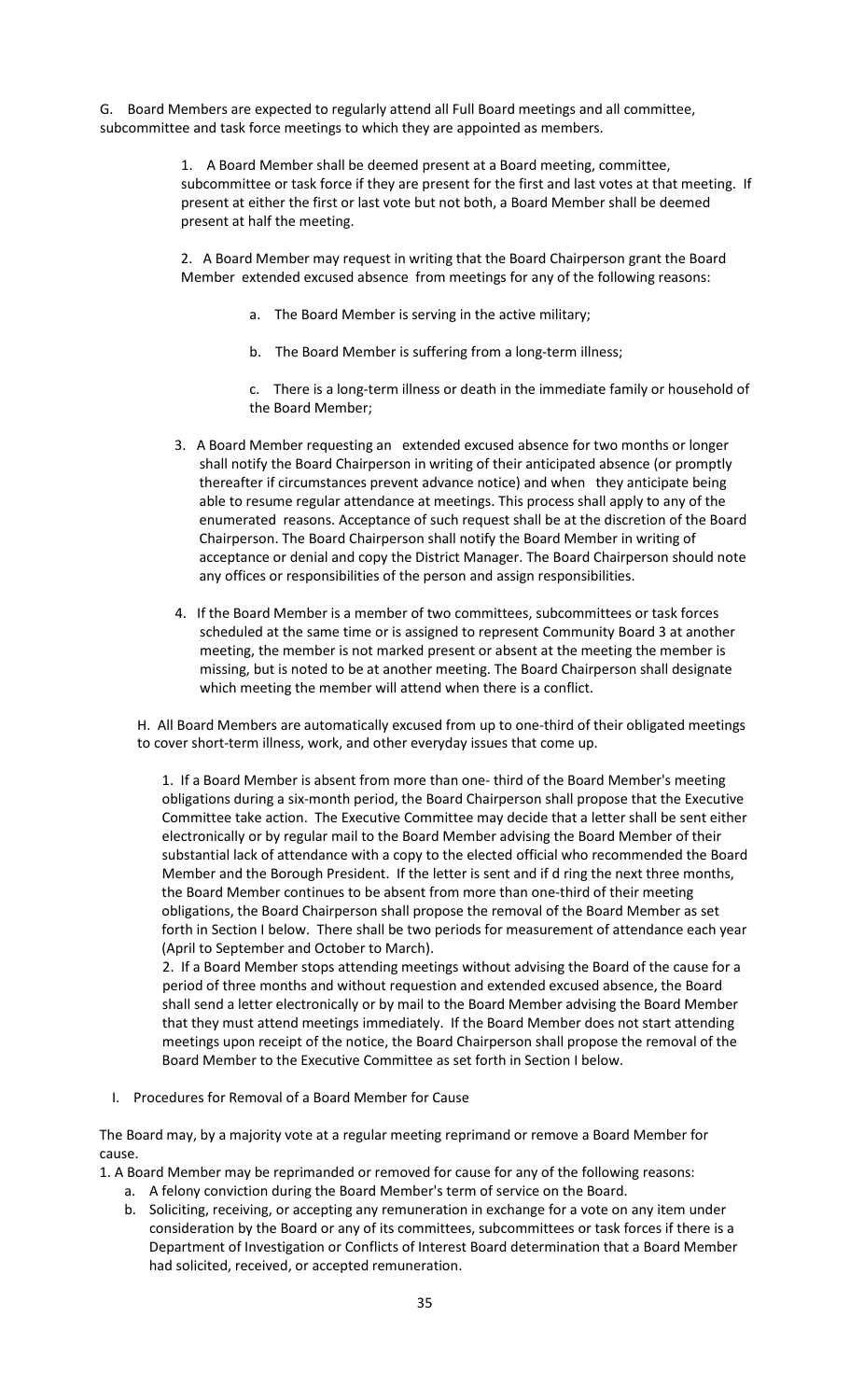- c. Failure to declare a conflict of interest based on a Department of Investigation or Conflict of Interest Board determination.
- d. Substantial lack of attendance at Board, committee, subcommittee and/or task force meetings as defined in section H.
- e. Any form of Board representation not authorized by the Chairperson.
- f. Demonstrating behavior unbecoming a Board Member, including but not limited to disruptive, demeaning, abusive or violent behavior.
- 2. Initiating the removal process:
	- a. Any Member may recommend to any Executive Committee member that the Board take action to reprimand or remove a Board Member for cause. The Executive Committee member to whom the recommendation is made shall promptly report this to the Board Chairperson.
	- b. The Executive Committee shall discuss the issue as soon as possible at a meeting which may be in executive session. The committee may, by majority vote, initiate action to remove or reprimand.
	- c. If the Executive Committee decides to initiate such action, the Board Chairperson shall place the proposed removal of the Board Member on the agenda of the Executive Committee meeting or other appropriate committee or task force (the "Hearing Committee").
	- 3. Hearing and Removal Process:
	- a. The Board Chairperson, or designated Executive Committee member, shall provide to the Board Member written notice of the proposed removal and charges against them at least ten (10) days prior to the meeting of the Hearing Committee. At that Hearing Committee meeting, which may be in executive session, the Board Member shall be provided an opportunity to respond to the charges. The committee members may also ask questions of the affected Board Member.
	- b. In the event the charges require additional information, testimony etc., the Hearing Committee may decide to schedule additional meetings which may be in executive session.
	- c. If the Hearing Committee passes a resolution to recommend to reprimand or remove the Board Member, then the resolution shall be presented at the next Board meeting which may be in executive session.

If the Full Board votes in favor of removal, the Board Member shall be deemed removed, immediately after the vote. The Board chairperson shall notify the elected official who appointed the Board Member and the Borough President of the removal of the Board Member with a request to appoint a person to fill the remainder of the term.

### II. District Manager and Staff

In accordance with the City Charter, personnel, policies of the City of New York and existing requirements of due process, the Board shall appoint a District Manager and staff to serve at the pleasure of the Board. Such staff shall perform such functions as are assigned by the Community Board or other provisions of law.

### III. Full Board Meetings

A. There must be at least one Full Board meeting of the Community Board each month, September through June, at such time and place as shall be designated by the Board Chairperson in the written notice of the meeting sent to the Board Members.

B. A majority of the appointed Board Members shall constitute a quorum.

1. There may be special and emergency Full Board meetings. These meetings shall be governed by the same procedures as regular Full Board meetings. A special meeting is a Full Board meeting other than the regular monthly Full Board meeting. A special meeting shall be convened with no less than two week's written notice. The notice shall specify the purpose of the meeting. The special meeting may be at the request of the following:

- a. At the request of the Board Chairperson.
- b. At the Borough President's request.
- c. Upon resolution adopted by the Full Board.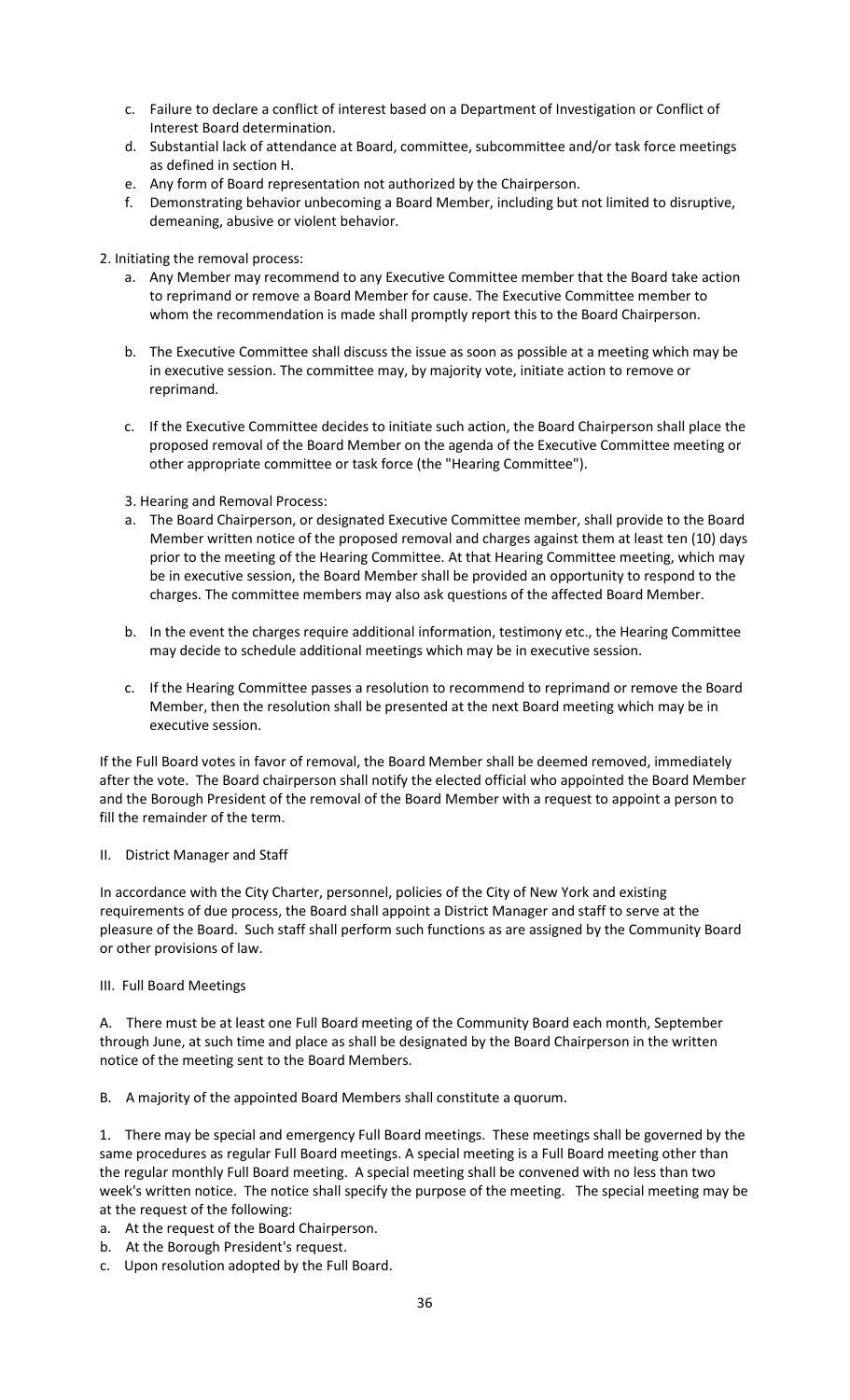d. Upon written request of at least one-third of the appointed Board Members presented to the Board Chairperson and the Borough President.

2. An emergency meeting of the Full Board shall be called by the Board Chairperson in circumstances where a failure to act or make a decision immediately would result in irreparable harm or a missed opportunity. At least two days' notice must be given of the meeting setting forth the purpose of the meeting. Notice of an emergency meeting may be given by telephone or email.

- C. Agenda
- 1. Opening of the meeting.
- 2. Public Session

There shall be a Public Session of up to one hour at each Full Board meeting. Any person may sign up to speak. The Board Chairperson may limit the number of speakers on the same topic. Each speaker shall be limited to a period of no more than 2 minutes, each representative of a public official shall be limited to 2 minutes and each public official shall be limited to 5 minutes, unless otherwise permitted by the Board Chairperson. During elected official reports only Board Members can speak and ask questions that are germane to issues related to CB3. Brief presentations by governmental agencies or applicants may be scheduled by the Chairperson during the Public Session

3. Business Session

During the Business Session only Board Members may debate the issues on the agenda and vote on those issues. The proponent of an issue before the Full Board who is not a Board Member may, upon request of the Board Chairperson, respond to questions in the Business Session. The Business Session consists of the following items:

- a. Roll call and approval of minutes
- b. Board Chairperson's report
- c. District Manager's report
- d. Committee and Task Force chairperson's reports
- e. Old business
- f. New business
- g. Adjournment

### D. Voting

1. All final decisions on Board issues require a roll call or written vote of the Full Board.

2. The Secretary shall record votes in favor, against, abstentions and Board Members present but not voting because of a conflict of interest.

- 3. Board Members must vote in person. No proxies are permitted.
- 4. No vote may be taken at Full Board unless a quorum is present.
- 5. A motion will pass if a majority of the Board Members present vote in favor of the motion.
- IV. Community Board Officers

A. The officers of the Community Board shall be Chairperson, First Vice-Chairperson, Second Vice-Chairperson, Treasurer, Secretary and Vice Secretary. Each officer shall perform such duties as are incidental to the office in accordance with generally accepted rules of parliamentary procedure.

B. Each Officer shall serve for a one-year term commencing on the 1st day of December immediately following the election and ending on the 30th day of November.

C. Duties of Chairperson

1. To perform all duties as prescribed in the New York City Charter and any other duties prescribed under law.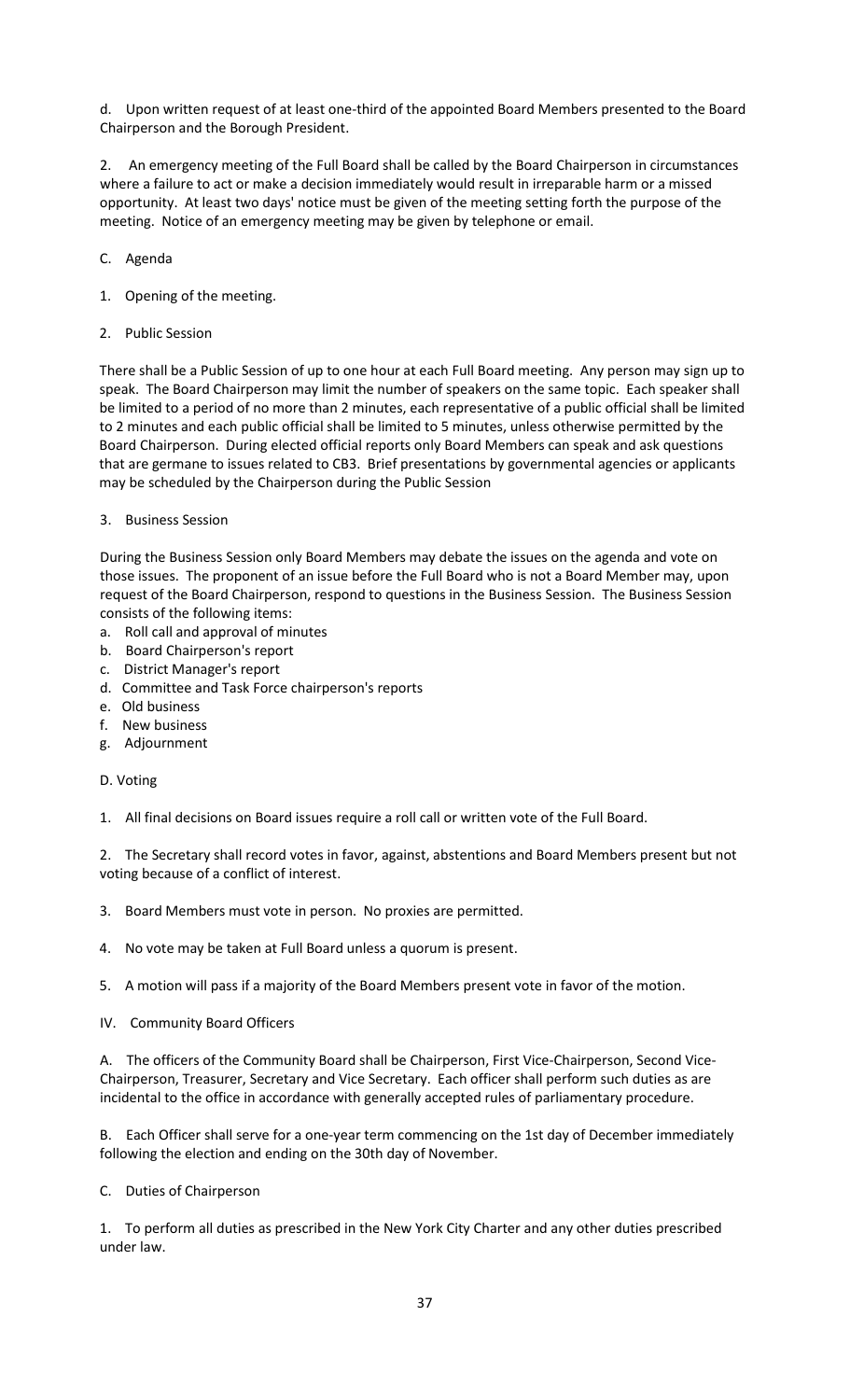2. To attend any meetings required by the Mayor and the Borough President or to designate their representative(s) to attend.

3 To open, conduct and close Full Board meetings at the time and date at which the Community Board is to meet in accordance with Robert's Rules of Order. All meetings and hearings will be conducted in accordance with Robert's Roberts Rules of Order unless such rules are in conflict with anything stated in the City Charter or bylaws in which case these Regulations shall control. To state and put to a vote all resolutions and motions which arise in the course of the Board's business and to announce the results of all votes.

4. To represent the Board and perform all necessary functions according to the decisions duly made by the Full Board, including, but not limited to, communicating with governmental agencies.

5. To affect all acts, orders and proceedings of the Full Board, sign all letters and resolutions from the Full Board, and to be the sole spokesperson for the Board in relation to the news media, governmental agencies and the public, except as they shall otherwise specifically authorize to another person.

6. To appoint or remove chairpersons or co-chairpersons of committees of the Board. To appoint or remove chairpersons of subcommittees and task forces of the Board.

7. To appoint members to all committees, subcommittees and task forces and to remove members as necessary for the proper functioning of the committees, subcommittees and task forces.

8. To prepare and deliver the Chairperson's report at each Full Board meeting, provide information on important Board issues and relay information received from the Borough President's office and/or other governmental agencies.

9. To be a signatory on the Board's imprest account.

10. To appoint a person well versed in Roberts Rules of Order as a parliamentarian. The parliamentarian shall not be an officer of the Board.

11. The Board Chairperson shall be an ex-officio member of each committee, subcommittee and task force and may vote on any agenda item. The Board Chairperson when present at a committee, subcommittee or task force meeting (except the Executive Committee) shall not be counted in the quorum except on a ULURP vote.

D. Duties of Vice-Chairpersons

1. The First Vice-Chairperson shall preside at the Full Board meeting in the absence of the Board Chairperson. The Second Vice-Chairperson shall preside at the Full Board meeting in the absence of the Board Chairperson and First Vice-Chairperson. The Secretary shall assume these duties in the unavailability of the Second Vice-Chair to perform these duties.

2. The Vice-Chairpersons shall assist the Board Chairperson as required including attending meetings in the place of the Chairperson.

3. The Second Vice-Chairperson shall maintain records of the attendance of Board Members at all meetings and shall send notices in October and April to any Board Member who was absent from more than one- third of the Board Member's meeting obligations. Copies of the notices shall be sent to the Board Chairperson, the Borough President, and the appointing Council Member.

### E. Duties of Secretary

1. The Secretary shall take the minutes of the Full Board meetings, Executive Committee meetings and any special or emergency meetings.

2. The Secretary shall call the roll and record all votes at the regular monthly meetings and any special or emergency meetings.

3. If the Chairperson, First Vice-Chairperson and Second Vice-Chairperson are absent from a Full Board meeting the Secretary shall assume the duties of Board Chairperson for that meeting.

F. Duties of Vice Secretary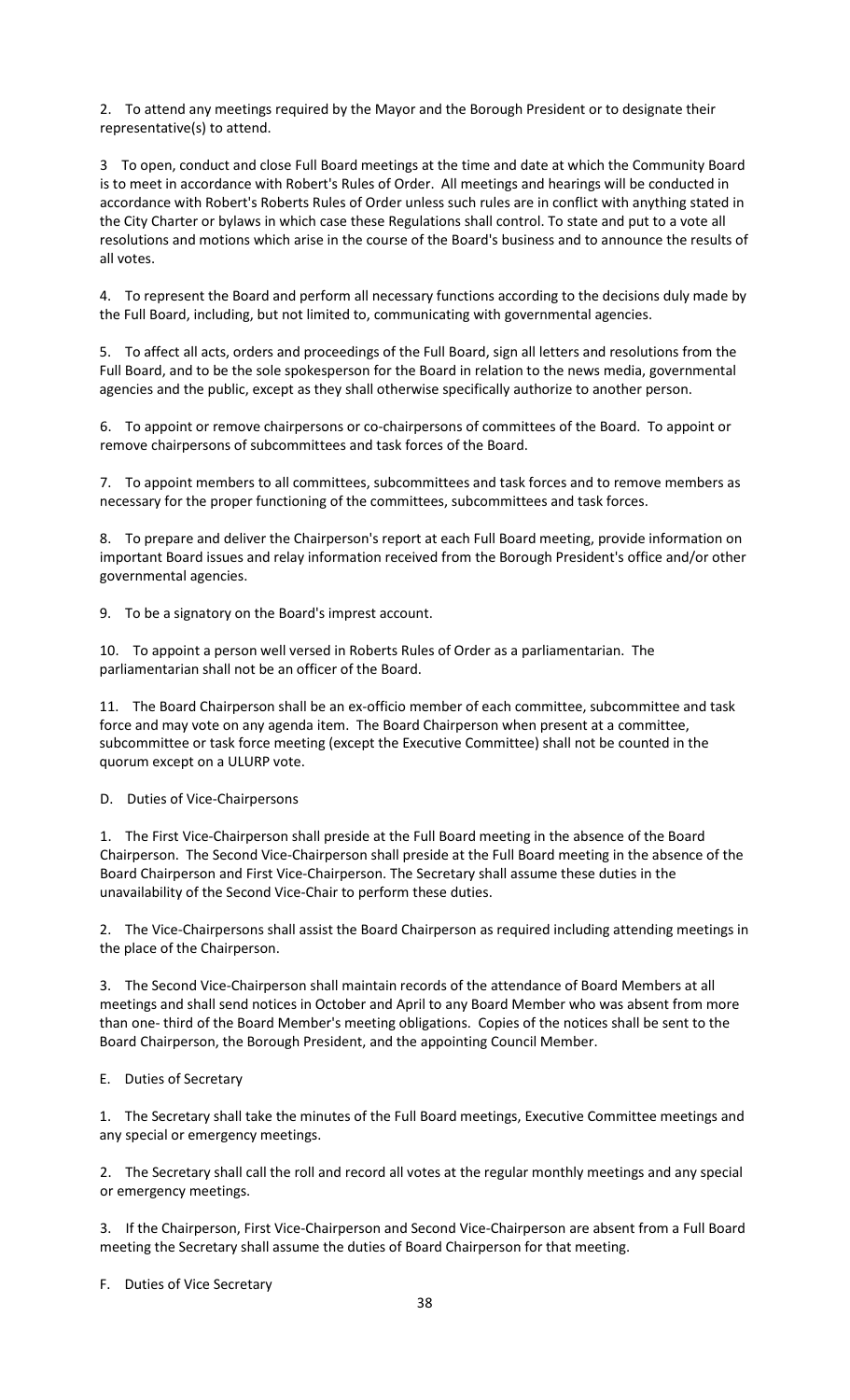Where both the Secretary and Vice Secretary position is filled, these officers may divide their responsibilities as their workload dictates.

G. Term Limits for Board Chairperson- No person may serve as Board Chairperson for more than four consecutive one year terms.

H. Election of Officers

1. At the Board's Full Board meeting in the month of September, the Chairperson shall appoint a nominating committee consisting of five Board Members, none of whom may be candidates for office or current Board officers, and shall designate one of the Board Members to be the chairperson of said committee.

2. The nominating committee shall make its report to the Full Board at the Full Board meeting in the month of October and shall recommend one or more Board Members for each office. At the October meeting Board Members may nominate additional candidates for office from the floor. Written notice of the election and nominees shall be sent to each Board Member prior to the election.

3. At the Full Board meeting in the month of November pursuant to written notice sent to each Board Member, there shall be an election held for each of the offices. Prior to the election all candidates shall be given an opportunity to present their qualifications. If there is no nominee for an office, nominations for that office shall be accepted prior to the election. In the event that two or more candidates are running for an office and no one candidate receives a majority of the votes, then a run-off election shall be held immediately between the two candidates receiving the highest number of votes.

a. The person receiving the majority of the votes for each office shall be elected.

b. The election of officers shall be conducted by written ballot unless, under extraordinary circumstances such as those in effect during the imposition of Executive Order No. 202.1 suspending Article 7 of the Public Officers Law which allows for remote meetings, remote voting methods that comply with open meeting law will be utilized.

I. Resignations

An officer may resign from their office on the Community Board. The resignation will be deemed accepted upon receipt of written notice of resignation by the Board Chairperson. The Board Chairperson may resign by delivering written notice to the Executive Committee via the First Vice-Chairperson.

### J. Removal of Officers

Any officer may be removed from office if the officer is absent from three consecutive Full Board or three consecutive Executive Committee meetings. A recommendation for removal will be made by the Executive Committee to the Full Board and removal shall be affected by the majority vote of the Full Board.

### K. Officer Vacancies

1. In case of any vacancy in any office except the Board Chairperson, a successor to fill the unexpired term shall be elected by the full Board. The Board Chairperson shall announce the open position at the first Full Board Meeting following a vacancy. Board Members who desire to fill the vacancy shall submit their names to the Chairperson or person designated by the Chair. The Chair shall specify a deadline to submit names and nominations before the next board meeting. A vote shall be taken at the next Full Board meeting. If no Board member is voted in to fill the vacancy the chair may re-start the election process, or such office may remain vacant until the next annual election.

2. If during the Board Chairperson's term the Board Chairperson is unable to serve, the First Vice-Chairperson shall succeed as Chairperson for the balance of the unexpired term and the Second Vice-Chairperson shall succeed as the First Vice-Chairperson. A Second Vice-Chairperson shall be elected as set forth above.

# V. Executive Committee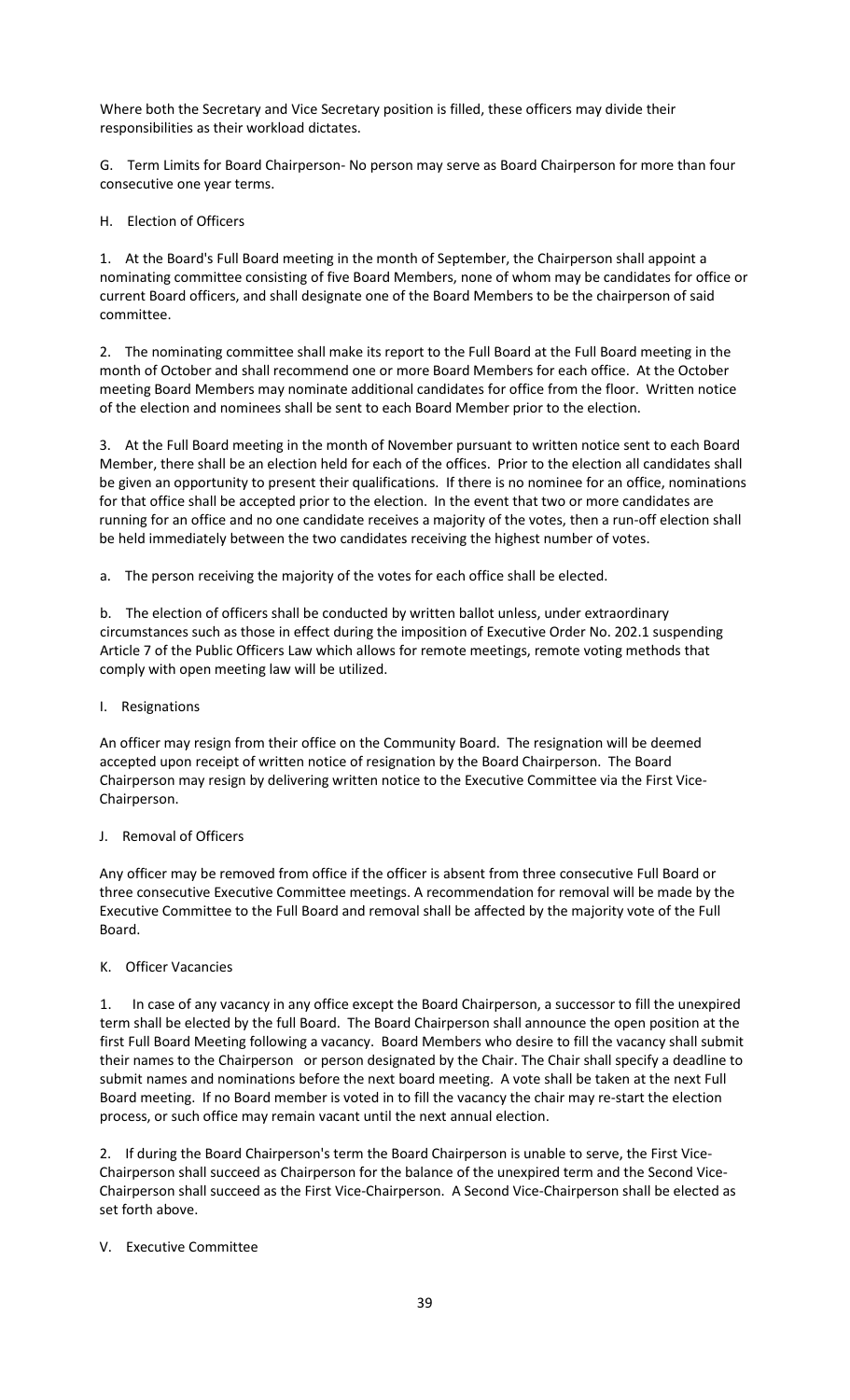A. The Executive Committee shall be comprised of the Board Chairperson, First Vice-Chairperson, Second Vice-Chairperson, Treasurer, Secretary, Vice Secretary and all committee chairpersons.

B. In emergency situations, the Executive Committee may act on behalf of the Board provided that any such action shall be ratified by the Board Members at the next Full Board meeting. If the action is not ratified, there shall be no further implementation of the action and the action must be withdrawn. An emergency situation arises at any time that a failure to act or make a decision would result in irreparable harm or a missed opportunity.

C. The Executive Committee shall approve any expenditure by the district manager in excess of \$2,000.00.

D. Operational matters will be addressed by the Executive Committee.

E. The Executive Committee shall monitor the fiscal operations of the Board and the Board's operating budget

VI. Public Members

A Members of the public may be appointed by the Board Chairperson to serve on committees, subcommittees and task forces.

B. Public members of committees, subcommittees and task forces may vote upon items before the committees, subcommittees and task forces but may not vote at the Full Board meeting.

C. The term of every public member shall be for one year ending on June 30th of each year but may be extended at the discretion of the Board Chair.

D. Public members may be reappointed by the Board Chair after applying for reappointment by completing an application.

E. Any public member may be removed from a committee, subcommittee or task force by the Board Chair if the public member is absent from two consecutive meetings. The public member will be notified of removal in writing either electronically or by regular mail.

VII. Committees

A. The Board shall have such committees as are necessary to hear and debate the issues in the district. A committee shall be established at the recommendation of Board Chairperson and a majority vote of the Full Board.

B. Committees shall be comprised of no fewer than five committee members, a majority of whom must be Board members. The chairperson and any co-chairpersons of the committee must be a Board Member(s) and shall be appointed by the Board Chairperson. At the discretion of the committee chairperson the committee may have a vice chair and/or a secretary. The vice chair and/or the secretary shall be appointed by the committee chairperson.

C. Each committee shall meet once per month (except August) unless the Board Chairperson and/or the chairperson of the committee deem an additional meeting necessary or a meeting unnecessary.

D. A Board Member, other than the Board Chairperson, who is not a member of a committee may not vote on any item before the committee unless that item is a ULURP. The Board Chairperson may vote at any committee when present at a meeting.

E. Committees shall keep minutes containing a record of all motions taken, as well as attendance and voting records. These records shall be submitted in writing to the Board's office in sufficient time to be incorporated into the vote sheet distributed to the Executive Committee for the succeeding Full Board meeting.

F. A committee shall be dissolved upon recommendation of the Board Chairperson and a majority vote of the Full Board.

VIII. Subcommittees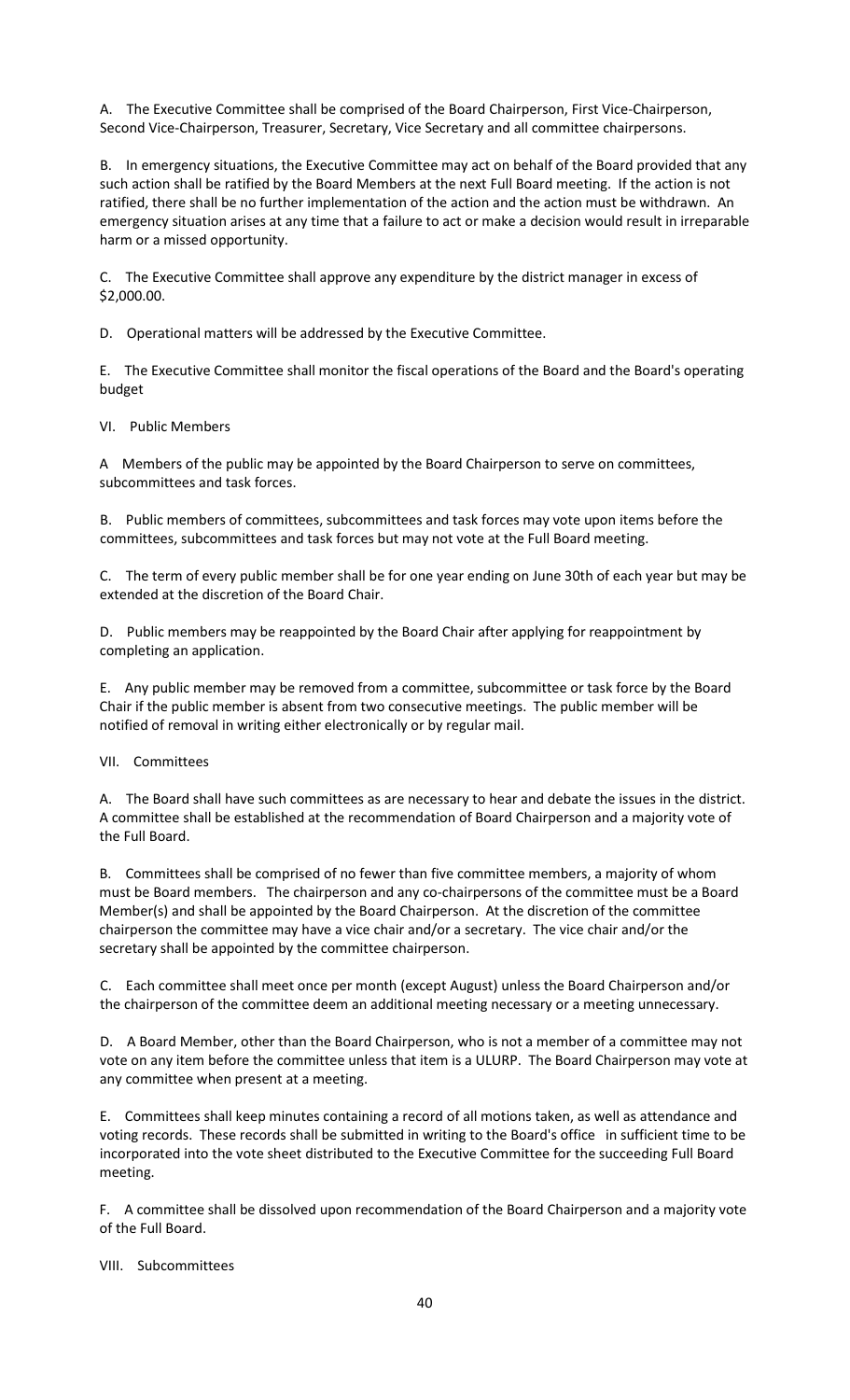A. Subcommittees of existing committees may be established at the recommendation of the Board Chairperson and majority vote of the Full Board to hear and debate significant topics that regularly come before that committee.

B. Subcommittees shall be comprised of Board Members and may include public members appointed by the Board Chairperson. Members of the subcommittee need not be members of the existing committee. A majority of the members of the subcommittees must be Board Members. The chairperson of the subcommittee shall be appointed by the Board Chairperson.

C. Each subcommittee may meet once per month or as necessary.

D. Subcommittees shall keep minutes containing a record of all motions taken, as well as attendance and voting records. The chairperson of the subcommittee shall report these to the Board office and to the committee before its next regular meeting and all votes shall be recommendations to the committee.

E. A subcommittee's recommendation shall not limit in any way the full committee's duty to hear the public nor to vote.

F. A subcommittee shall be dissolved upon recommendation of the Board Chairperson and a majority vote of the Full Board.

IX. Task Forces

A. Task forces may be established at the recommendation of the Board Chairperson and majority vote of the Full Board for a limited purpose and shall be temporary in nature.

B. Task forces shall be comprised of Board Members and may include public members appointed by the Board Chairperson. A majority of the members of the task force must be Board Members. The chairperson of the task force must be a Board Member and shall be appointed by the Board Chairperson.

C. Task forces shall keep minutes containing a record of all motions taken, as well as attendance and voting records. These records shall be submitted in writing to the Board office in sufficient time to be incorporated into the vote sheet distributed to the Executive Committee for the succeeding Full Board meeting.

D. A task force shall be dissolved upon recommendation of the Board Chairperson and a majority vote of the Full Board.

### X. Executive Session

Upon motion and the majority vote of any body of the Board, including the Full Board, a Committee, Sub-Committee or Task Force, that body may enter into an Executive Session during their regular meeting. Executive Session may be held to discuss only those statutorily identified purposes set forth in the New York State Open Meetings Law. An Executive Session is closed to the public and discussion is limited to the matter for which that body voted to enter into Executive Session. A vote may be taken in the Executive Session, but the vote of each member of that body must be recorded and be publicly available.

### XI. ULURP

The Board Chairperson assigns a ULURP action to one committee or to a joint committee which has or which shares oversight of the functional area related to the content the ULURP. A Public Hearing will be held by the assigned committee(s). Any Board Member may attend the Public Hearing for a ULURP, and attendance of at least 20% of all Board Members is required. A vote may be held at the close of the Public Hearing and all Board Members present and public members of the committee(s) assigned to the ULURP are eligible to vote. This vote is referred to the Full Board for a vote as with any other committee vote. The Full Board vote is the official ULURP vote.

### XII. Definitions

A. "Board" refers to the full Community Board 3 body, aka the "Full Board"